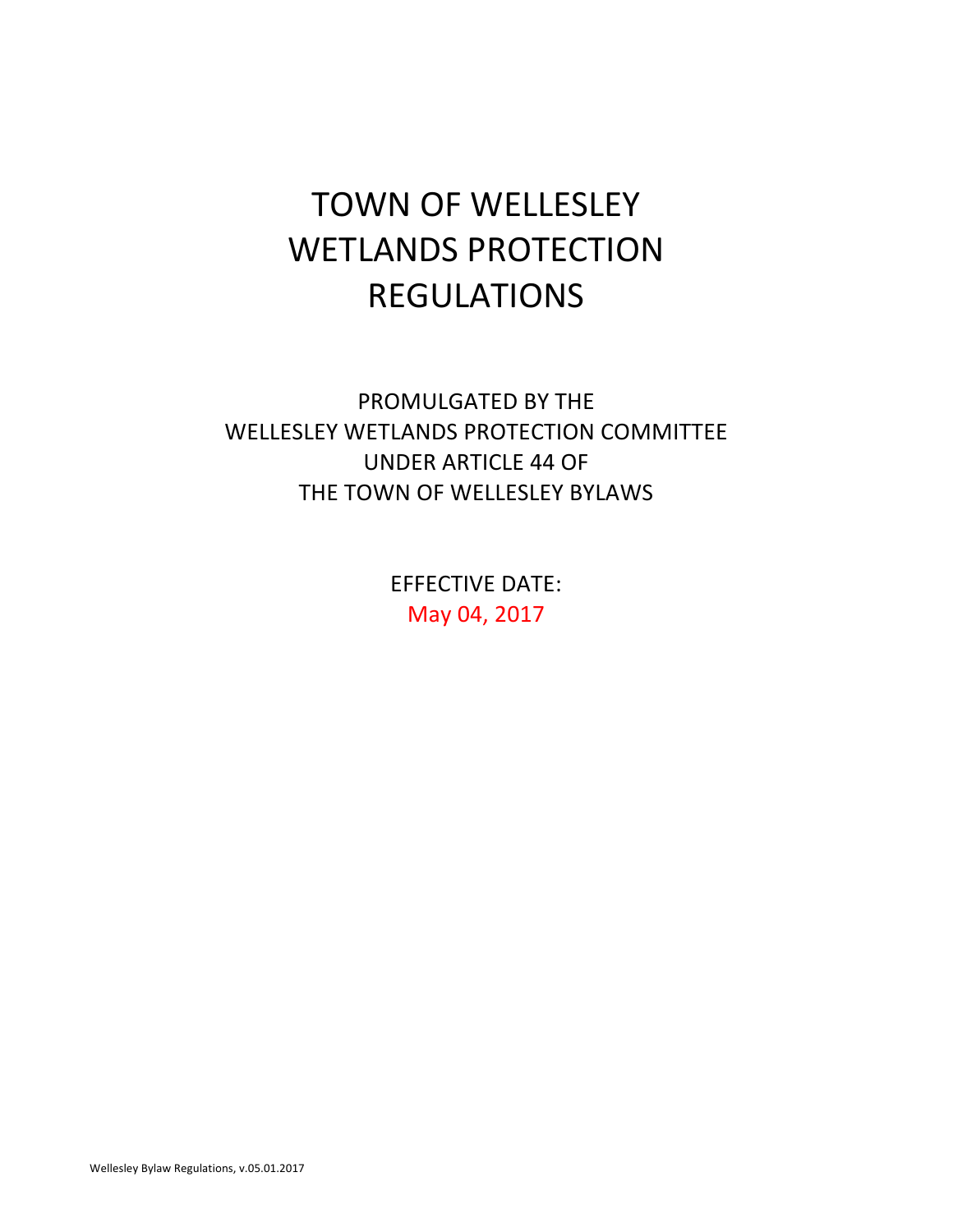# TABLE OF CONTENTS

#### **PART 1. GENERAL PROVISIONS**

- 1.1 Authority
- 1.2 Purpose
- 1.3 **Jurisdiction**
- 1.4 Burdens of Moving Forward and Proof
- 1.5  [Definitions](#page-6-0)
- 1.6  [Procedures](#page-11-0)
	- (1) Computation of Time Periods
	- (2) Actions by the Committee
	- (3) Timing of Submittals and Other Information to the Committee
	- (4) Public Hearings and Public Meetings on Submittals to the Committee
	- (5) Filing Fees
	- [\(6\) Requests for Determination of Applicability and Determinations of Applicability](#page-16-0)
	- (7) Abbreviated Notices of Resource Area Delineation and Orders of Resource Area Delineation
	- (8) Notice of Intent and Orders of Conditions
	- (9) Waiver of Regulation
	- (10) Security
	- (11) Request for Plan Change or Amended Order of Resource Area Delineation or Amended Order of Conditions
	- [\(12\) Appeals](#page-28-0)
	- (13) Extension Permits
	- (14) Certificates of Compliance
- 1.7  [Enforcement](#page-30-0)
- 1.8 **Professional Standards for Consultants**
- 1.9 Outside Consultants
- 1.10 Severability
- 1.11 Amendment or Revision of the Regulations
- 1.12 Effective Date

# **PART 2. RESOURCE AREA REGULATIONS**

- 2.1 Incorporation of MassDEP Wetlands Protection Regulations Performance Standards
- 2.2 Water Bodies and Waterways
- 2.3 **Bank**
- 2.4 Vegetated Wetlands (Bordering and Isolated)
- 2.5 **Buffer Zone**
- 2.6 **Riverfront Area**
- 2.7 Bordering Land Subject to Flooding
- 2.8 **Isolated Land Subject to Flooding**
- 2.9 Vernal Pool Habitat
- 2.10 Wildlife Habitat Assessment and Mitigation of Altered Habitat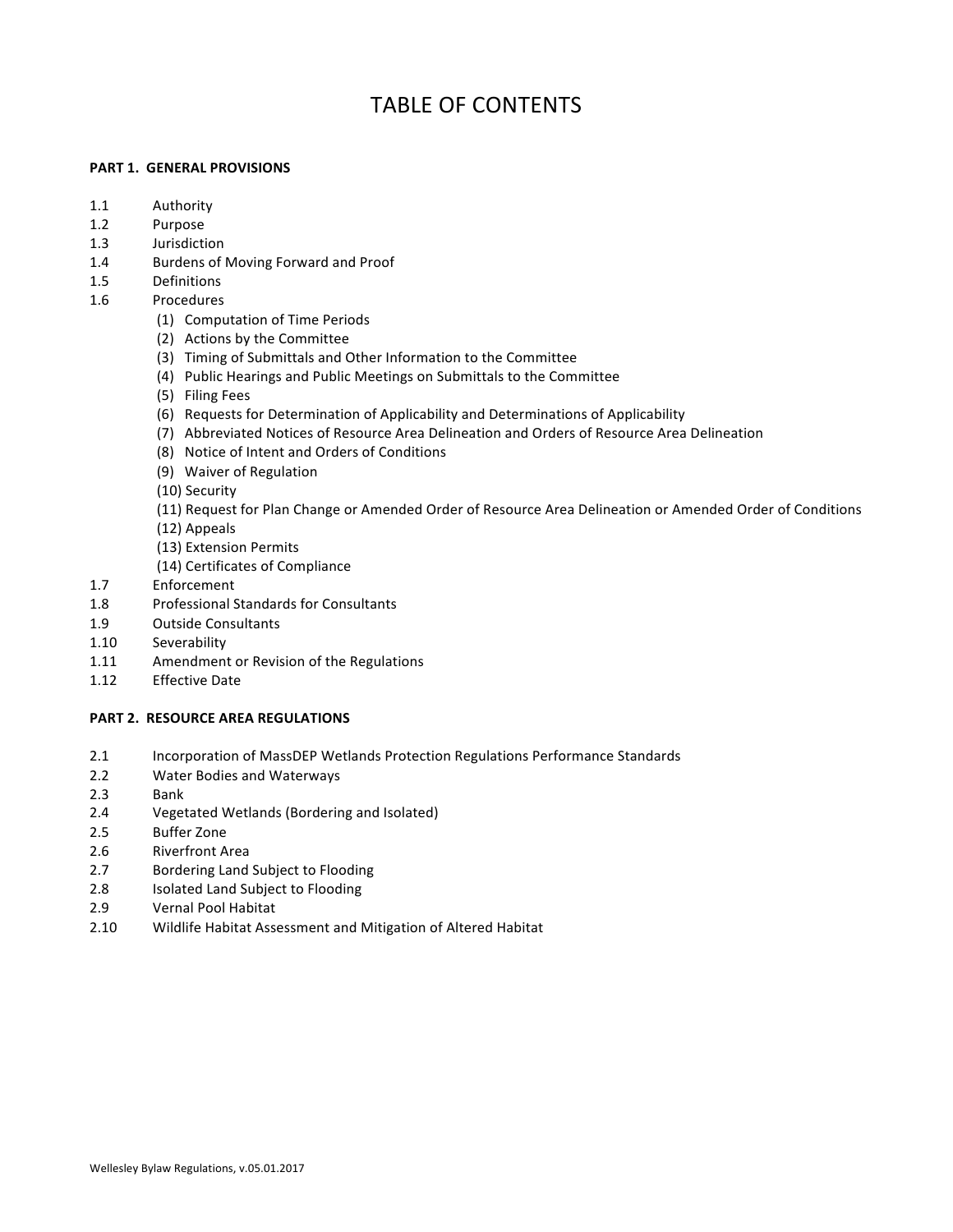#### <span id="page-2-0"></span>**PART 1. GENERAL PROVISIONS**

# **1.1 Authority**

- (1) These regulations are promulgated by the Town of Wellesley Wetlands Protection Committee (the "Committee") pursuant to the authority granted it under Article 44: Wetlands Protection (the "Bylaw") of the Town of Wellesley Bylaws. These regulations are intended to implement the Bylaw and shall have the force of law upon their effective date.
- (2) The Bylaw and these regulations serve to supplement review under Massachusetts General Laws Chapter 131, §40 (the Wetlands Protection Act; the "Act") and the Massachusetts Department of Environmental Protection ("MassDEP") Wetlands Protection Regulations (310 CMR 10.00 et seq.). The Bylaw and these regulations extend preservation and protection to additional interests and values as well as additional wetland resource areas that are not protected under the Act and 310 CMR 10.00. The Bylaw and these regulations also impose more stringent performance standards and address cumulative effects.

# **1.2 Purpose**

- (1) The Bylaw sets forth a public review and decision making process by which activities having an impact or effect upon Areas Subject to Protection Under the Bylaw (the "Bylaw Resource Areas") are to be regulated in order to ensure the preservation and protection of the following public interests and values (the "Bylaw Interests and Values"):
	- $\triangleright$  Public or private water supply;
	- $\triangleright$  Groundwater:
	- $\triangleright$  Flood control;
	- $\triangleright$  Erosion and sedimentation control;
	- $\triangleright$  Storm damage prevention;
	- $\triangleright$  Water pollution prevention;
	- $\triangleright$  Fisheries;
	- $\triangleright$  Wildlife habitat; and
	- $\triangleright$  Recreation.
- (2) The purpose of these regulations is to define and clarify the decision making process introduced in the Bylaw by establishing uniform definitions, procedures, and performance standards by which the Committee shall carry out its responsibilities under the Bylaw.
- (3) These regulations are intended to notify applicants proposing work within Bylaw Resource Areas as well as those regulating said work of the performance standards to be applied. The performance standards are intended to identify the level of protection that must be imposed in order to contribute to the preservation and protection of the Bylaw Interests and Values. It is the responsibility of the applicant to design and complete the activity in compliance with the performance standards; it is the responsibility of the Committee to impose such conditions on an activity to ensure that the activity is designed and completed in compliance with the performance standards.
- (4) Bylaw Resource Areas, including the Buffer Zone, contribute to the protection of a number of Bylaw Interests and Values, some of which are different from or are not identified in the Act. The Bylaw Interests groundwater and water pollution prevention as defined in these regulations replace the statutory interests protection of ground water supply and prevention of pollution, and the Bylaw Interests erosion and sedimentation control and recreation as defined in these regulations have no analogous statutory interests. The preamble for each Bylaw Resource Area provided in Part 2 of these regulations identifies the Bylaw Interests and Values that each Bylaw Resource Area serves to protect. The definition for each Bylaw Resource Area provided in Part 2 of these regulations clearly identifies each Bylaw Resource Area and its boundary under the Bylaw; certain Bylaw Resource Areas are defined more inclusively under the Bylaw than under the Act and certain Bylaw Resource Areas have no analogous resource area under the Act. The performance standards for each Bylaw Resource Area are written to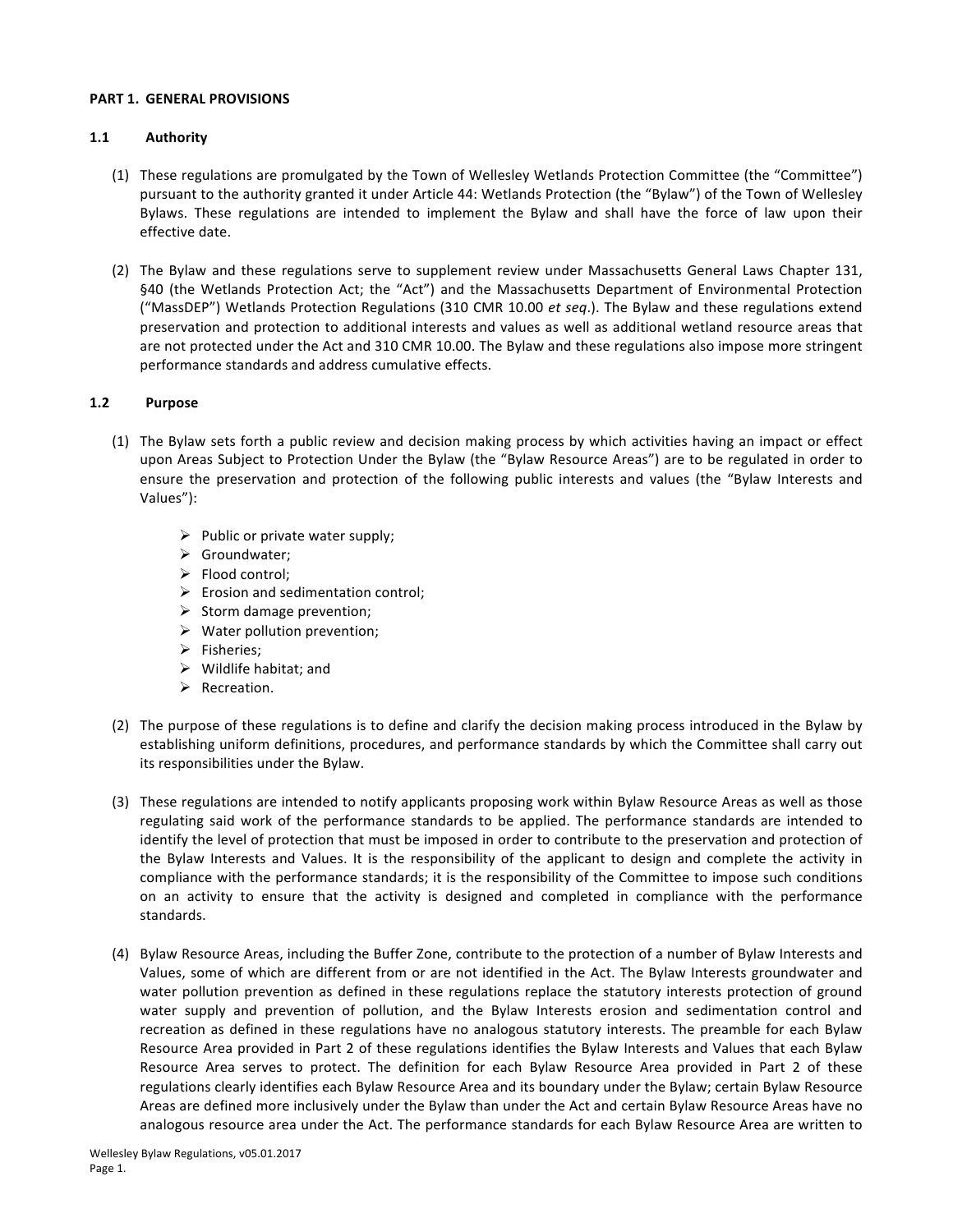<span id="page-3-0"></span>allow Bylaw Resource Areas to preserve and protect the applicable Bylaw Interests and Values in a manner under the Bylaw that is more stringent than under the Act. To protect applicable Bylaw Interests and Values, for all projects that require a Notice of Intent to be filed and meet the applicable threshold for impervious surfaces, drainage calculations using rainfall values from *NOAA Atlas 14* are required and compliance with more stringent stormwater management standards is required. Lastly, Section 2.10 of these regulations provides detailed procedures for the conduct of wildlife habitat evaluations and mitigation requirements for altered habitat under the Bylaw, which are triggered by thresholds identified in the performance standards for the various Bylaw Resource Areas. An Order of Conditions issued under the Bylaw and these regulations must serve to preserve and protect the Bylaw Interests and Values.

#### **1.3 Jurisdiction**

- (1) Bylaw Resource Areas shall consist of the following:
	- (a) any reservoir, lake, pond, river, stream, or creek and the land thereunder (hereinafter "Water Bodies and Waterways");
	- (b) any "Bank";
	- (c) any wetlands bordering on any area set forth in Section  $1.3(1)(a)$  and (b) above (e.g., marshes, wet meadows, bogs, and swamps; hereinafter "Bordering Vegetated Wetlands");
	- (d) any isolated wetlands with a surface area of 2,500 square feet or greater (e.g., marshes, wet meadows, bogs, and swamps; hereinafter "Isolated Vegetated Wetlands");
	- (e) any land within 100 feet of any area set forth in Section 1.3(1)(a) to (d) above (hereinafter "Buffer Zone");
	- (f) any land within 200 feet of a perennial stream or river (hereinafter "Riverfront Area");
	- (g) any "Bordering Land Subject to Flooding";
	- (h) any "Isolated Land Subject to Flooding"; and
	- (i) any "Vernal Pool Habitat."

Isolated Vegetated Wetlands, Isolated Land Subject to Flooding, and Vernal Pool Habitat do not need to border a reservoir, lake, pond, river, stream, or creek in order to be subject to regulation under the Bylaw and these regulations. Subject to the Bylaw Resource Area definitions in Part 2 below, certain Bylaw Resource Areas may occur within or overlap another Bylaw Resource Areas under the Bylaw and these regulations.

- (2) Exemptions from the Bylaw: As provided by Section 4 of the Bylaw, only the activities and work identified in Sections  $1.3(2)(a)$  to (c) below are specifically exempted from regulation under the Bylaw when conducted in accordance with the specified requirements. The Bylaw specifically omits all other exemptions provided in the Act.
	- (a) Maintaining or repairing, but not changing or enlarging, an existing and lawfully located structure or facility used in the service of the public to provide electric, gas, water, sewer, telephone, telegraph, or other telecommunications service, provided that:
		- 1. written notice must be provided to the Committee at least 14 days prior to commencement of work; and
		- 2. the work conforms to performance standards and design specifications in these regulations for the Bylaw Resource Areas within which work is proposed to be conducted.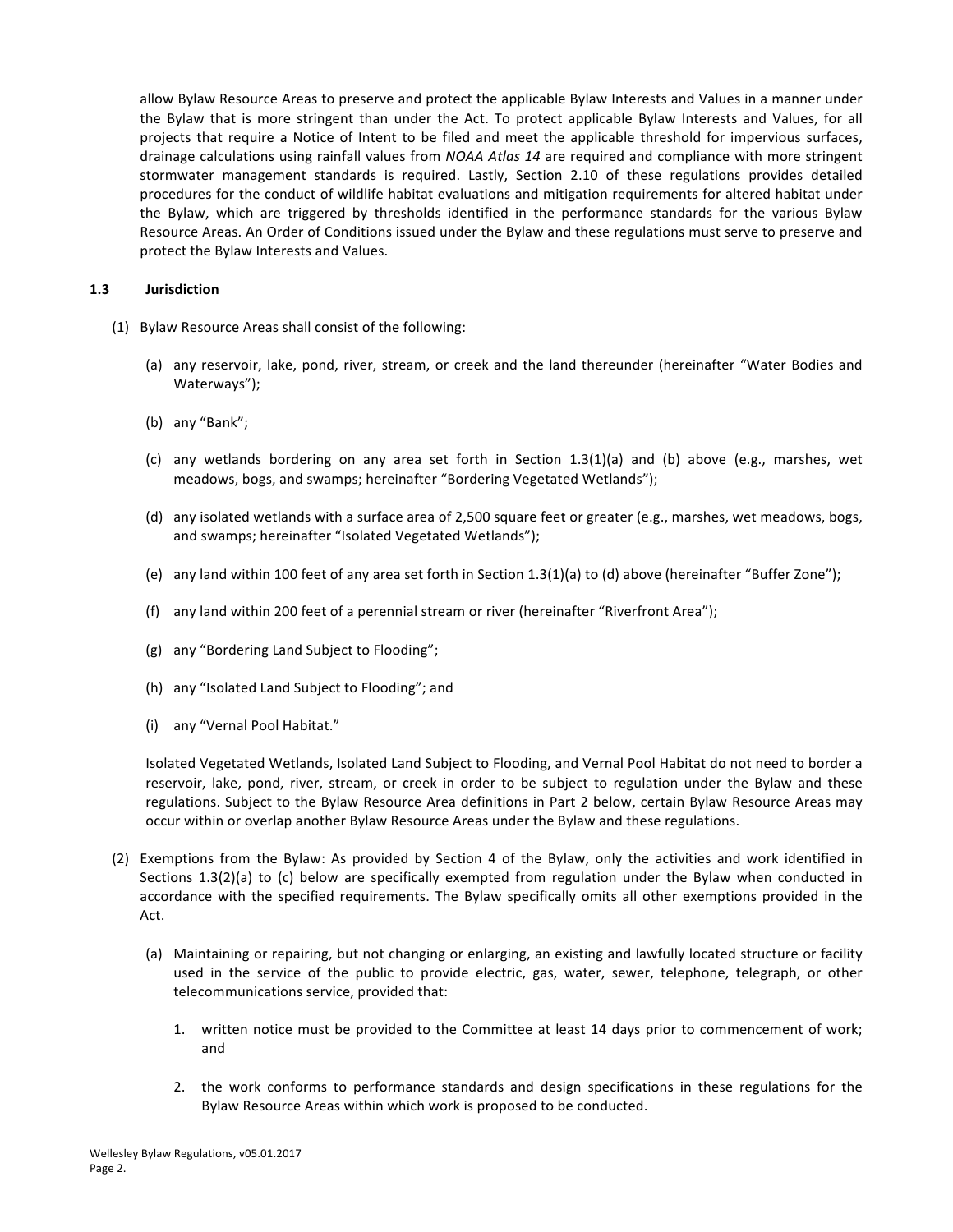- (b) Any work performed for normal maintenance or improvement of land in agricultural use or in aquacultural use that meets the definitions at:
	- 1. 310 CMR 10.04 Agriculture: (a) Land in Agricultural Use, (b) Normal Maintenance of Land in Agricultural Use, and (c) Normal Improvement of Land in Agricultural Use; or
	- 2. 310 CMR 10.04 Aquaculture: (a) Land in Aquacultural Use and (b) Normal Maintenance or Improvement [of Land in Aquacultural Use].
- (c) Emergency projects necessary for the protection of the health and safety of the public, provided that the work is to be performed by or has been ordered to be performed by an agency of the Commonwealth or a political subdivision thereof, and further provided that:
	- 1. written notice must be provided to the Committee prior to the start of work or within 24 hours after commencement of work. The notice shall specify why the project is necessary for the protection of the health and safety of the public and which agency of the Commonwealth or subdivision thereof is to perform the project or has ordered it to be performed;
	- 2. the Committee or its Administrator must certify in writing that the proposed work qualifies as an emergency project using the WPA Emergency Certification Form. If the work is initially certified by the Administrator, a majority of the Committee must certify the work as an emergency project at the next regularly scheduled meeting of the Committee or a duly posted special meeting of the Committee called for this purpose;
	- 3. the work is performed pursuant to the certification and only for the purposes and duration necessary to abate the emergency. The time limit for performance of the emergency work shall not exceed 30 days (or 60 days for Immediate Response Actions approved by the Bureau of Waste Site Cleanup of the Massachusetts Department of Environmental Protection under the Massachusetts Contingency Plan;) from the date of emergency certification by the Committee;
	- 4. an emergency certification shall be issued only for the protection of public health and safety or for the protection of Bylaw Resource Areas; and
	- 5. a Notice of Intent shall be submitted to the Committee for review within 21 days of the commencement of the emergency project as provided by the Bylaw.

If the proponent of an emergency project fails to meet any of the above requirements, the Committee may, following notice to the proponent and a public hearing, revoke or modify the emergency project certification and/or order restoration and mitigation measures.

- (3) Activities Subject to Regulation under the Bylaw
	- (a) Any activity proposed or undertaken that constitutes removing, filling, dredging, building upon, or altering any Bylaw Resource Area is subject to regulation under the Bylaw and requires the submittal of a Notice of Intent for an Order of Conditions under the Bylaw.
	- (b) Any activity proposed or undertaken outside of all Bylaw Resource Areas shall not be subject to regulation and does not require the submittal of a Notice of Intent for an Order of Conditions under the Bylaw unless and until that activity has actually resulted in removing, filling, dredging, building upon, or altering of any Bylaw Resource Area, including the Buffer Zone. In the event that the Committee determines that such an activity has in fact altered a Bylaw Resource Area, the Committee may require the submittal of a Notice of Intent and/or issue an Enforcement Order and shall impose such conditions on the activity as it deems necessary to contribute to the preservation and protection of the Bylaw Interests and Values.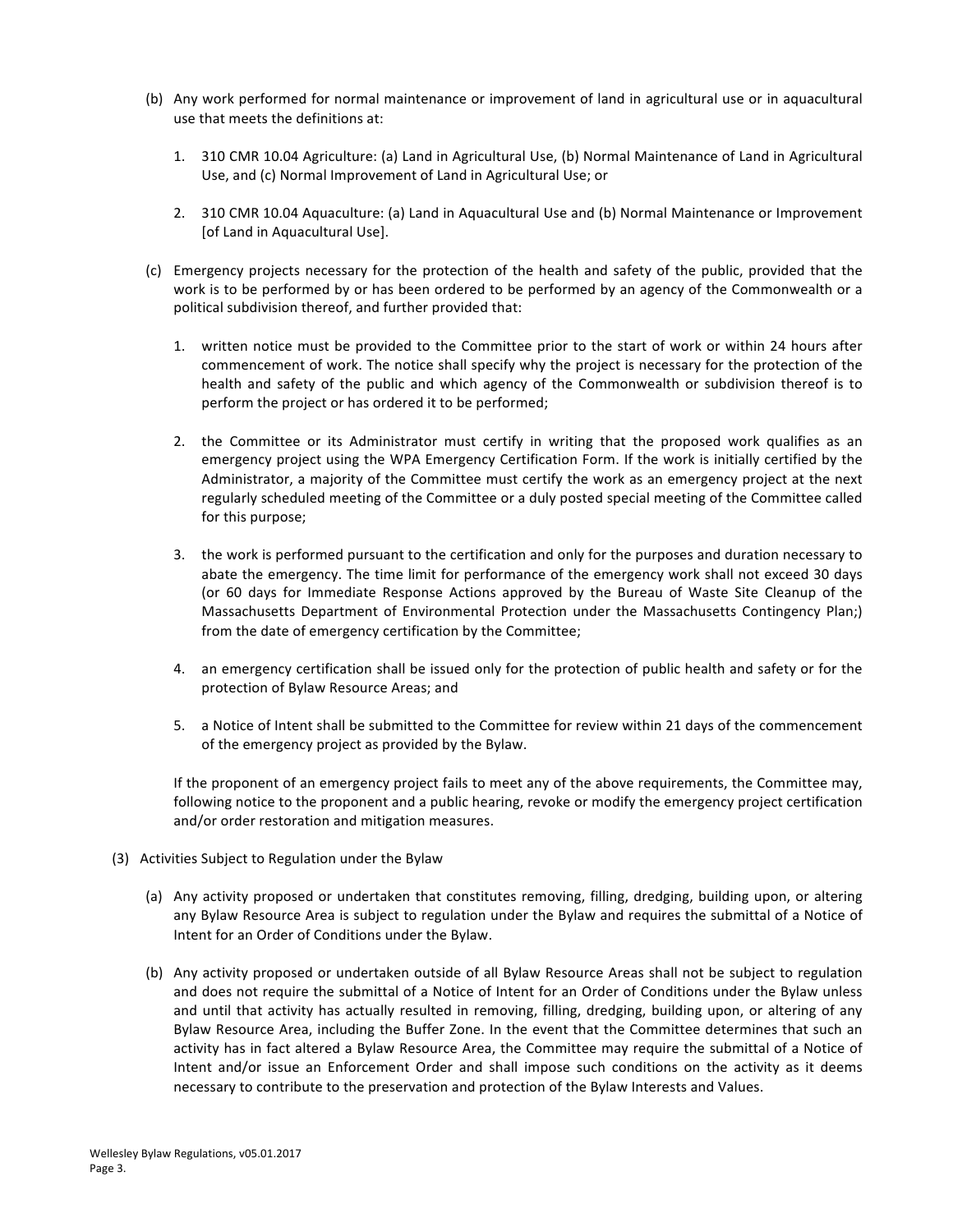- (c) Any person who wishes to know whether or not land, or work that may affect a Bylaw Resource Area, is subject to regulation under the Bylaw may request in writing a determination from the Committee. Such Request for Determination of Applicability shall be submitted pursuant to Section  $1.6(6)$  below of these regulations.
- (4) Minor Activities not Subject to Regulation under the Bylaw
	- (a) Mowing and maintenance of lawfully existing lawn, landscaping, and gardens are not subject to regulation under the Bylaw regardless of its location in any Bylaw Resource Area. Lawn clippings, leaves, brush, and other landscape debris may not be deposited in any Bylaw Resource Area, including the Buffer Zone. Expansion of the lawfully existing extent of lawn, landscaping, or gardens is subject to regulation under the Bylaw.
	- (b) Notwithstanding Section 1.3(3)(a) above, the Committee has determined that certain minor activities occurring exclusively within the Buffer Zone or Riverfront Area under the Bylaw that are located outside of the 25-foot No Disturbance Zone (i.e., at least 25 feet from the boundary of Water Bodies and Waterways, Bank, Bordering Vegetated Wetlands, and Isolated Vegetated Wetlands) and at least 50 feet from the mean annual high water line of a perennial stream or river and meet all additional requirements set forth below are excluded from the requirement to obtain a Negative Determination of Applicability or an Order of Conditions under the Bylaw. These activities are limited to the following:
		- 1. Unpaved pedestrian walkway for private use;
		- 2. Fencing, provided it will not constitute a barrier to wildlife movement;
		- 3. Stonewalls;
		- 4. Stacks of cordwood;
		- 5. Planting of native trees, shrubs, or herbaceous species in areas where the Buffer Zone and/or Riverfront Area consists of lawfully existing lawn, landscaping, or gardens; and
		- 6. Exploratory borings, test wells, and/or soil sampling conducted using a hand or motorized drill. This activity does not include the excavation of soil test pits using a backhoe or similar equipment or the installation of a monitoring well using a truck mounted drill rig.
	- (c) Notwithstanding Section 1.3(3)(a) above, the Committee has determined that certain minor activities within Bylaw Resource Areas that meet all additional requirements set forth below require advance notice and administrative review and approval by the Committee's Administrator, but are excluded from the requirement to obtain a Negative Determination of Applicability or an Order of Conditions under the Bylaw. The request for the administrative review shall be in writing and include materials necessary to allow the Administrator to conduct the review, such as, a plan showing proposed test pit or monitoring well locations, a letter from a certified arborist or photographs showing the condition and location of a tree proposed to be removed, photographs of the brush pile or man-made debris to be removed, or photographs showing the invasive species to be hand-pulled and their location. These activities are limited to the following:
		- 1. The installation of soil test pits using a backhoe or similar equipment or the installation of a monitoring well using a truck mounted drill rig within lawfully existing lawn, landscaping, or gardens within the Buffer Zone or Riverfront Area only;
		- 2. Removal of an individual tree when evidence is provided to demonstrate that the tree is in poor health and/or poses a safety hazard;
		- 3. Removal of brush piles or man-made debris; and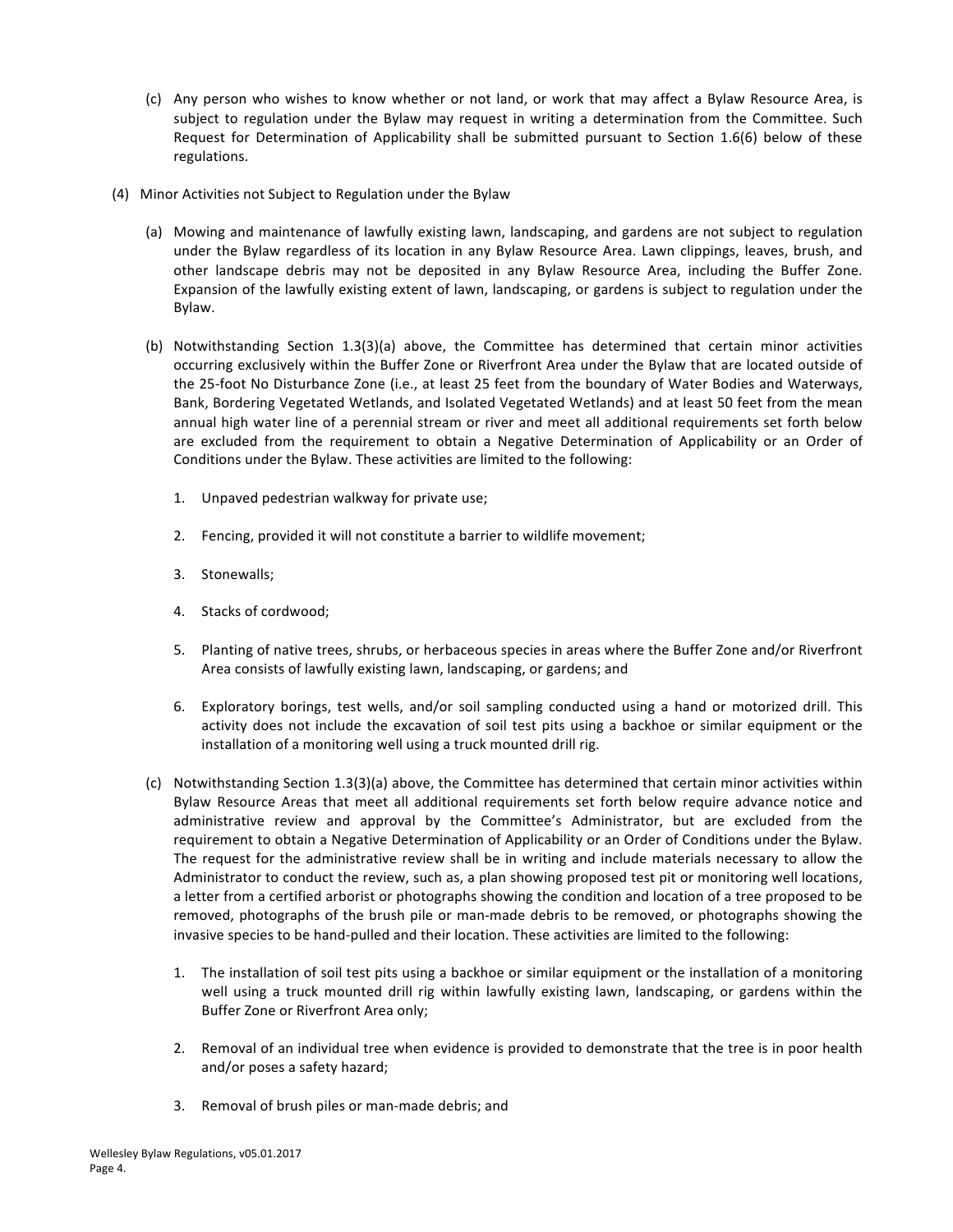4. Removal of invasive species by hand-pulling only.

#### <span id="page-6-0"></span>1.4 **Burdens of Moving Forward and Proof**

- (1) The applicant shall have the burden of moving forward by providing credible evidence from a competent source or sources in support of all matters asserted by or on behalf of the applicant.
- (2) The applicant shall have the burden of proving by a preponderance of credible evidence that the activity or activities proposed in a Request for Determination of Applicability or Notice of Intent will not have an unacceptable significant or cumulative effect upon the ability of any Bylaw Resource Area to protect the Bylaw Interests and Values. Failure to meet this burden of proof shall be sufficient cause for the Committee to issue a positive Determination of Applicability or a denial Order of Conditions, as appropriate.
- (3) Any person claiming that an activity to remove, fill, dredge, build upon, or alter a Bylaw Resource Area does not require the submittal of a Notice of Intent shall have the burden of establishing that the activity is not subject to the Bylaw and these regulations.

#### **1.5 Definitions**

- (1) Except as specifically provided by the Bylaw or these regulations, the terms used in the Bylaw and these regulations shall have the meanings contained in the Act and 310 CMR 10.00, as amended.
- (2) The Bylaw Resource Areas are specifically defined in Part 2 of these regulations below. Additional terms used in the Bylaw and these regulations are defined as follows:

25-foot No Disturbance Zone means the land located within 25 feet of the boundary of Water Bodies and Waterways, Bank, Bordering Vegetated Wetlands, or Isolated Vegetated Wetlands.

Abbreviated Notice of Resource Area Delineation or Request for Wetland Delineation means the written notice filed with the Committee by any person seeking confirmation of the presence of specific Bylaw Resource Areas and their boundaries.

Abutter means the owner of land sharing a common boundary or corner with the property where the activity is proposed as well as the owner of land, including land across public or private ways and water bodies or waterways, where the property line of such land is located within 300 feet of the property line of the property where the activity is proposed, including such properties located in an adjacent municipality.

Act means the Massachusetts Wetlands Protection Act (MGL Ch. 131, § 40).

Activity means any form of draining, dumping, dredging, damming, discharging, excavating, filling or grading; the erection, reconstruction, or expansion of any buildings or structures; the driving of pilings; the construction or improvement of roads and other ways; the changing of runoff characteristics; the intercepting or diverting of surface water or groundwater; the installation of drainage, sewage, and water systems; the discharging of pollutants; the destruction of plant life; and any other changing of the physical characteristics of land or of the physical, biological, or chemical characteristics of water.

Alter means to change the condition of any Bylaw Resource Area. Examples of alterations include, but are not limited to, the following:

- (a) placement, movement, removal, excavation, or dredging of any soil, sand, gravel, sediment, aggregate, or fill material of any kind;
- (b) changing pre-existing drainage characteristics, flushing characteristics, salinity distribution, sedimentation patterns, flow patterns, or flood retention characteristics;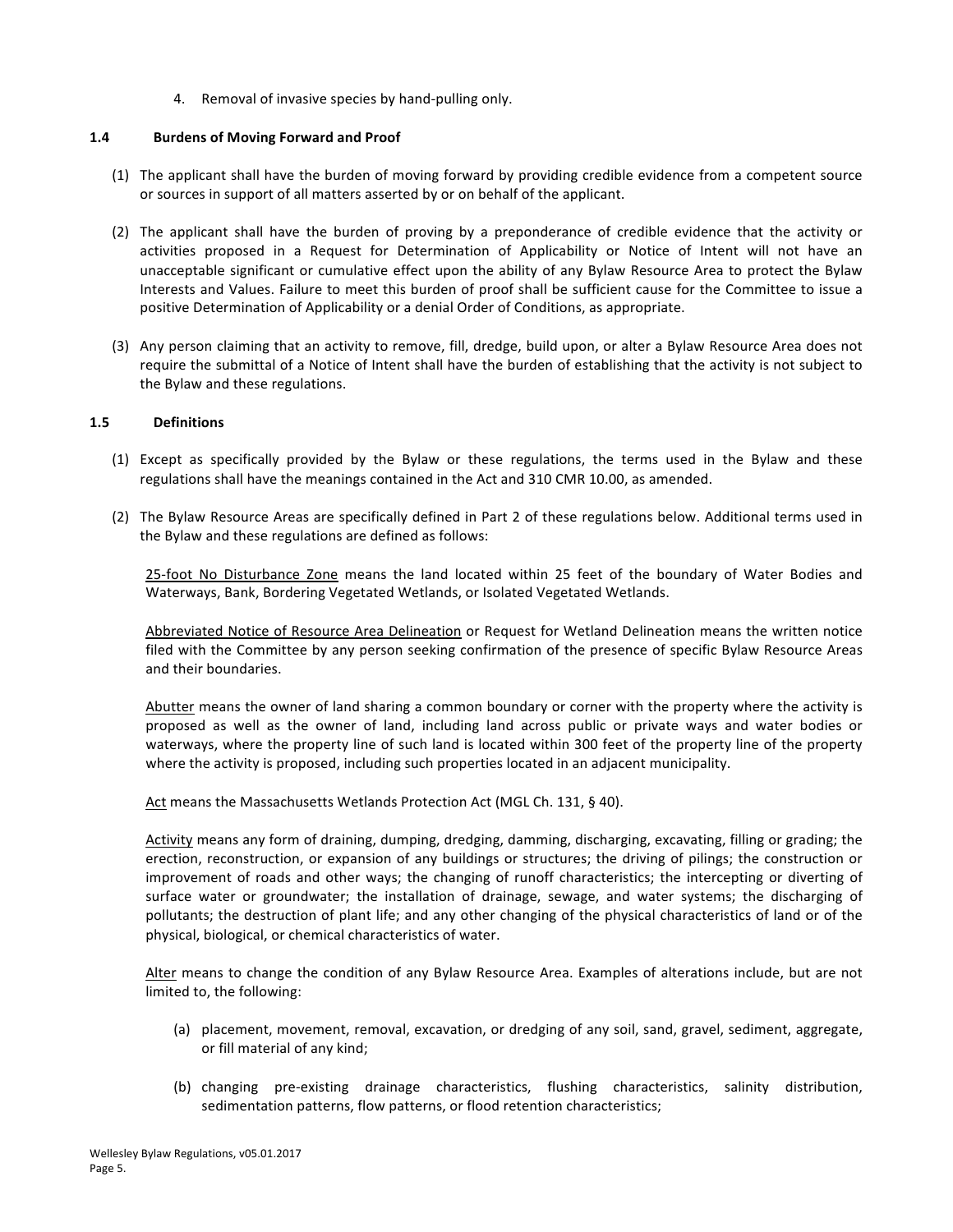- (c) draining or disturbance of the water level or water table;
- (d) driving pilings or erecting buildings or structures of any kind;
- (e) placing obstructions or objects in water;
- (f) destroying plant life, including cutting or removal of living or dead trees and replacing existing plant life with landscaping or lawn; or
- $(g)$  changing water temperature, biochemical oxygen demand, or other physical, biological, or chemical characteristics of water.

Applicant means any person who files a Request for Determination of Applicability or files an Abbreviated Notice of Resource Area Delineation or a Notice of Intent or any amendment or extension thereto.

Application for Permit means the same as Notice of Intent.

Area Subject to Protection Under the Bylaw means any area specified at Section 1.3(1)(a) to (i) above. It is used synonymously with the term Bylaw Resource Area. The various Bylaw Resource Areas are defined in Part 2 of these regulations below.

Bank is a Bylaw Resource Area that is defined in Section 2.3(2)(a) of these regulations below.

Bog means an area where standing or slowly running water is near or at the surface during a normal growing season and where a vegetational community has a significant portion of the ground or water surface covered with sphagnum moss (*Sphagnum*) and where the vegetational community is made up of a significant portion of one or more of, but not limited to nor necessarily including all, of the following plants or groups of plants: aster (*Aster nemoralis*), azaleas (*Rhododendron canadense* and *R. viscosum*), black spruce (*Picea mariana*), bog cotton (*Eriophorum*), cranberry (*Vaccinium macrocarpon*), high-bush blueberry (*Vaccinium corymbosum*), larch (*Larix laricina*), laurels (Kalmia angustifolia and *K. polifolia*), leatherleaf (Chamaedaphne calyculata), orchids (Arethusa, *Calopogon, Pogonia*), pitcher plants (*Sarracenia purpurea*), sedges (Cyperaceae), sundews (Droseraceae), sweet gale (Myrica gale), and white cedar (*Chamaecyparis thyoides*).

#### Bordering means touching.

Bordering Land Subject to Flooding is a Bylaw Resource Area that is defined in Section 2.7(2)(a) of these regulations below.

Bordering Vegetated Wetlands is a Bylaw Resource Area that is defined in Section 2.4(2)(a) of these regulations below.

Boundary means the outer limit of a Bylaw Resource Area.

Buffer Zone is a Bylaw Resource Area that is defined in Section 2.5(2)(a) of these regulations below.

Bylaw means the Town of Wellesley Wetlands Protection Bylaw (Article 44 of the Town of Wellesley Bylaws).

Bylaw Interests and Values or Interests and Values Subject to Protection under the Bylaw consist of the following nine (9) public interests or values: public or private water supply, groundwater, flood control, erosion and sedimentation control, storm damage prevention, water pollution prevention, fisheries, wildlife habitat, and recreation.

Bylaw Resource Area means any area specified at Section 1.3(1)(a) to (i) above. It is used synonymously with the term Area Subject to Protection under the Bylaw. The various Bylaw Resource Areas are defined in Part 2 of these regulations below.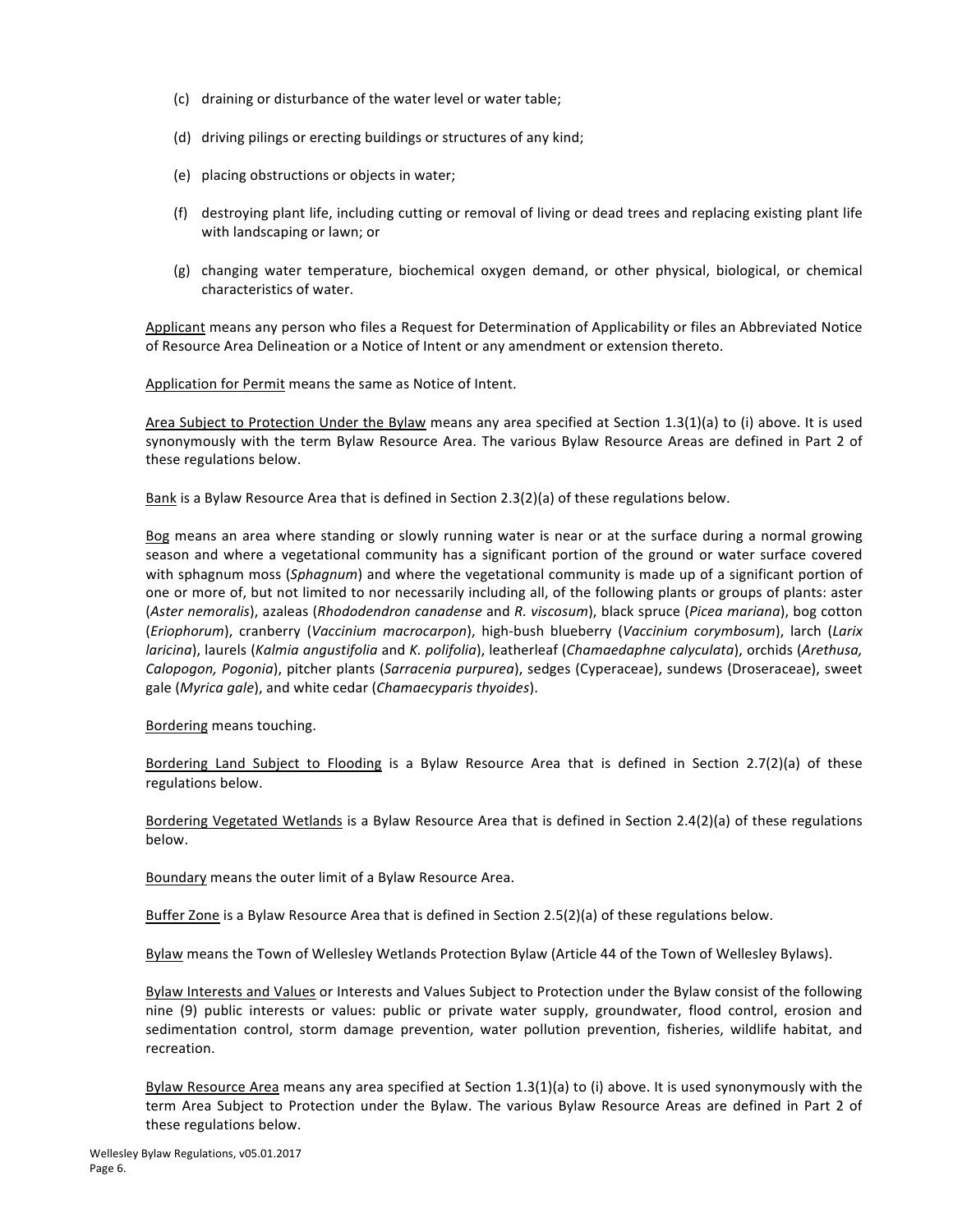Committee means the Wellesley Wetlands Protection Committee.

Creek means the same as stream.

Cumulative Effect upon Bylaw Interests and Values means the impacts on the Bylaw Interests and Values that result from the incremental effects of the proposed activity when added to other past, present, and reasonably foreseeable future activities regardless of who undertakes such actions. Cumulative impacts can result from individually minor but collectively significant actions taking place through time. Effects can include direct effects that are immediately caused by the activity and indirect effects that are caused by the activity but become apparent in the future.

Date of Issuance or Issuance Date means the date a Determination of Applicability, Order of Resource Area Delineation, or Order of Conditions is mailed, as evidence by the postmark, or the date it is hand delivered.

Department means the Massachusetts Department of Environmental Protection.

Determination of Applicability means a written finding by the Committee in response to a Request for Determination of Applicability as to whether land, or work that may affect a Bylaw Resource Area, is subject to regulation under the Bylaw. The Determination of Applicability may also be used to identify the scope of analysis in Riverfront Area under the Bylaw.

Erosion and Sedimentation Control is a Bylaw Interest and Value that means the prevention or reduction of the detachment or movement of soil, sediment, or rock fragments by the action of water, wind, ice, and/or gravity and the prevention or reduction of the collection or concentration of soil, sediment, or rock fragments by the action of water, wind, ice, and/or gravity.

Extension Permit means a written extension of the expiration date of an Order of Resource Area Delineation or Order of Conditions.

Extensively Altered Area means an area that has been so extensively altered by human activity that its important wildlife habitat functions have effectively been eliminated. Extensively Altered Areas include mowed lawns, landscaped areas, and gardens; parking lots and other paved areas; roads to limit of shoulder; railroad tracks to limit of ballast; cemeteries and golf courses to limit of maintenance; and areas with a gravel surface that lack a natural vegetation community. Such areas that are lawfully existing and maintained as such since that time are not important to the preservation or protection of wildlife habitat.

Fisheries is a Bylaw Interest and Value which means all species of fresh water finfish and shellfish, including the nutrient sources and the habitat in which they live for all or part of their life cycle. Protection of fisheries means the protection of the capacity of an area to prevent or reduce contamination or damage to fish and to serve as the habitat or nutrient source for a fishery.

Flood Control is a Bylaw Interest and Value that means the prevention or reduction of flooding and flood-related damage.

Groundwater is a Bylaw Interest and Value that means the water below the surface of the ground in the zone of saturation.

Interests Subject to Protection under the Bylaw means the same as Bylaw Interests and Values.

Invasive Plant Species means any alien or non-native plant species whose introduction has caused or is likely to cause economic or environmental harm.

Isolated Land Subject to Flooding is a Bylaw Resource Area that is defined in Section 2.8(2)(a) of these regulations below.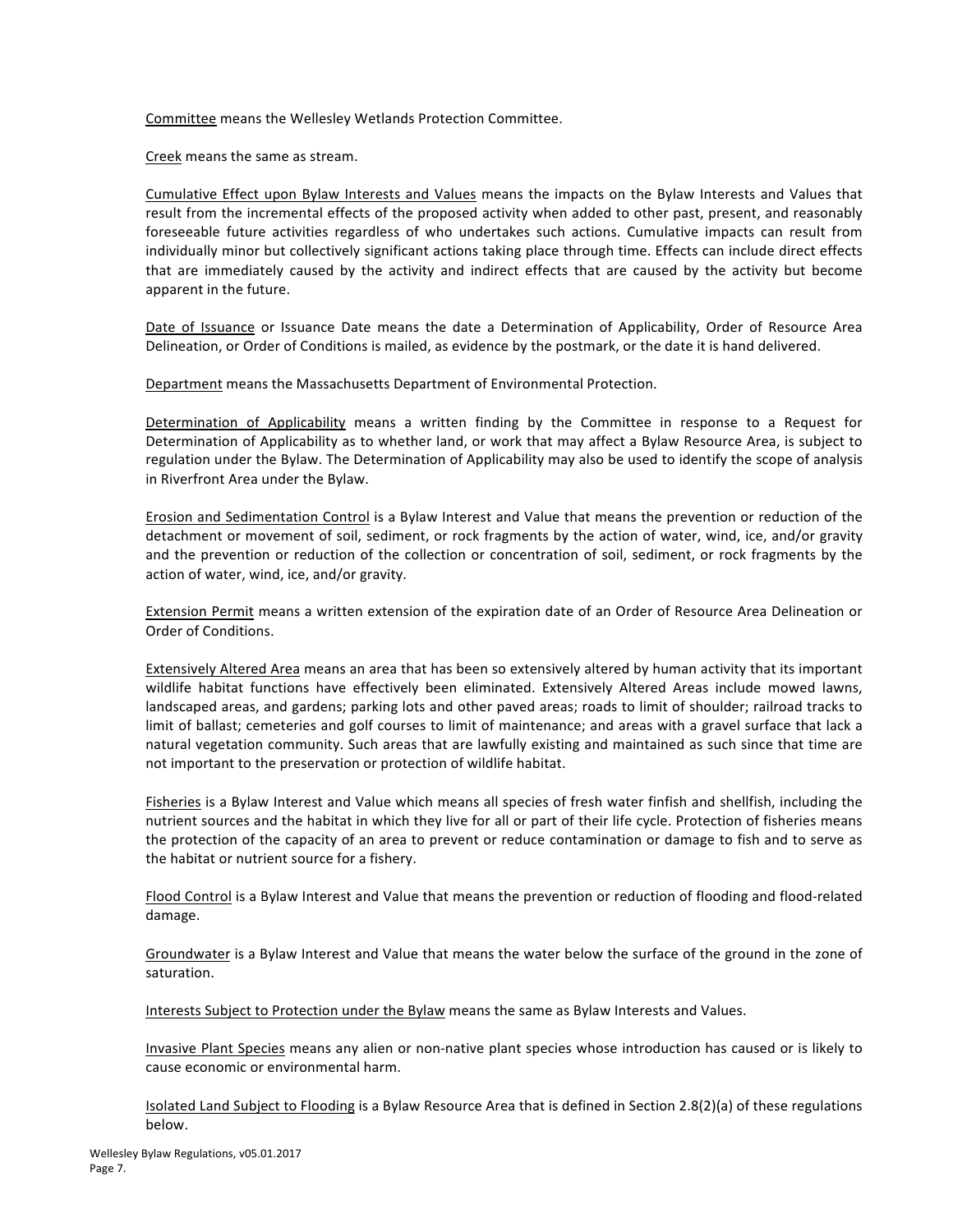Isolated Vegetated Wetlands is a Bylaw Resource Area that is defined in Section 2.4(2)(a) of these regulations below.

Lake means any open body of fresh water with a surface area of ten acres or greater and includes Great Ponds (i.e., Lake Waban).

Lawfully Existing means existing prior to the effective date of the Wellesley Wetlands Protection Bylaw (Article 44; April 9, 2002) or subsequently permitted by the Committee through the issuance of a Negative Determination of Applicability or Order of Conditions.

Marsh means an area where a vegetational community exists in standing or running water during the growing season and where a significant part of the vegetational community is composed of, but not limited to nor necessarily including all, of the following plants or groups of plants: arums (Araceae), bladder worts (Utricularia), bur reeds (Sparganiaceae), button bush (*Cephalanthus occidentalis*), cattails (*Typha*), duck weeds (Lemnaceae), eelgrass (Vallisneria), frog bits (Hydrocharitaceae), horsetails (Equisetaceae), hydrophilic grasses (Gramineae), leatherleaf (*Chamaedaphne calyculata*), pickerel weeds (Pontederiaceae), pipeworts (*Eriocaulon*), pond weeds (*Potamogeton*), rushes (Juncaceae), sedges (Cyperaceae), smartweeds (*Polygonum*), sweet gale (*Myrica gale*) water milfoil (Halcragaceae), water lilies (Nymphaeaceae), water starworts (Callitrichaceae), and water willow (*Decodon verticillatus*).

Massachusetts Contingency Plan (MCP) means 310 CMR 40.0000 et seq., which was promulgated under MGL Ch. 21E, §§ 3(c), 3(d), 3(e), 3A(d), 3A(f), 3A(g), 3A(m), 3B, 5A, 6, 7, and 14, and MGL Ch. 21A, § 2(28), MGL Ch. 21C, and MGL Ch. 111, § 160.

MassDEP Wetlands Protection Regulations means 310 CMR 10.00 *et seq.*, as amended.

Notice of Intent or Application for Permit means the written notice filed with the Committee by any person intending to remove, fill, dredge, build upon, or alter any Bylaw Resource Area.

Obstruction or Objects in water mean, but are not limited to, dams, weirs, sluice gates, docks, bulkheads, pilings, slips, floats, or cofferdams.

Open Meeting Law means MGL Ch. 30A, §§ 18-25 and the associated regulations at 940 CMR 29.00.

Order of Conditions means the document issued by the Committee in response to a Notice of Intent containing conditions that regulate or prohibit an activity under the Bylaw.

Order of Resource Area Delineation means the document issued by the Committee in response to an Abbreviated Notice of Resource Area Delineation that identifies specific Bylaw Resource Areas and their boundaries under the Bylaw.

Permit means the same as Order of Conditions.

Person means any individual, group of individuals, association, partnership, corporation, company, business organization, trust, estate, the Commonwealth of Massachusetts or a political subdivision thereof to the extent subject to the Bylaw, administrative agency, public or quasi-public corporation or body, the Town of Wellesley, and any other legal entity and the respective legal representative, agent, or assigns of each person or entity listed above.

Point-source Discharge means a pipe or other similar conveyance, from which treated or untreated stormwater or non-stormwater flows are discharged.

Pond means any open body of fresh water with a surface area observed or recorded in the past ten years of 10,000 square feet or greater. Ponds may be either naturally occurring or man-made by impoundment or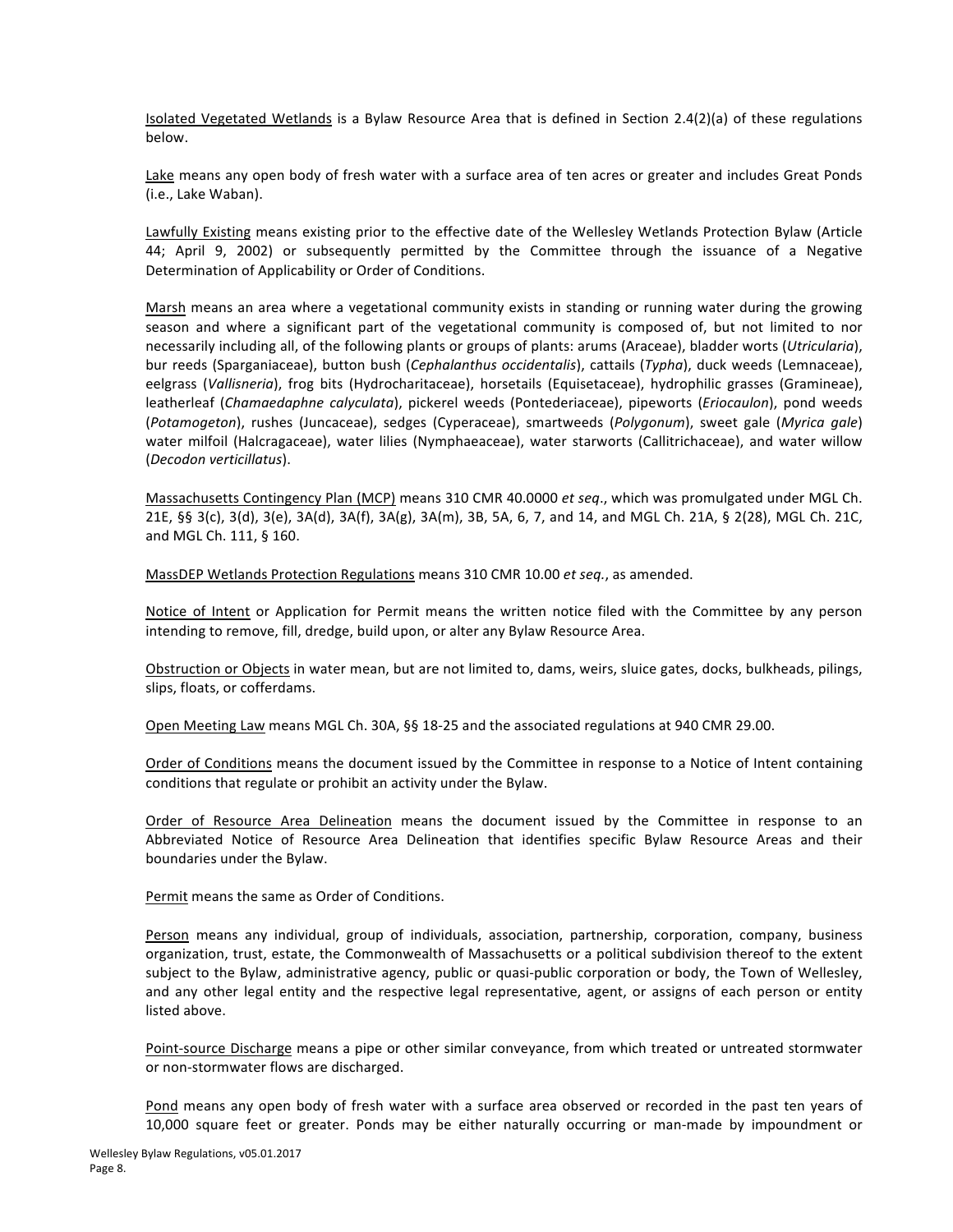excavation. Ponds shall contain standing water except during periods of extended drought, which for this purpose, shall mean those periods in specific geographical locations determined to be at the 'Advisory' or more severe drought level by the Massachusetts Drought Management Task Force or its successor pursuant to the Massachusetts Drought Management Plan. Basins or lagoons that are part of a wastewater treatment plant, swimming pools, and other impervious man-made basins shall not be considered to be ponds under the Bylaw.

Public Interest or Value means something of benefit to the health, welfare, or safety of the Town of Wellesley community at large as opposed to one individual, special interest group, organization, or other entity.

Public or Private Water Supply is a Bylaw Interest and Value that means any source or volume of surface water or groundwater demonstrated to be in public use or approved for public use for water supply pursuant to MGL Ch. 111, § 160 by the Department's Division of Water Supply or demonstrated to have a potential for public use; or any source or volume of surface water or groundwater demonstrated to be in any private use or shown to have potential for private use, respectively.

Quorum means a majority of the duly appointed members of the Committee then in office.

Recreation is a Bylaw Interest and Value that means the use of leisure time for personal satisfaction and enjoyment and for physical and mental health and revitalization. Under the Bylaw this term means generally passive recreational activities that do not conflict with or diminish other Bylaw Interests and Values that may include, but are not limited to, non-motorized boating, swimming, fishing, hunting, hiking, walking, nature watching, and photography.

Request for Determination of Applicability or Request for Determination means the written request filed with the Committee by a person to determine whether land, or work that may affect a Bylaw Resource Area, is subject to regulation under the Bylaw. The Request for Determination of Applicability may also be used to confirm the scope of analysis in Riverfront Area under the Bylaw.

Request for Wetland Delineation means the same as Abbreviated Notice of Resource Area Delineation.

Reservoir means a lake or pond where water is collected and/or stored for future use.

River means a naturally flowing body of water that empties to the ocean or any reservoir, lake, pond, or another river, and that flows throughout the year. An expanded definition is provided in Section 2.6(1)(c) below.

Riverfront Area is a Bylaw Resource Area that is defined in Section 2.6(2)(a) of these regulations below.

Significant means to play a role. A Bylaw Resource Area is significant to a Bylaw Interest and Value when it plays a role in its provision or protection.

Storm Damage Prevention is a Bylaw Interest and Value that means the prevention of damage caused by water from storms, including but not limited to, erosion and sedimentation, damage to vegetation, damage to property or structures, or damage caused by flooding or water-borne debris or ice.

Stream is specifically defined in Section 3 of the Bylaw and is clarified herein to mean an open body of running water which moves in a definite natural or man-made channel in the ground due to a hydraulic gradient and which may flow year-round or intermittently. A portion of a stream may flow through a culvert or beneath a bridge. Such bodies of running water which do not flow throughout the year are considered intermittent streams, except for those portions of which that serve only to carry the immediate surface runoff from stormwater or snowmelt (i.e., those portions located upgradient of all bogs, marshes, swamps, or wet meadows).

Swamp means an area where groundwater is at or near the surface of the ground for a significant part of the growing season or where runoff water from surface drainage frequently collects above the soil surface, and where a significant part of the vegetational community is made up of, but not limited to nor necessarily include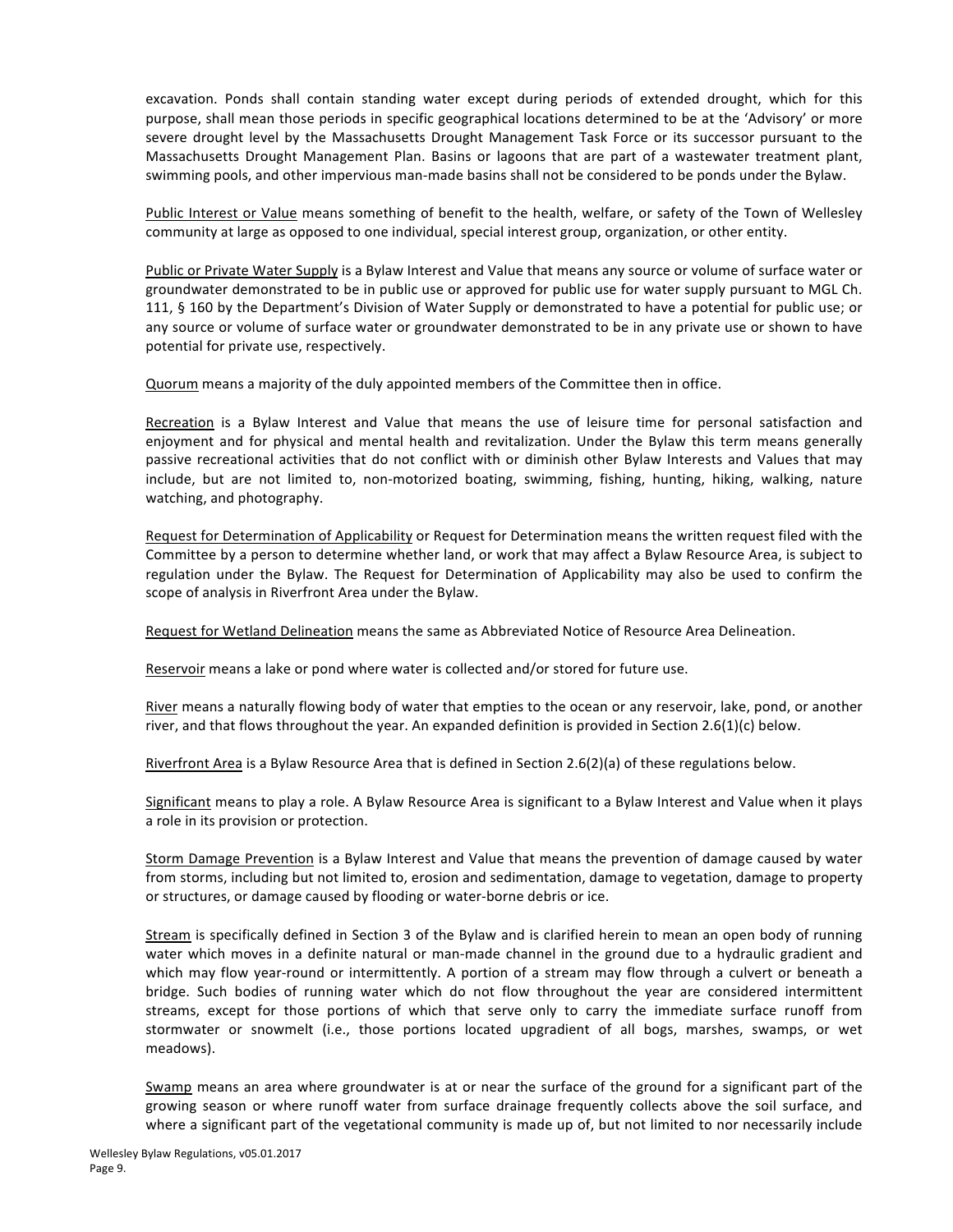<span id="page-11-0"></span>all of the following plants or groups of plants: alders (*Alnus*), ashes (*Fraxinus*), azaleas (*Rhododendron canadense* and *R. viscosum*), black alder (*Ilex verticillata*), black spruce (*Picea mariana*), button bush (*Cephalanthus occidentalis*), American or white elm (*Ulmus americana*), white Hellebore (*Veratrum viride*), hemlock (*Tsuga canadensis*), highbush blueberry (*Vaccinium corymbosum*), larch (*Larix laricina*), cowslip (*Caltha palustris*), poison sumac (*Toxicodendron vernix*), red maple (*Acer rubrum*), skunk cabbage (*Symplocarpus foetidus*), sphagnum mosses (Sphagnum), spicebush (Lindera benzoin), black gum tupelo (Nyssa sylvatica), sweet pepper bush (Clethra *alnifolia*), white cedar (*Chamaecyparis thyoides*), and willow (Salicaceae).

Vegetated Wetland or Freshwater Wetland means any area where the soils are saturated and/or inundated such that they support a predominance of wetland indicator plants. Vegetated Wetlands may be bordering or may be isolated. Vegetated Wetlands include bogs, marshes, swamps, and wet meadows.

Vernal Pool Habitat is a Bylaw Resource Area that is defined in Section 2.9(2)(a) of these regulations below.

Water Bodies and Waterways is a Bylaw Resource Area that is defined in Section 2.2(2)(a) and (b) of these regulations below.

Water Pollution means the addition of any pollutant, substance, or energy to water that affects the physical, biological, or chemical integrity of the surface water or groundwater.

Water Pollution Prevention is a Bylaw Interest and Value that means the prevention or reduction of contamination of both surface water and groundwater.

Wellesley Wetlands Protection Committee means that body lawfully appointed by the Wellesley Natural Resources Commission pursuant to Article 43.7 of the Town of Wellesley Bylaws. The primary responsibilities of the Committee are the implementation and enforcement of the Act and the Bylaw.

Wet Meadow means an area where groundwater is at the surface for a significant part of the growing season and near the surface throughout the year and where a significant part of the vegetational community is composed of various grasses, sedges and rushes; made up of, but not limited to nor necessarily including all, of the following plants or groups of plants: blue flag (*Iris*), vervain (*Verbena*), thoroughwort (*Eupatorium*), dock (*Rumex*), false loosestrife (*Ludwigia*), hydrophilic grasses (Gramineae), loosestrife (*Lythrum*), marsh fern (*Dryopteris thelypteris*), rushes (Juncaceae), sedges (Cyperaceae), sensitive fern (*Onoclea sensibilis*), and smartweed (*Polygonum*).

Wildlife means all non-domesticated, native mammals, birds, reptiles, and amphibians, and all vertebrate and invertebrate species that are listed as endangered, threatened, or of special concern under the Massachusetts Endangered Species Act (MGL Ch. 131A and its regulations 321 CMR 10.00 *et seq.*).

Wildlife Habitat is a Bylaw Interest and Value that means an area which due to its plant community composition and structure, soil or substrate composition and structure, topography, hydrologic regime, water quality, proximity to water bodies or waterways, or other characteristics provides important food, shelter, breeding areas, migratory or overwintering areas for wildlife.

Work means the same as activity.

# **1.6 Procedures**

- (1) Computation of Time Periods
	- (a) Time periods of ten (10) days or less specified in the Bylaw and regulations shall be determined using only business days. Such periods shall commence on the first business day after the action and shall end at the close of business on the last business day.
	- (b) Time periods greater than ten (10) days specified in the Bylaw and the regulations shall be determined using calendar days. Such periods shall commence on the first calendar day after the action and shall end at the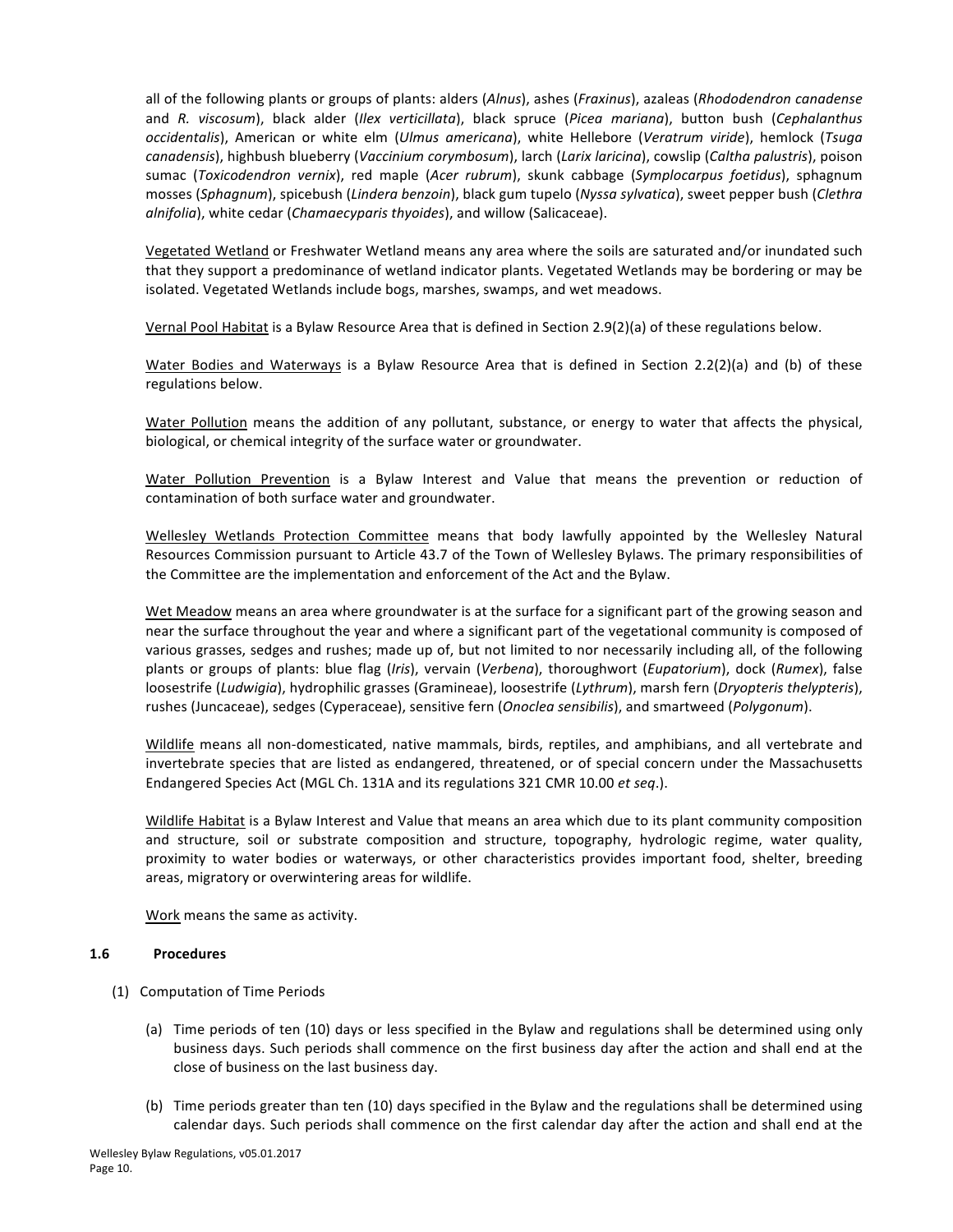close of business on the last calendar day, unless the last day is a Saturday, Sunday, or legal holiday, in which case the last day shall be the next business day.

- <span id="page-12-0"></span>(2) Actions by the Committee
	- (a) Where the Bylaw or regulations state that the Committee is to receive a Request for Determination of Applicability, Notice of Resource Area Delineation, or Notice of Intent, or some other submittal or information, a member of the Committee, the Administrator, or their designee may receive such submittal or information.
	- (b) Where the Bylaw or regulations state that a particular action is to be taken by the Committee, said action shall be taken by more than one-half of the members present at a meeting of at least a quorum, except for administrative actions such as publication of legal notices, which may be done by the Administrator or their designee.
	- (c) Where the Bylaw or regulations state that a Determination of Applicability, Order of Resource Area Delineation, Order of Conditions, Amended Order of Resource Area Delineation, Amended Order of Conditions, Extension Permit, or Certificate of Compliance is to be issued by the Committee, that action is to be taken by a majority of the members then in office, who need not convene as a body in order to sign said document, provided that they met pursuant to the Open Meeting Law when voting on the matter.
	- (d) Where the regulations at Section  $1.3(4)(c)$  above state that an activity may receive administrative review and approval, the Administrator shall on behalf of the Committee, conduct the review and issue the administrative approval in writing with the original mailed via certified mail, return receipt requested or hand delivered to the person making the request.
- (3) Timing of Submittals and Other Information to the Committee
	- (a) The following timelines apply for the submittal of materials to the Committee for review:
		- 1. Submittals requiring publication of a legal notice: In order for an item to be placed on the meeting agenda, any submittal that requires publication of a legal notice must be received at the Committee office by 12:00 noon on the day fourteen  $(14)$  calendar days prior to the meeting date. This timing is subject to modification based upon the posted schedule of meeting dates and application deadlines approved by the Committee and maintained by the Administrator. Submittals that require publication of a legal notice are listed in Section  $1.6(4)(a)$  below. In addition to the required number of paper copies, an electronic copy of such submittals must also be provided to the Committee office by the deadline.
		- 2. Submittals not requiring publication of a legal notice: In order for an item to be placed on the agenda or for the submitted materials to be considered at a meeting, such submittal must be received at the Committee office by 12:00 noon on the day fourteen (14) calendar days prior to the meeting date. This timing is subject to modification based upon the posted schedule of meeting dates and application deadlines approved by the Committee and maintained by the Administrator. Submittals that do not require publication of a legal notice include a Request for Plan Change, Request for an Extension Permit, and Request for a Certificate of Compliance. Submittal of additional or supplemental materials for an item already on the agenda must be received at the Committee office by 12:00 noon on the day seven (7) calendar days prior to the meeting date. In addition to the required number of paper copies, an electronic copy of such submittals or materials must also be provided to the Committee office by the deadline.
	- (b) These timelines are the minimum necessary to ensure publication of the legal notice and provide the Committee time for adequate review prior to the meeting date. Supplemental information for a prior submittal that does not meet the above timeline may result in a request for a continuance by the Committee to allow adequate time for review and consideration. However, the Committee reserves the right to exercise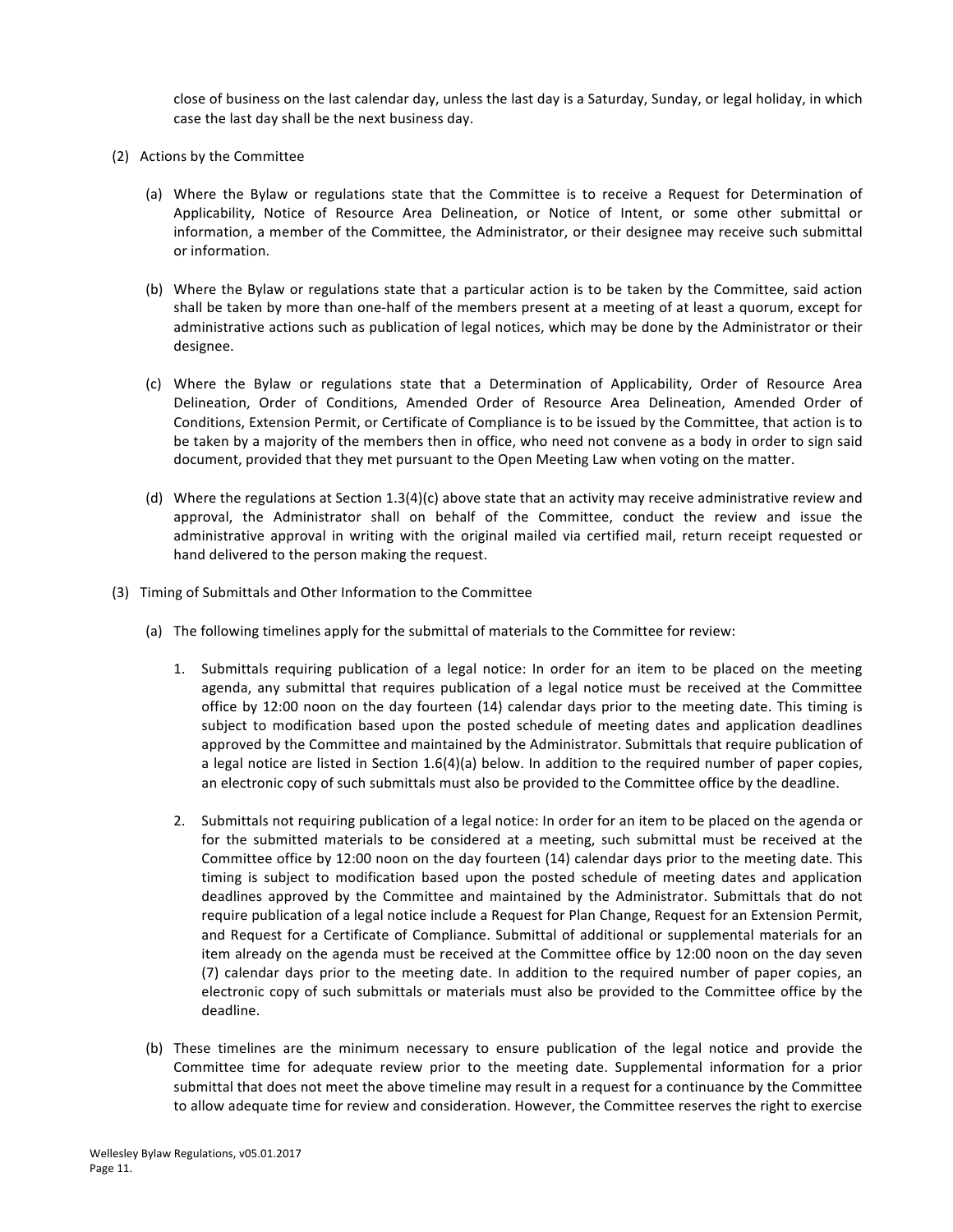its discretion if the submitted material represents only a minor change to a previously submitted document or plan.

- <span id="page-13-0"></span>(4) Public Hearings and Public Meetings on Submittals to the Committee
	- (a) Submittals to the Committee that require a public hearing include a Request for Determination of Applicability, Abbreviated Notice of Resource Area Delineation, Notice of Intent, Request for an Amended Order of Resource Area Delineation, and Request for an Amended Order of Conditions.
	- (b) The Committee will generally combine its public hearing conducted under the Bylaw with the hearing under the Act on any given matter.
	- (c) A public hearing on a Request for Determination of Applicability, Abbreviated Notice of Resource Area Delineation, Notice of Intent, Request for an Amended Order of Resource Area Delineation, or Request for an Amended Order of Conditions shall be held by the Committee following receipt of the minimum submittal requirements set forth in Sections  $1.6(6)(c)3$ .,  $(7)(b)4$ .,  $(8)(b)4$ ., and  $(11)(d)2$ ., respectively, below.
	- (d) The public hearing shall be advertised by the Committee, at the expense of the applicant, no less than five (5) days prior to the public hearing in a newspaper of general circulation in the Town and shall be duly posted in accordance with the requirements of the Open Meeting Law. Costs associated with the publication of legal notices are not included in the Bylaw filing fee and shall be paid by the applicant directly to the newspaper publisher. Notice of the public hearing shall be provided by the Committee to the representative, or applicant if a representative is not listed.
	- (e) Submittals to the Committee that are to be addressed at a public meeting, but do not require a formal public hearing, include a Request for Plan Change, Request for Extension Permit, and Request for Certificate of Compliance. These submittals do not require abutter notification or legal notice, but shall be duly posted in accordance with the requirements of the Open Meeting Law.
	- (f) Public hearings and meetings may be continued as follows:
		- 1. without the consent of the applicant to a date and time certain within 21 days of receipt of the application, for reasons stated at the public hearing, which may include, but not be limited to, untimely receipt of additional information offered by the applicant, a request for additional information and plans requested by the Committee, or in response to comments and recommendations of other local or state boards and officials:
		- 2. with the consent of the applicant, to an agreed-upon date and time certain, which shall be announced at the hearing;
		- 3. when the hearing cannot be continued to a date and time certain, with the consent of the applicant for a period not to exceed 21 days after the submittal of a specific piece of information or the occurrence of a specific event or action. The date, time, and place of said continued hearing shall be re-publicized through a legal notice by the Committee at the expense of the applicant, duly posted in accordance with the requirements of the Open Meeting Law, and notice of the continued public hearing shall be sent by the applicant to all abutters by certified mail, return receipt requested, certificate of mailing, or by hand delivery at least seven (7) days prior to the public hearing, with proof of mailing or delivery provided prior to re-opening of the public hearing; or
		- 4. in the event that a Committee meeting is not held due to a lack of quorum or is cancelled for any reason, all scheduled items on that meeting's agenda shall be continued to the next regularly scheduled meeting of the Committee or to a duly posted special meeting of the Committee called for this purpose.
- (5) Filing Fees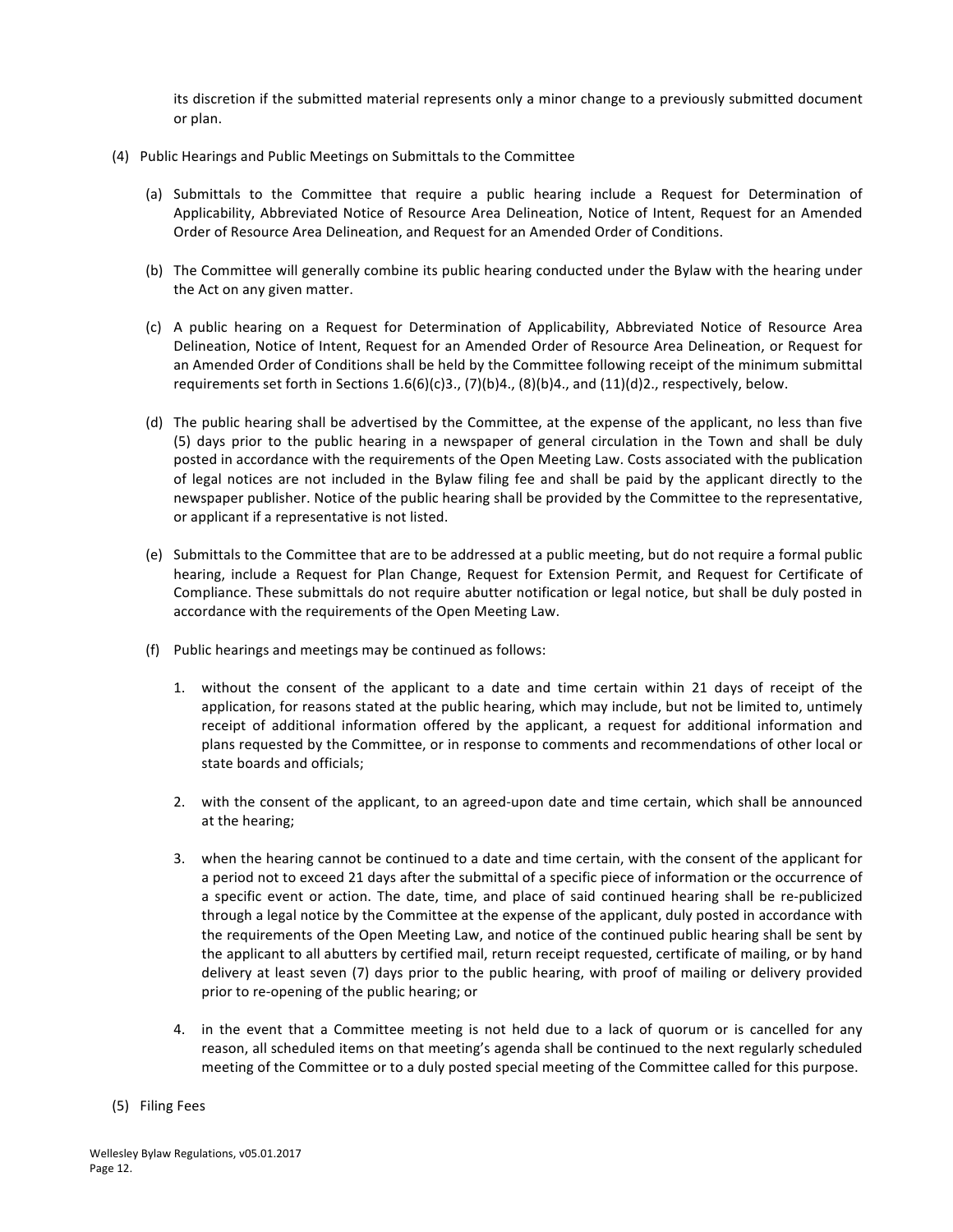- <span id="page-14-0"></span>(a) The Bylaw and these regulations establish filing fees for a Request for Determination of Applicability, Abbreviated Notice of Resource Area Delineation, Notice of Intent, Request for an Amended Order of Resource Area Delineation or Amended Order of Conditions, Request for Extension Permit, and Request for Certificate of Compliance. These fees are separate from and are in addition to the filing fees required under the Act and 310 CMR 10.00, as amended.
- (b) No public hearing shall be opened and no action taken on any matter before the Committee until the appropriate filing fee for the submittal under the Bylaw, as determined by the Committee or its Administrator, has been received. Except as follows, filing fees under the Bylaw are not refundable; the fee for a Waiver of Regulations ("Waiver Fee") under Section 1.6(5)(e)4. below may be waived or reduced by the Committee in accordance with the provisions of Section  $1.6(5)(f)$  below.
- (c) Any fee listed in Section  $1.6(5)(e)3$ . below will be doubled for any Notice of Intent submitted after any work subject to the regulation of the Committee has been started or completed. Receipt of this doubled filing fee does not preclude the Committee from initiating enforcement actions as outlined in Section 1.7 below.
- (d) The activity categories established at 310 CMR 10.03(7)(c)1. to 6. shall be used to calculate filing fees for a Notice of Intent submitted under the Bylaw. The total Bylaw filing fee for a Notice of Intent that involves more than one activity is determined by adding the Category fees for each proposed activity. The filing fee for a Notice of Intent where work is proposed in the Riverfront Area and another Bylaw Resource Area, including the Buffer Zone shall not be subject to the 1.5 multiplier as required under the Act.
- (e) The Bylaw fees, which apply to all non-municipal projects, are detailed below:
	- 1. Request for Determination of Applicability: \$100;
	- 2. Abbreviated Notice of Resource Area Delineation: S 2 per linear foot of Bylaw Resource Area boundary with the total fee capped at \$200 for a single-family residential lot and \$2,000 for any other project;
	- 3. Notice of Intent:
		- a. Category 1: \$110;
		- b. Category 2:  $$500;$
		- c. Category  $3: $1,050;$
		- d. Category 4: \$ 1,450;
		- e. Category 5:  $\frac{1}{2}$  4 per linear foot;
		- f. Category 6:  $\frac{2}{3}$  2 per linear foot of any Bylaw Resource Area boundary with total fee for this Category capped at \$ 200 for a single-family residential lot and \$ 2,000 for any other project;
	- 4. Waiver Fee for a Notice of Intent requiring a Waiver of Regulation under Section 1.6(9) below: \$ 500. The Waiver Fee for any number of Waivers of Regulation requested within a single Notice of Intent is capped at \$ 500. The Waiver Fee must be paid with a separate check than the other Notice of Intent filing fees in Section  $1.6(5)(e)3$ . above;
	- 5. Request for Amended Order of Resource Area Delineation or Amended Order of Conditions: \$150;
	- 6. Request for Extension Permit: \$100;
	- 7. Request for Certificate of Compliance (Partial or Full):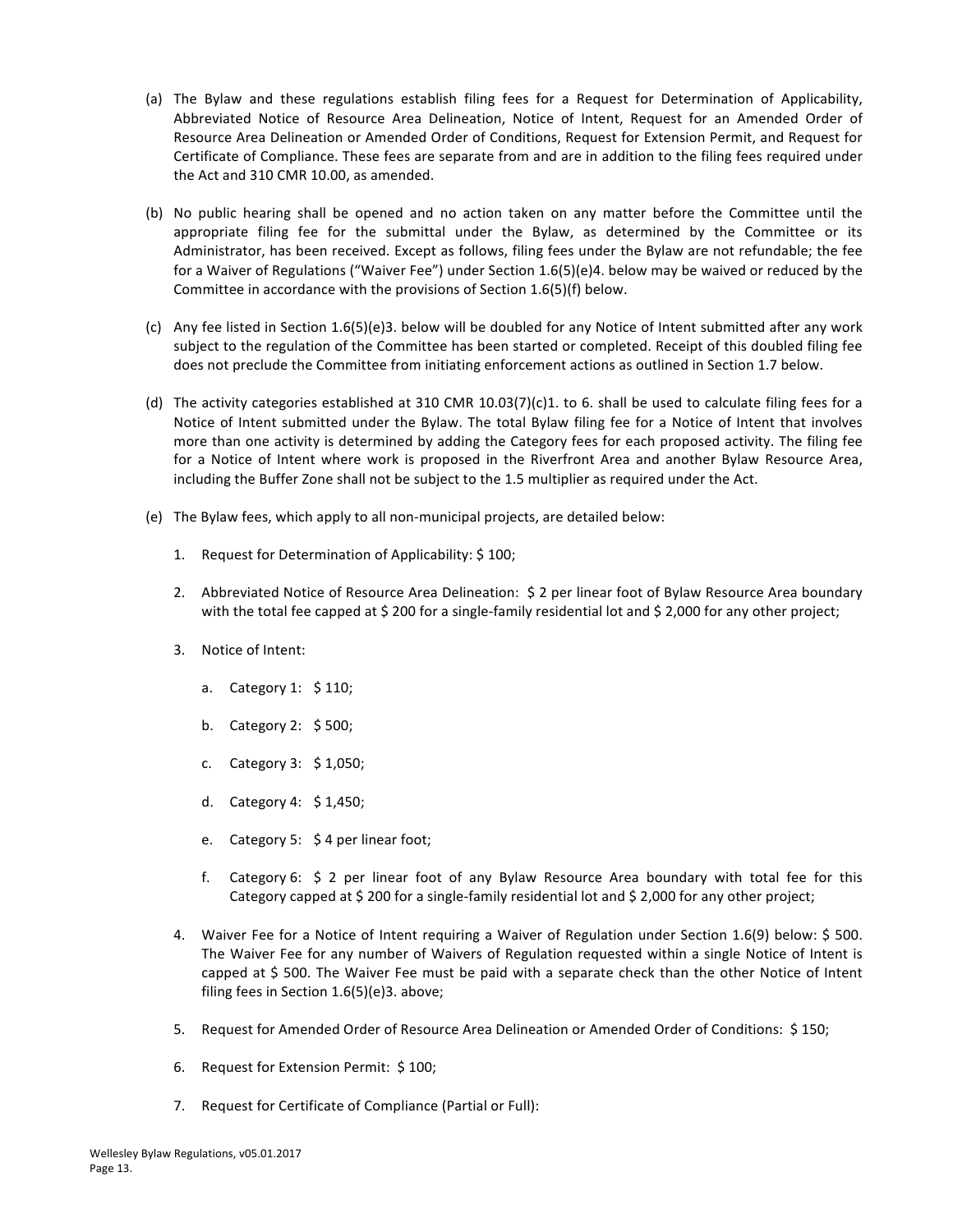- a. for a Valid Order of Conditions: \$100; and
- b. for an Expired Order of Conditions: \$200.
- (f) A waiver or reduction of the Waiver Fee required in Section  $1.6(5)(e)4$ . above may be allowed by the Committee under certain circumstances. A Notice of Intent that requests a Waiver of Regulation often requires a higher level of Committee and Administrator review and scrutiny than a Notice of Intent with an activity that fully complies with the performance standards. For example, the Committee and Administrator may spend more time reviewing documents submitted as part of the Notice of Intent, evaluating whether the proposed activity fully meets the more stringent requirements of the regulations, and/or determining adequate conditions to preserve and protect Bylaw Interests and Values should the Committee elect to allow such an activity.
	- 1. Certain work that may qualify for a waiver or reduction of the Waiver Fee may not require a substantially higher level of review or scrutiny or may require an intermediate level of review compared to a project that fully complies with the performance standards. Examples of such projects include, but are not limited to, the following:
		- a. work where the land within the 25-foot No Disturbance Zone (i.e., within 25 feet of Water Bodies and Waterways, Bank, Bordering Vegetated Wetlands, or Isolated Vegetated Wetlands) is lawfully existing lawn, pavement, or structure and no impervious surfaces are proposed to be constructed closer to the above-listed Bylaw Resource Areas;
		- b. work within 25 feet of Water Bodies and Waterways or Bank where the boundary is a man-made wall and the land within 25 feet of the above-listed Bylaw Resource Areas is an extensively altered area as defined in Section 1.5 above or otherwise is not important to the preservation or protection of wildlife habitat;
		- c. minor construction associated with a single-family house on a lot created prior to April 9, 2002 where the lot is 20,000 square feet or smaller in size;
		- d. work which consists solely of the restoration of previously altered Bylaw Resource Areas to a natural condition;
		- e. work where the only activity or activities that do not comply with the performance standards are the installation of erosion controls, mitigation plantings with adequate safeguards, and/or removal of invasive species in accordance with the Town of Wellesley Integrated Pest Management Policy, as applicable; or
		- f. work that is necessary for public safety.
	- 2. In order for the Committee to consider waiving or reducing the Waiver Fee, the applicant must submit a written request for such waiver or reduction that states how the proposed project meets one or more of the above criteria. A written request for a fee waiver will also be deemed as a request for a fee reduction if the Committee determines that a fee less than the full fee amount is warranted.
	- 3. The check for the Waiver Fee for any Notice of Intent that requests a Waiver of Regulation must be included when the Notice of Intent is submitted. In the event the Waiver Fee is waived, the submitted Waiver Fee check will be returned to the applicant with the Order Conditions. In the event the Waiver Fee is reduced by the Committee, the applicant will be asked to submit a new check for the required amount, and the originally submitted Waiver Fee check will be returned to the applicant.
- (6) Requests for Determination of Applicability and Determinations of Applicability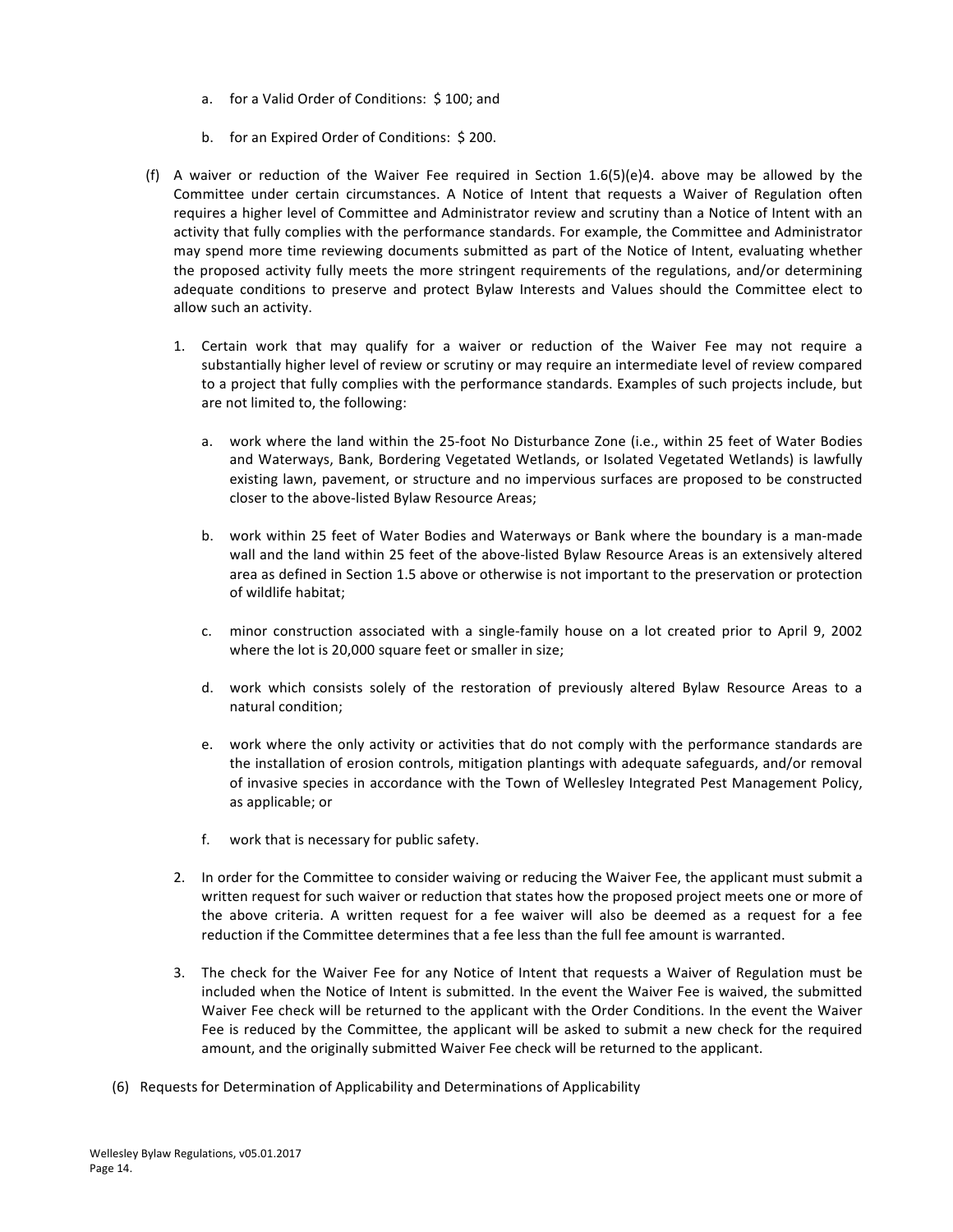- <span id="page-16-0"></span>(a) A Request for Determination of Applicability is a formal request that the Committee determine whether the Bylaw applies to land, or to work that may affect a Bylaw Resource Area. A Request for Determination of Applicability may also be used to identify the required scope of analysis for work proposed in the Riverfront Area. A Request for Determination of Applicability should generally not be used to confirm the type and boundaries of Bylaw Resource Areas on a property; an Abbreviated Notice of Resource Area or a Notice of Intent are the proper processes for Bylaw Resource Area type and boundary confirmation.
- (b) Any proposed activity or activities that result in 400 square feet or greater total soil disturbance requires the filing of a Notice of Intent. Certain activities, while located within the Buffer Zone outside of the 25-foot No Disturbance Zone (i.e., greater than 25 feet from Water Bodies and Waterways, Bank, Bordering Vegetated Wetlands, and Isolated Vegetated Wetlands) are unlikely to affect to ability of the Bylaw Resource Area to preserve and protect the Bylaw Interests and Values. Examples of activities that require review by the Committee under a Request for Determination of Applicability and do not normally require review under a Notice of Intent include, but are not limited to, the following:
	- 1. installing a shed on blocks or piles within lawfully existing lawn;
	- 2. installing an aboveground pool within lawfully existing lawn provided that adequate erosion controls are used;
	- 3. converting lawfully existing lawn to a structure or impervious surface accessory to a single-family house, such as a deck, patio, or driveway, provided that adequate erosion control measures are used; or
	- 4. converting a lawfully existing structure or impervious surface accessory to a single-family house to lawn, landscaping, or natural vegetation, provided that adequate erosion controls are used.
- (c) Requests for Determination of Applicability
	- 1. Any person who desires a determination as to whether the Bylaw applies to land or to work that may affect a Bylaw Resource Area, or seeks confirmation of the scope of analysis for work in the Riverfront Area, shall submit to the Committee by certified mail or by hand delivery seven (7) copies of the complete Request for Determination of Applicability. An electronic copy shall also be submitted.
	- 2. The Request for Determination of Applicability form (WPA Form 1) used under the Act and 310 CMR 10.00, as amended, shall be used for all such submittals under the Bylaw.
	- 3. In addition to the completed, signed, and dated form, the Request for Determination of Applicability shall at a minimum include:
		- a. a locus map with sufficient detail to locate the site;
		- b. a plan showing the site, the land and/or proposed activity and the boundary of all applicable Bylaw Resource Areas. The location of the limit of work and erosion control barrier, if needed, should be shown on the plan. Depending upon the size of the site and complexity of any proposed activity, the Committee strongly encourages that such plans be prepared and stamped and signed by a Professional Land Surveyor or Registered Professional Engineer;
		- c. a written description of the land and/or the activity, or sufficient information to allow the Committee to confirm the scope of analysis for work in the Riverfront Area;
		- d. any additional supporting information, such as a wetland report, plot plans, sketches, and photographs;
		- e. any Request for Determination of Applicability Checklist approved by the Committee and maintained by the Administrator and all additional materials required by such checklist; and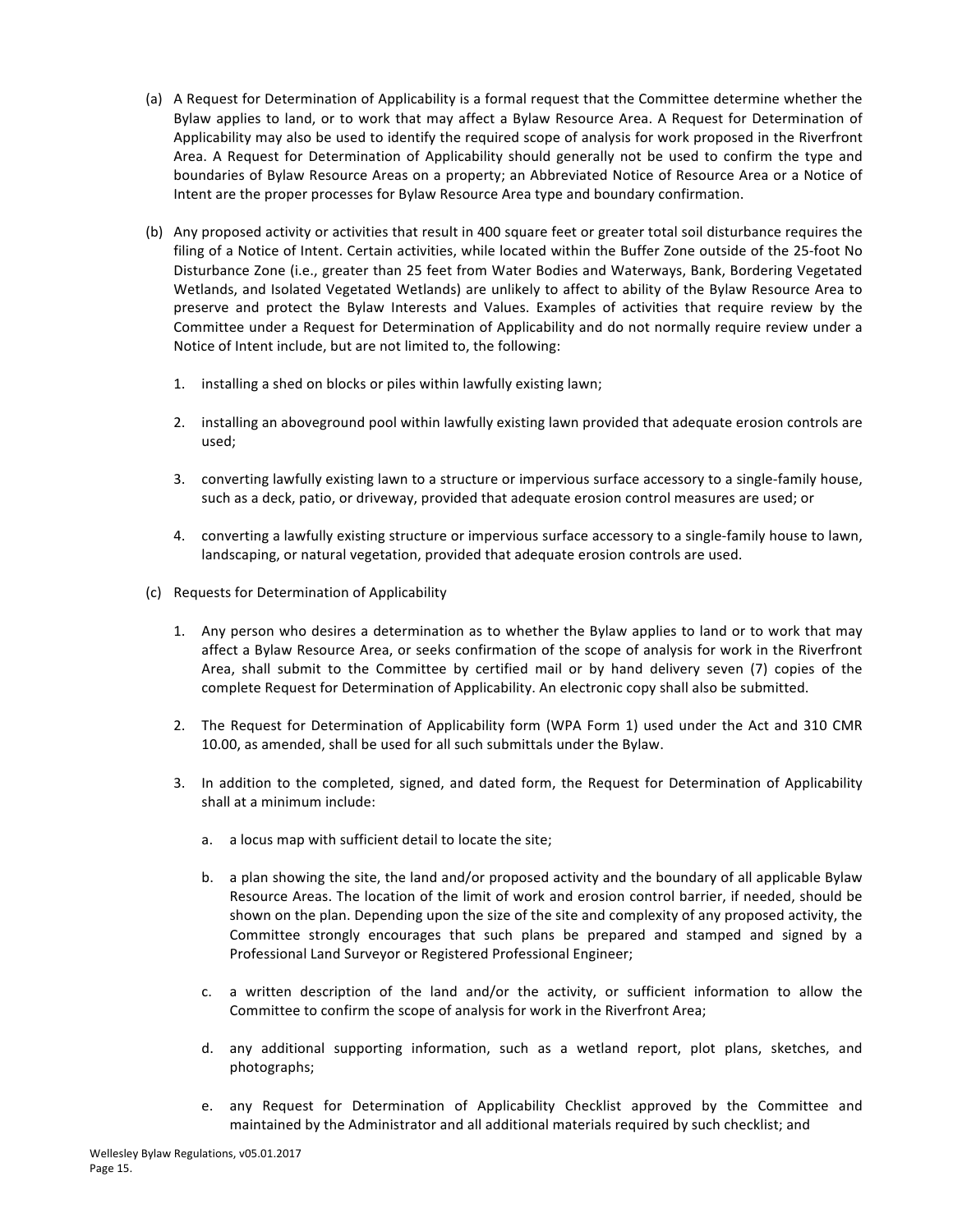- f. A check made payable to the Town of Wellesley with the Request for Determination filing fee as specified in Section  $1.6(5)(3)1$ . above.
- 4. Abutter notification is not required for a Request for Determination of Applicability. As detailed in Section  $1.6(4)(d)$  above, the public hearing shall be advertised by the Committee, at the expense of the applicant, no less than five (5) days prior to the public hearing in a newspaper of general circulation in the Town and shall be duly posted in accordance with the requirements of the Open Meeting Law.
- 5. When the person submitting a Request for Determination of Applicability is not the owner of the subject land, a complete copy of the Request for Determination of Applicability shall be sent by the applicant to the owner via certified mail, return receipt requested or by hand delivery at least five (5) days before the hearing with proof of mailing or delivery, respectively, provided to the Committee prior to the opening of the hearing on the matter.
- (d) Determinations of Applicability
	- 1. Within 21 days after receipt of a Request for Determination of Applicability, the Committee shall hold a public hearing on the matter.
	- 2. After the public hearing on the matter has been closed, the Committee will vote to issue:
		- a. a positive Determination of Applicability that finds the land is subject to regulation under the Bylaw, or that the activity proposed is deemed likely to affect one or more of the Bylaw Interests and Values and a Notice of Intent shall be required for that activity. All procedures set forth Section 1.6(8) below shall apply prior to the start of the proposed activity;
		- b. a negative Determination of Applicability that finds the area is not subject to regulation under the Bylaw, or that the proposed activity is not likely to affect the Bylaw Interests and Values and therefore a Notice of Intent is not required for such activity; or
		- c. a positive Determination of Applicability that confirms the required scope of analysis for work proposed in the Riverfront Area.
	- 3. The decision shall be issued on the Determination of Applicability form (WPA Form 2) used under the Act and 310 CMR 10.00, as amended, shall be signed by a majority of the Committee, and the original shall be sent to the applicant with a copy to the owner, if different, by certified mail or by hand delivery within 21 days of the close of the public hearing or any continuance thereof.
	- 4. A Determination of Applicability may be issued jointly under the Act and the Bylaw.
	- 5. A Determination of Applicability shall be valid for three years from the date of issuance and may not be amended or extended.
	- 6. A copy of the Determination of Applicability and the plans shall be kept on file by the Committee and shall be available to the public at reasonable hours.
	- 7. A Determination of Applicability does not need to be recorded at the Registry of Deeds or the Land Court.
- (7) Abbreviated Notices of Resource Area Delineation and Orders of Resource Area Delineation
	- (a) An Abbreviated Notice of Resource Area Delineation is a formal request that the Committee review and confirm the types and boundaries of Bylaw Resource Areas on a property. The applicant may submit this notice to seek confirmation of the types and boundaries of one to all of the Bylaw Resource Areas that may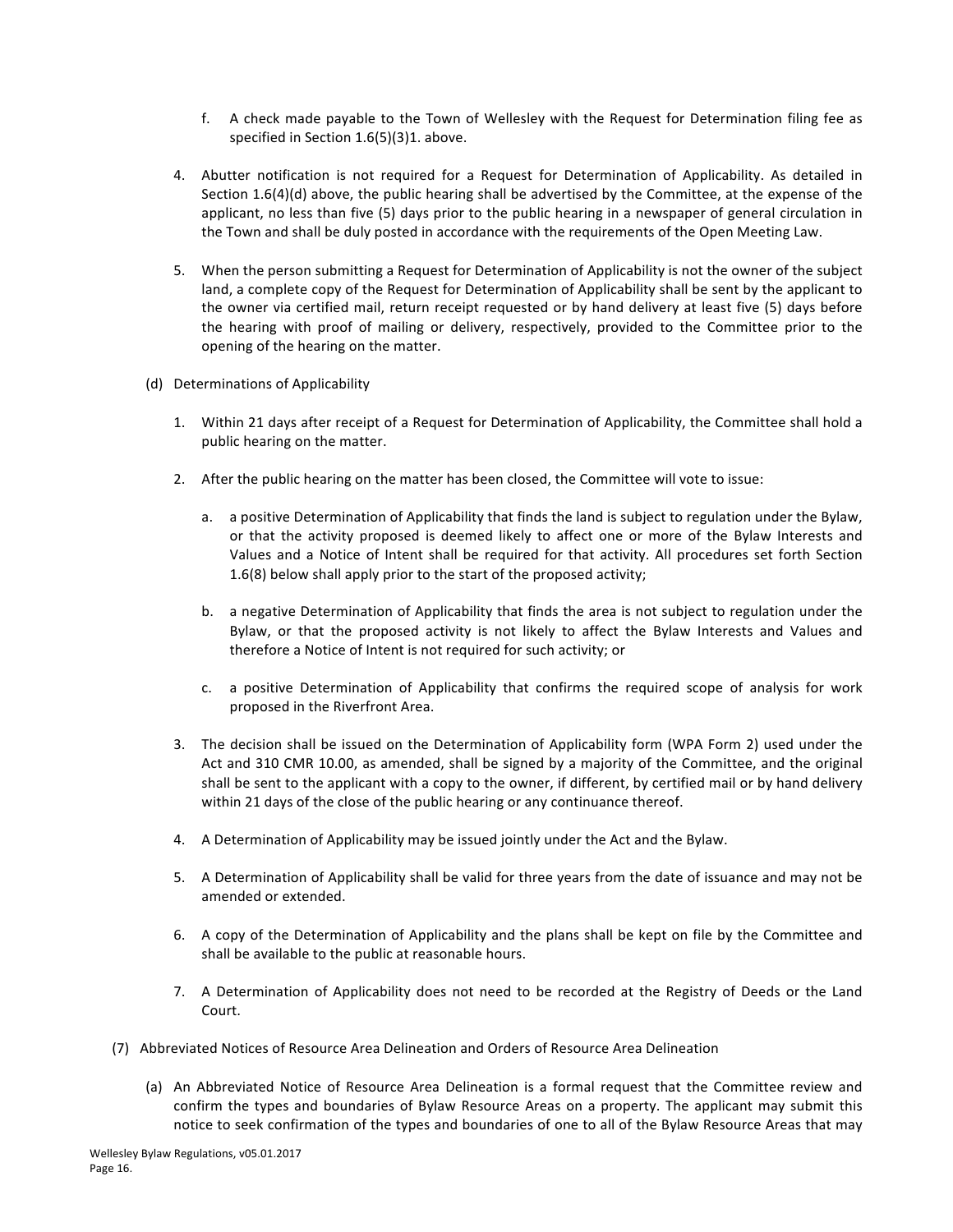<span id="page-18-0"></span>occur on a property; however, the Committee will only make findings relative to those resources for which the applicant seeks confirmation and may issue a finding that other unconfirmed resources may occur on the property. No work will be specifically approved by the Committee as part of this process. The Committee recommends that this process be completed prior to site design and the submittal of a Notice of Intent for larger or more complex projects, or where work may be proposed within or in proximity to Bylaw Resource Areas. This process is referred to as a Request for Wetland Delineation and Determination of Wetland Delineation in the Bylaw.

- (b) Abbreviated Notice of Resource Area Delineation
	- 1. Any person who desires confirmation of the types and boundaries of any or all Bylaw Resource Areas on a property shall submit to the Committee by certified mail or by hand delivery seven (7) copies of the complete Abbreviated Notice of Resource Area Delineation. An electronic copy shall also be submitted.
	- 2. The Abbreviated Notice of Resource Area Delineation form (WPA Form 4A) used under the Act and 310 CMR 10.00, as amended, shall be used for all such submittals under the Bylaw.
	- 3. The Abbreviated Notice of Resource Area Delineation form shall be signed by both the applicant and the owner of the property subject to the submittal. In the event that the owner is not able to sign the form, the owner must provide written authorization that the Notice of Resource Area Delineation may be submitted.
	- 4. In addition to the completed, signed, and dated form, the Abbreviated Notice of Resource Area Delineation shall at a minimum include:
		- a. a locus map with sufficient detail to locate the site;
		- b. a copy of the certified abutters list and the abutter notification form;
		- c. a site plan prepared by a Registered Land Surveyor that shows the site boundaries, existing site conditions, all applicable Bylaw Resource Area boundaries, topography with 1- or 2-foot contours, and be at a scale between  $1'' = 10'$  and  $1'' = 50'$ . The site plan must be stamped and signed by the Professional Land Surveyor;
		- d. certification from the wetland scientist responsible for the wetland delineation, stating the date of the delineation, the basis for the delineation, including quantitative field data sheets for both upland and wetland plots, and a statement that the flags indicated on the site plan appear to be correctly shown;
		- e. any additional supporting information, such as engineering calculations and photographs;
		- f. any Abbreviated Notice of Resource Area Delineation Checklist approved by the Committee and maintained by the Administrator and all additional materials required by such checklist;
		- g. an explanation of how the filing fee under the Bylaw was calculated; and
		- h. a check made payable to the Town of Wellesley with the Abbreviated Notice of Resource Area Delineation filing fee as specified in Section  $1.6(5)(e)$ 2. above.
	- 5. Any person submitting an Abbreviated Notice of Resource Area Delineation to the Committee under the Bylaw at the same time shall give written notice thereof in accordance with the Bylaw by certified mail, return receipt requested; certificate of mailing; or by hand delivery to all abutters located within 300 feet of the property according to the most recent records of the assessors. The notice shall state where a copy of the submittal may be examined or obtained and where the date, time, and place of the public hearing may be obtained. Written notice shall be sent to all abutters not less than seven (7) days prior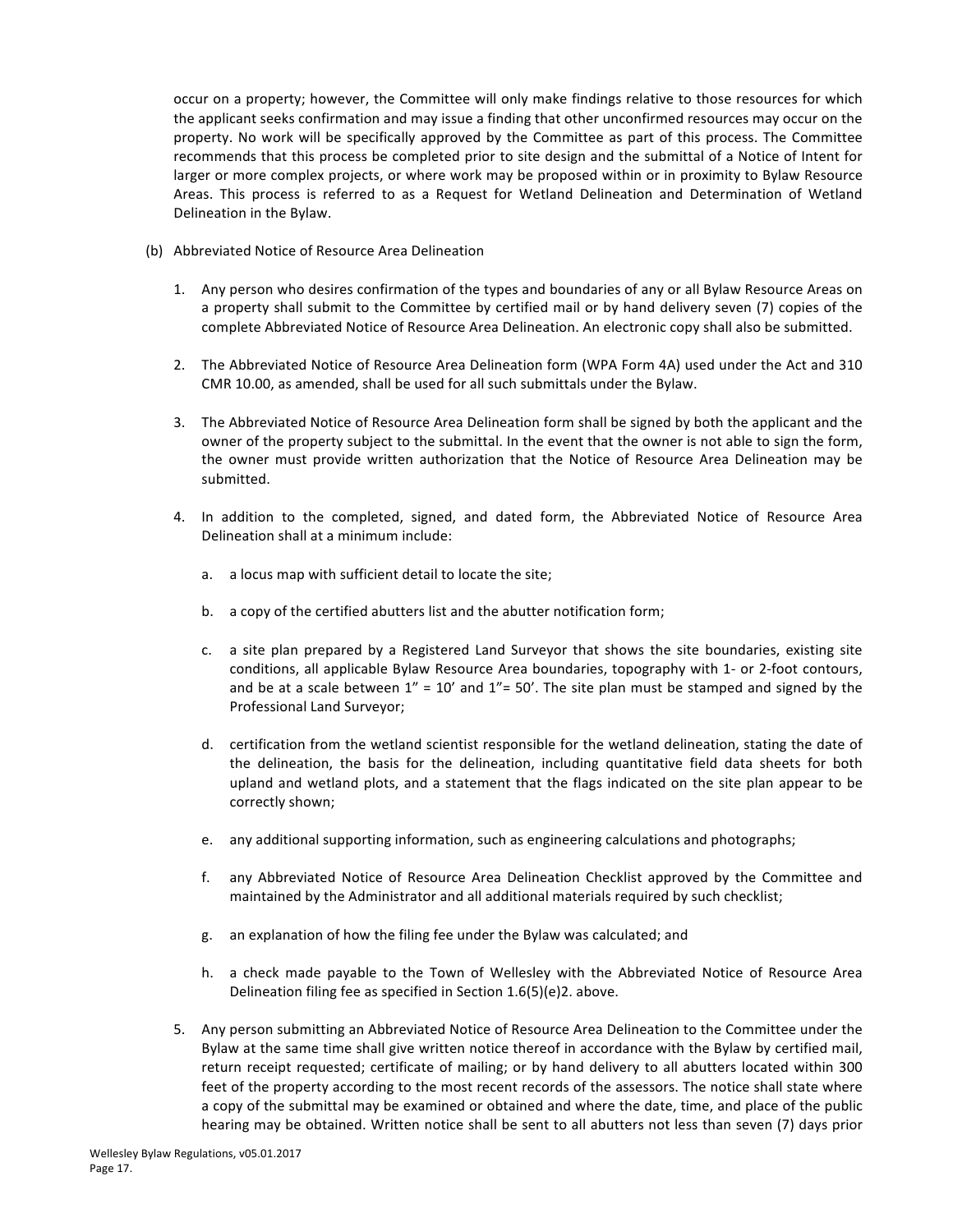to the public hearing. An Affidavit of Service shall be included in the submittal or provided prior to the opening of the public hearing. Proof of mailing or delivery shall be provided to the Committee prior to the opening the public hearing. As detailed in Section  $1.6(4)(d)$  above, the public hearing shall be advertised by the Committee, at the expense of the applicant, no less than five (5) days prior to the public hearing in a newspaper of general circulation in the Town and shall be duly posted in accordance with the requirements of the Open Meeting Law.

- 6. When a person submitting an Abbreviated Notice of Resource Area is other than the owner of the subject property, a complete copy of the submittal shall be sent by the applicant to the owner via certified mail, return receipt requested, or by hand delivery at least five (5) days before the hearing with proof of mailing or delivery provided to the Committee prior to the opening of the public hearing.
- (c) Order of Resource Area Delineation
	- 1. Within 21 days after receipt of an Abbreviated Notice of Resource Area Delineation, the Committee shall hold a public hearing on the matter.
	- 2. After the public hearing has been closed, the Committee will vote to issue:
		- a. an approval Order of Resource Area Delineation with findings that confirm the submitted or modified Bylaw Resource Area types and boundaries; or
		- b. a denial Order of Resource Area Delineation with findings that do not confirm the submitted Bylaw Resource Area types and boundaries.
	- 3. The decision shall be issued on the Order of Resource Area Delineation form (WPA Form 4B) used under the Act and 310 CMR 10.00, as amended, shall be signed by a majority of the Committee, and the original shall be sent to the applicant with a copy to the owner, if different, by certified mail or by hand delivery within 21 days of the close of the public hearing or any continuance thereof.
	- 4. An Order of Resource Area Delineation may be issued jointly under the Act and the Bylaw.
	- 5. An Order of Resource Area Delineation shall be valid for three years from the date of issuance and may be amended and/or extended by the applicant pursuant to Sections  $1.6(11)$  and  $(13)$ , respectively, below.
	- 6. A copy of the Order of Resource Area Delineation and the plans describing the Bylaw Resource Areas shall be kept on file by the Committee and shall be available to the public at reasonable hours.
	- 7. An Order of Resource Area Delineation does not need to be recorded at the Registry of Deeds or the Land Court.
- (8) Notices of Intent and Orders of Conditions
	- (a) A Notice of Intent is a formal request that the Committee review a proposed activity that will remove, fill, dredge, build upon, or alter a Bylaw Resource Area. The Committee will conduct a review of the proposed activity in the context of the Bylaw and its regulations and either issue an Order of Conditions with conditions necessary to allow the proposed activity to proceed because it preserves or protects the Bylaw Interests and Values or issue an Order of Conditions that denies the proposed activity because it cannot be conditioned to preserve or protect the Bylaw Interests and Values. This process is referred to as an Application for Permit and Permit in the Bylaw.
	- (b) Notices of Intent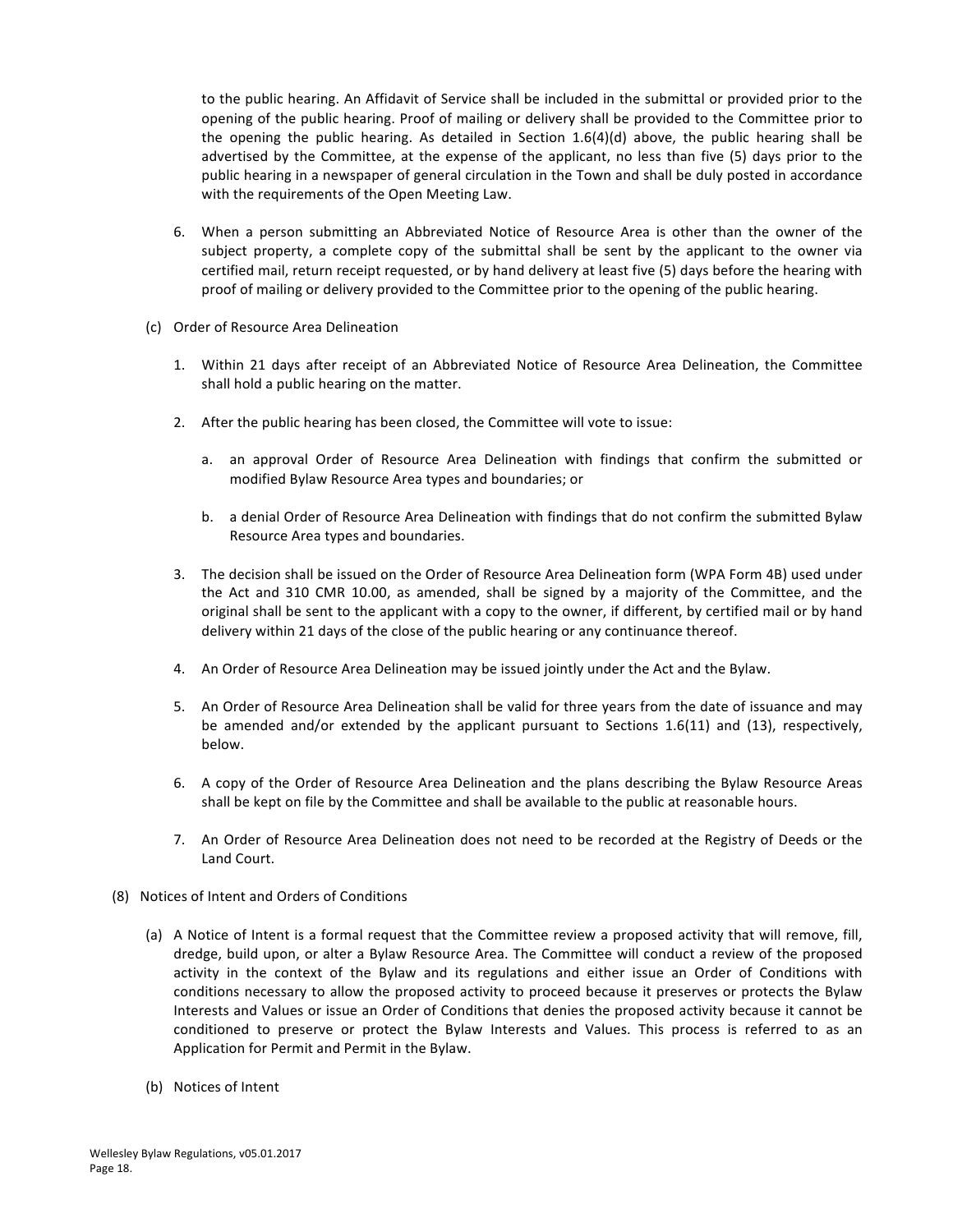- <span id="page-20-0"></span>1. Any person who proposes to do work that will remove, fill, dredge, build upon, or alter any Area Subject to Protection Under the Bylaw shall submit by certified mail or by hand delivery seven (7) copies of the complete Notice of Intent. An electronic copy shall also be submitted.
- 2. Both the Notice of Intent form (WPA Form 3) used under Act and 310 CMR 10.00, as amended, and the Town of Wellesley Notice of Intent form approved by the Committee and maintained by the Administrator shall be used for all Notice of Intent submittals under the Bylaw.
- 3. The Notice of Intent form (WPA Form 3) shall be signed by both the applicant and the owner of the property subject to the submittal. In the event that the owner is not able to sign the form, the owner must provide written authorization that the Notice of Intent may be submitted. The Town of Wellesley Notice of Intent form provides supplemental information related to Bylaw Resource Areas and does not require additional signatures.
- 4. In addition to the completed, signed, and dated WPA Form 3, the Notice of Intent shall at a minimum include:
	- a. the Town of Wellesley Notice of Intent form;
	- b. a locus map on the appropriate current USGS quadrangle;
	- c. a narrative describing the existing and proposed site conditions, including proposed activities in Bylaw Resource Areas and proposed mitigation activities;
	- d. a valid Order of Resource Area Delineation or certification from the wetland scientist responsible for the wetland delineation, stating the date of the delineation, the basis for the delineation including quantitative field data sheets for both upland and wetland plots, and a statement that the flags indicated on the site plan appear to be correctly show;
	- e. a wildlife habitat assessment signed by a wildlife scientist, when required by these regulations;
	- f. a compliance evaluation to demonstrate how the proposed project meets all of the applicable performance standards for each Bylaw Resource Area within which an activity is proposed;
	- g. a compliance evaluation to demonstrate how the proposed project meets the applicable stormwater management standards identified in this section of the regulations, when triggered. No Bylaw Resource Area other than Buffer Zone, Riverfront Area, Bordering Land Subject to Flooding, or Isolated Land Subject to Flooding may be altered or filled for the impoundment, detention, or retention of stormwater and the applicable performance standards for these Bylaw Resource Areas under these regulations shall apply to any such alteration or fill. Except as expressly provided in Sections 1.6(8)(b)4.g.1) or 2) below, stormwater runoff from all industrial, commercial, institutional, office, residential, and transportation projects that are subject to regulation under the Bylaw including site preparation, construction, and redevelopment and all point source stormwater discharges from said projects within any Bylaw Resource Area shall be provided with stormwater best management practices to attenuate peak rate and volume of runoff, attenuate pollutants, and to provide a set back from receiving waters and wetlands in accordance with the applicable standards below and the Massachusetts Stormwater Handbook. In project design, the applicant shall consider environmentally sensitive site design and low impact development techniques to manage stormwater;
		- 1) the stormwater management regulations set forth at 310 CMR 10.05(6)(k) to (q) shall apply to any project pursuant to said regulations where any work is proposed within any Bylaw Resource Area or where a stormwater discharge is proposed within any Bylaw Resource Area, including the Buffer Zone. In addition to meeting the ten stormwater management standards at 310 CMR 10.05(6)(k), stormwater best management practices shall be provided to reduce by at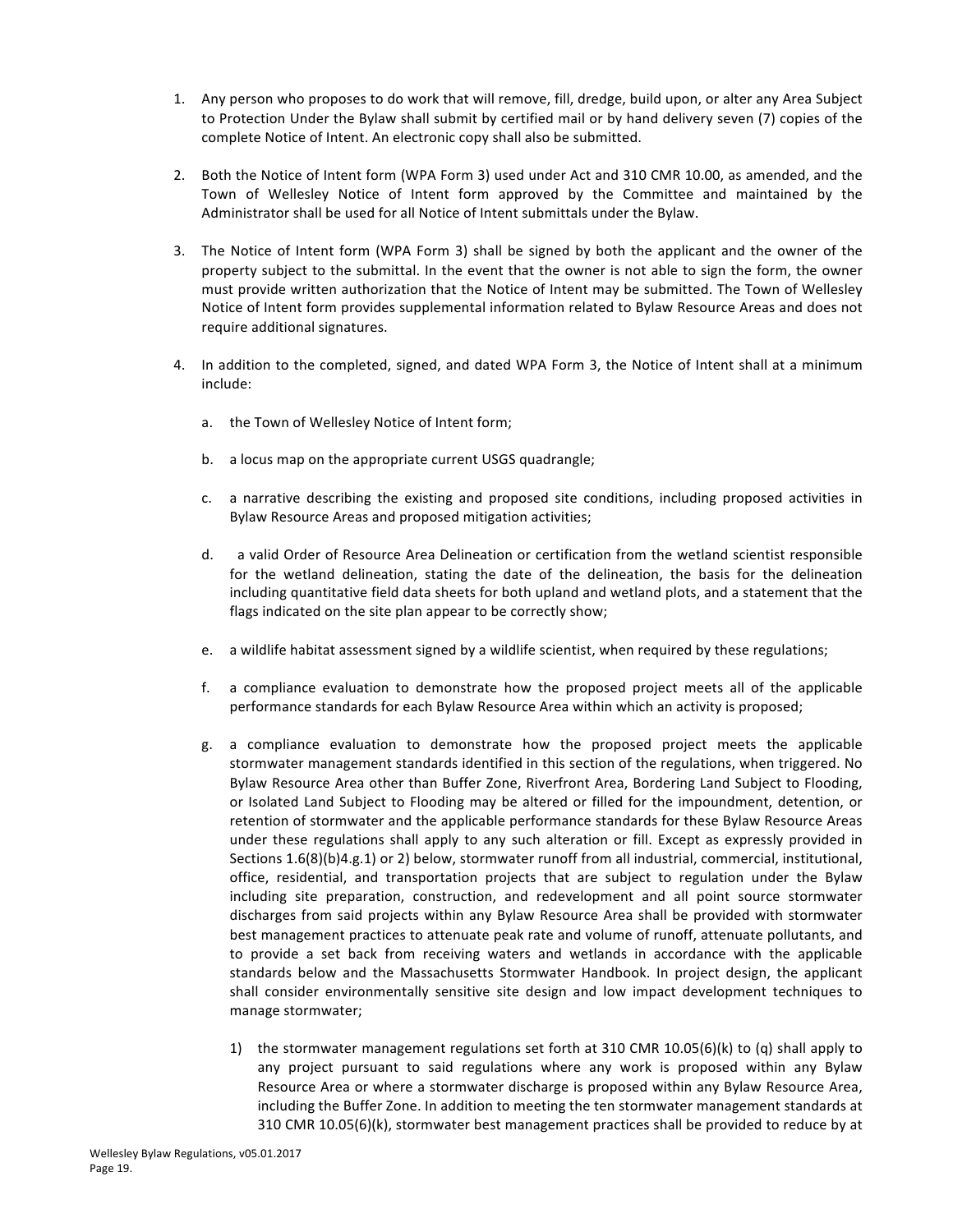least five (5) percent the peak runoff rates and volumes under proposed conditions compared to existing conditions for the 2- and 10-year frequency storm events and peak runoff rates and volumes under proposed conditions compared to existing conditions shall not exceed existing peak runoff rates and volumes for the 50- and 100-year frequency storm events. Drainage calculations must include existing and proposed runoff rates and volumes for the 2-, 10-, 50-, and 100-year frequency storm events to all site design points with a narrative summary and summary table and be stamped and signed by a Registered Professional Engineer. Such calculations shall be conducted in accordance with standard recognized engineering practices using rainfall data from *NOAA Atlas 14*, NOAA Hydrometeorological Design Studies Center, September 2015 (http://hdsc.nws.noaa.gov/hdsc/pfds/pfds\_map\_cont.html?bkmark=ma). The specific rainfall data to be used in such calculations under the Bylaw are from central Wellesley and are 3.31 inches for the 2-year, 24-hour event, 5.19 inches for the 10-year, 24-hour event, 7.26 inches for the 50-year, 24-hour event, and 8.17 inches for the 100-year, 24-hour event. Prior administrative review and approval under Section  $1.3(4)(c)$  of these regulations is required for any test pit proposed to be excavated within any Bylaw Resource Area, including the Buffer Zone;

- 2) projects that do not trigger the stormwater management regulations cited in Section  $1.6(8)(b)4.g.1$  above shall, at a minimum, meet the following stormwater management standards when the proposed project would result in greater than a five (5) percent increase in impervious surfaces on the site;
	- a) there shall be no new stormwater conveyances that discharge untreated stormwater directly to or cause erosion within Bylaw Resource Areas;
	- b) peak runoff rates and volumes under proposed conditions must be reduced by at least five (5) percent compared to existing conditions for the 2- and 10-year frequency storm events and must not exceed existing peak runoff rates and volumes for the 50- and 100-year frequency storm events. Drainage calculations must include existing and proposed runoff rates and volumes for the 2-, 10-, 50-, and 100-year frequency storm events using the rainfall data provided in Section  $1.6(8)(b)4.g.1$ ) above to all site design points with a narrative summary and summary table and be stamped and signed by a Registered Professional Engineer;
	- c) loss of recharge to the groundwater shall be minimized through the use of infiltration measures, including, but not limited to environmentally sensitive site design, low impact development techniques, stormwater best management practices, and good operations and maintenance. This standard shall be met when the stormwater management system is designed to infiltrate the required recharge volume based upon soil type in accordance the Massachusetts Stormwater Handbook. There shall be pretreatment of stormwater runoff from any impervious surface other than a non-metal roof prior to infiltration. Documentation from soil test pit(s) excavated in the area of any proposed infiltration system shall be included in the filing to demonstrate a minimum of two feet of separation from the bottom of the proposed system and seasonal high groundwater, and to confirm the soil type used in the infiltration calculations. In the case where two feet of separation cannot be achieved or when the soils do not support infiltration, other stormwater management options including low impact development techniques shall be considered. Prior administrative review and approval under Section  $1.3(4)(c)$  of these regulations is required for any test pit proposed to be excavated within any Bylaw Resource Area, including the Buffer Zone;
	- d) site and stormwater management design shall consider the presence of critical areas. Critical areas are recharge areas for public water supplies as defined at 310 CMR 22.02 (i.e., Zone I, Zone II, and Interim Wellhead Protection Areas for groundwater sources and Zone A for surface water sources), Outstanding Resource Waters and Special Resource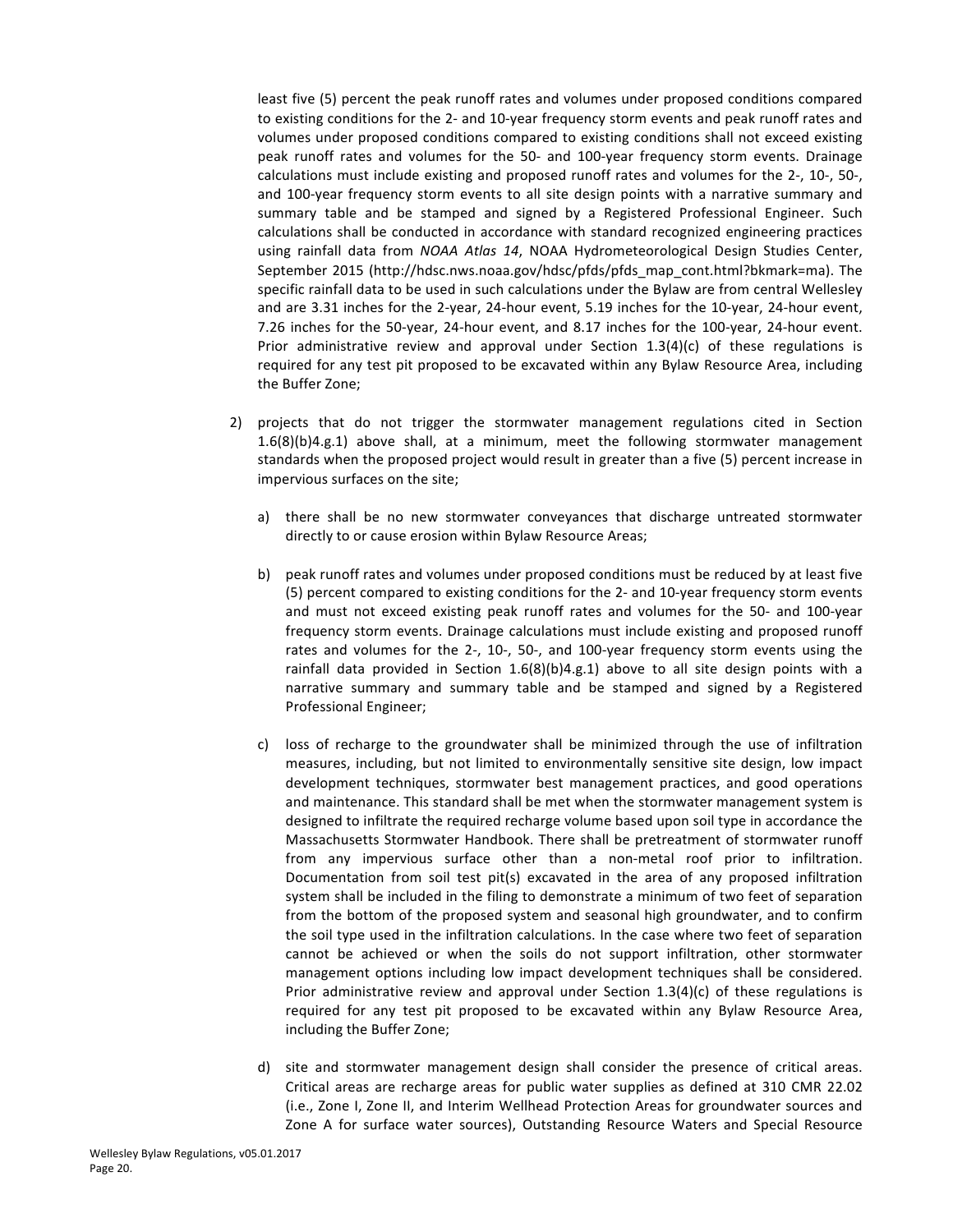Waters as designated at 314 CMR 4.06, bathing beaches as defined at 105 CMR 445.000, and cold-water fisheries as defined at 314 CMR 9.02 and 310 CMR 10.04. A discharge within the Zone II of a public water supply or within or near any other critical area requires the use of specific source control and pollution prevention measures and the use of specific structural stormwater best management practices identified for such areas in the Massachusetts Stormwater Handbook. A discharge is near a critical area if there is a strong likelihood of a significant impact occurring to said area, taking into account site-specific factors. Stormwater discharges to critical areas shall be removed from or set back from receiving waters or wetlands and shall receive the highest and best practical method of treatment commensurate with the scope of the proposed project. There shall be no stormwater discharges to the Zone I of a public water supply well unless essential to the operation of the public water supply;

- e) a construction period erosion and sedimentation control plan commensurate in scope with the proposed project and its potential to affect Bylaw Resource Areas shall be provided for review and implemented during construction; and
- f) an operations and maintenance plan commensurate in scope with the proposed project shall be provided for review and implemented post-construction which identifies the responsible party and provides the inspection and maintenance requirements for all proposed stormwater system components.
- h. if a Waiver of Regulation is requested, narrative and other documentation to demonstrate that the proposed activity meets the criteria for the two-step process described in Section 1.6(9)(b) below.
- i. all plans submitted to the Commission must be stamped and signed by a Professional Land Surveyor and/or Registered Professional Engineer, as applicable, and must conform with the following guidelines:
	- 1) all site plans shall be at a scale of  $1'' = 10'$  to  $1'' = 50''$ . If more than one plan sheet is necessary to show the entire site, an index sheet must be provided;
	- 2) the site plans shall show both existing and proposed conditions. All existing and proposed structures and accessory site features, such as driveways, walks, patios, pools, fencing, stonewalls, stormwater management systems, limit of existing and proposed lawn/forest, and limit of any existing extensively altered area shall be shown. The plans shall also show existing trees (dbh 5 inches or larger) located within the Limit of Work for the project, identify the species and size, and indicate if the tree is to be removed. All existing and proposed grades with a 1- to 2-foot maximum contour interval shall be shown. If necessary for clarity, separate existing and proposed conditions sheets shall be provided;
	- 3) the boundaries of all Bylaw Resource Areas shall be clearly shown. The locations and numbers of all wetland flags must be clearly shown. The Buffer Zone and 25-foot No Disturbance Zone from all pertinent resource areas shall be clearly shown;
	- 4) the limit of work or clearing must be shown, together with the minimum distance to the closest Bylaw Resource Area;
	- 5) the location of all erosion control measures must be shown. Plans must indicate the type of erosion control measures to be used and include a detail for each type of erosion control proposed;
- j. any Notice of Intent Checklist approved by the Committee and maintained by the Administrator and all additional materials required by such checklist;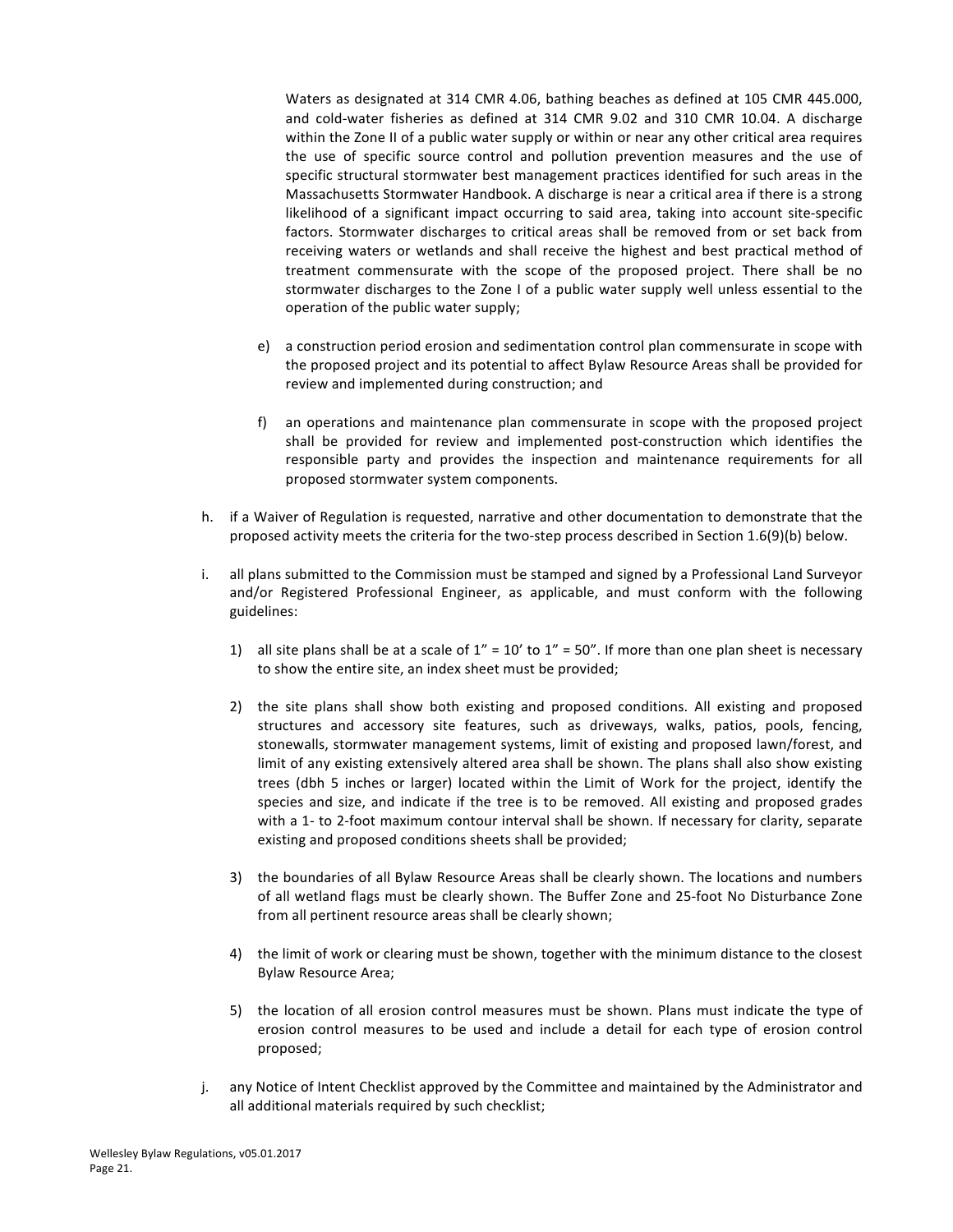- k. an explanation of how the Notice of Intent filing fee under the Bylaw was calculated; and
- I. a check made payable to the Town of Wellesley with the Notice of Intent filing fee as specified in Section  $1.6(5)(e)3$ . above. Should a Waiver of Regulation be requested, the Waiver Fee required at Section  $1.6(5)(e)4$ . above shall be paid with a separate check also made payable to the Town of Wellesley.
- 5. Any person submitting a Notice of Intent to the Committee under the Bylaw at the same time shall give written notice thereof in accordance with the Bylaw by certified mail, return receipt requested; certificate of mailing; or by hand delivery to all abutters located within 300 feet of the property according to the most recent records of the assessors. The notice shall state where a copy of the submittal may be examined or obtained and where the date, time, and place of the public hearing may be obtained. Written notice shall be sent to all abutters not less than seven (7) days prior to the public hearing. An Affidavit of Service shall be included in the submittal or provided prior to the opening of the public hearing. Proof of mailing or delivery shall be provided to the Committee prior to the opening the public hearing. As detailed in Section  $1.6(4)(d)$  above, the public hearing shall be advertised by the Committee, at the expense of the applicant, no less than five (5) days prior to the public hearing in a newspaper of general circulation in the Town and shall be duly posted in accordance with the requirements of the Open Meeting Law.
- 6. When a person submitting a Notice of Intent is other than the owner of the subject property, a complete copy of the submittal shall be sent by the applicant to the owner via certified mail, return receipt requested, or by hand delivery at least five (5) days before the hearing with proof of mailing or delivery provided to the Committee prior to the opening of the hearing.
- (c) Orders of Conditions
	- 1. Within 21 days after receipt of a Notice of Intent, the Committee shall hold a public hearing on the matter.
	- 2. After the public hearing has been closed, the Committee will vote to issue:
		- a. an approval Order of Conditions with findings that includes such conditions as deemed necessary by the Committee for the preservation and protection of the Bylaw Interests and Values. The Order of Conditions shall impose conditions on the work or portion thereof that will, in the judgment of the Committee, result in removing, dredging, filling, building upon, or altering a Bylaw Resource Area. The Permit shall prohibit any work, or portions thereof, that cannot be conditioned to protect the Bylaw Interests and Values; or
		- b. a denial Order of Conditions with findings that explains the reasons and rationale for the denial. A denial Order of Conditions may be issued for one or more of the following reasons:
			- 1) failure to meet the requirements of the Bylaw;
			- 2) failure to submit necessary information or plans requested by the Committee;
			- 3) failure to meet design specifications, performance standards, or other requirements of these regulations;
			- 4) failure to avoid or prevent unacceptable or cumulative effects upon the Bylaw Interests and Values; and/or
			- 5) when the Committee determines that no conditions are adequate to safeguard the Bylaw Interests and Values.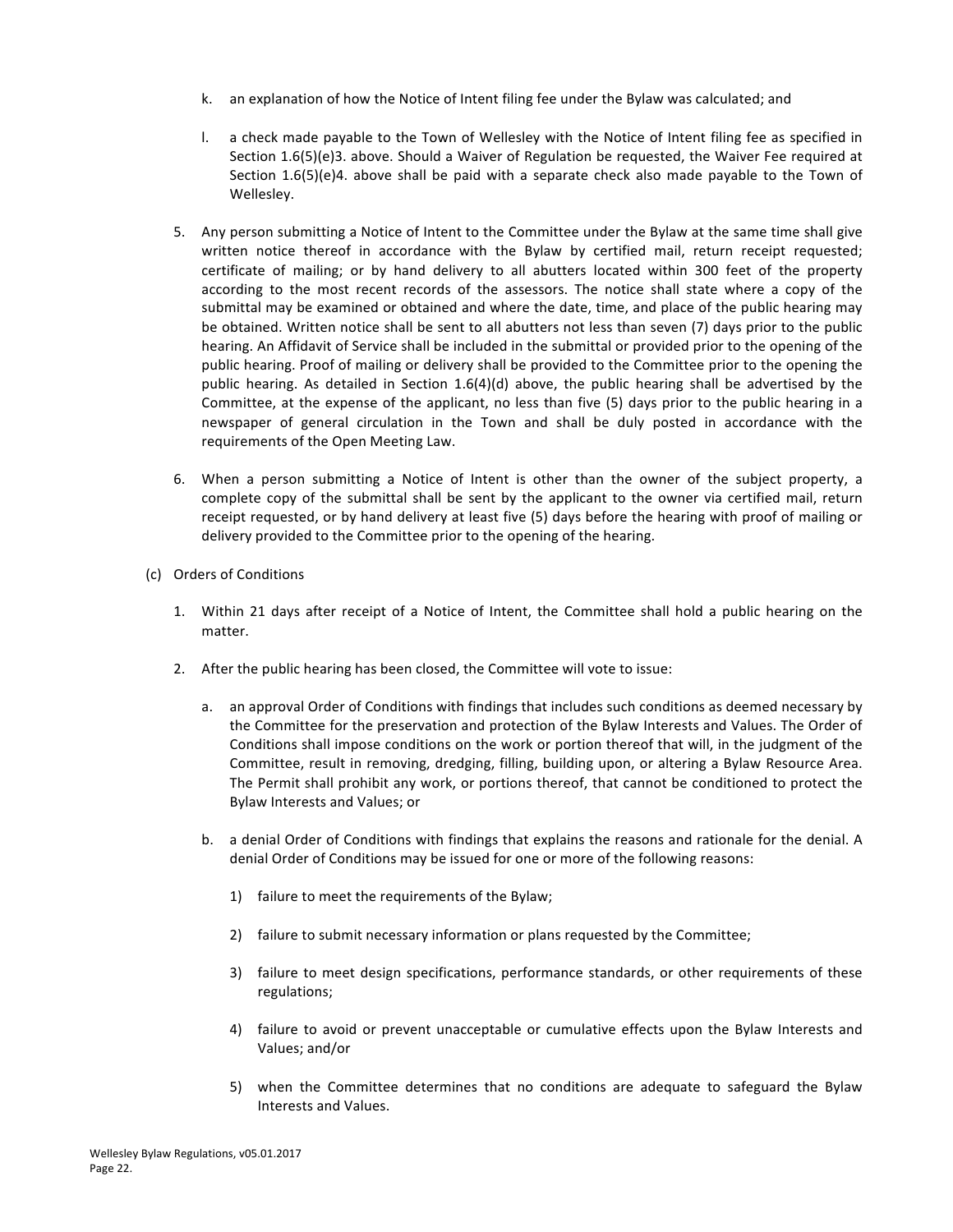- <span id="page-24-0"></span>3. The decision shall be issued on the Order of Conditions form (WPA Form 5) used under Act and 310 CMR 10.00, as amended, shall be signed by a majority of the Committee, and the original shall be sent to the applicant with a copy to the owner, if different, by certified mail or by hand delivery within 21 days of the close of the public hearing or any continuance thereof.
- 4. An Order of Conditions may be issued jointly under the Act and the Bylaw.
- 5. An Order of Conditions shall be valid for three years from the date of issuance and may be amended and/or extended by the applicant pursuant to Sections  $1.6(11)$  and  $(13)$ , respectively, below. The Committee may issue an Order of Conditions expiring five (5) years from the date of issuance for recurring or continuous maintenance work, providing that annual notification of time and location of work is provided in writing to the Committee. An Order of Conditions is voided upon issuance of a full Certificate of Compliance.
- 6. A copy of the Order of Conditions and the plans describing the work shall be kept on file by the Committee and shall be available to the public at reasonable hours.
- 7. Prior to the commencement of any work permitted or required by the Order of Conditions, the original complete approval Order of Conditions shall be recorded in the Registry of Deeds or the Land Court for the district in which the land is located within the chain of title of the affected property. In the case of recorded land, the Order of Conditions shall also be noted in the Registry's Grantor Index under the name of the owner of the land upon which the proposed work is to be done. In the case of registered land, the Order of Conditions shall also be noted on the Land Court Certificate of Title of the owner of the land upon which the proposed work is to be done. Proof of recording shall be sent to the Committee. If work is undertaken without the Order of Conditions first being recorded, the Committee may issue an Enforcement Order or may itself record the Order of Conditions and seek reimbursement of any recording fees from the applicant. A denial Order of Conditions shall not be recorded in the Registry of Deeds or the Land Court.
- 8. For good cause the Committee may revoke or modify an Order of Conditions issued under the Bylaw after public notice, notice to the holder of the Order of Conditions, and public hearing.
- (9) Waiver of Regulation
	- (a) The performance standards for Bylaw Resource Areas have been adopted in these regulations to ensure that the Bylaw Interests and Values are adequately preserved and protected. The Committee recognizes that in certain situations a Waiver of Regulation for a particular performance standard or standards may be appropriate when the requested Waiver of Regulation is consistent with the intent and purpose of the Bylaw and its regulations. The applicant shall have the burden of proof to demonstrate that granting of the Waiver of Regulation by the Committee is consistent with the intent and purpose of the Bylaw and these regulations. The Committee shall act on the written request for a Waiver of Regulation.
	- (b) Strict compliance with the regulations may be waived by the Committee when the applicant has met its burden of proof with regard to the proposed request for a Waiver of Regulation. The applicant must show, clearly and convincingly, in writing through the following two-step process that:
		- 1. the proposed activity is necessary because:
			- a. such work would serve a substantial public interest, including the protection of the Bylaw Interests and Values; **or**
			- b. such work is required for compliance with the Massachusetts Contingency Plan (310 CMR 40.0000 *et seq*.); **or**
			- c. such work is required to protect public safety; **or**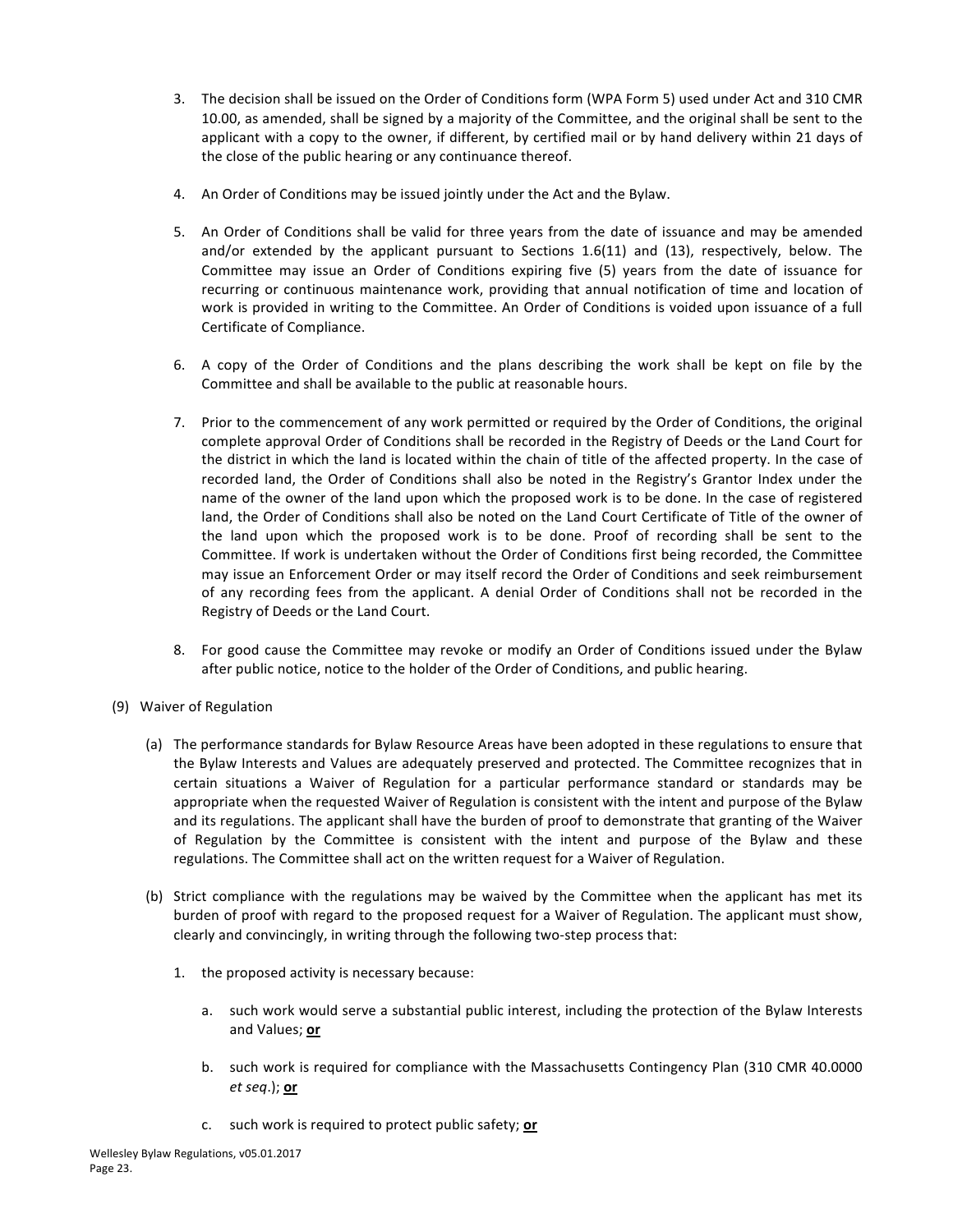- <span id="page-25-0"></span>d. strict compliance with the regulations would result in a hardship greater in magnitude than the Bylaw Interests and Values to be preserved or protected; or
- e. a credible expert has demonstrated that the Bylaw Resource Area does not serve to preserve or protect any of the applicable Bylaw Interests and Values; **and**
- 2. no waiver shall be granted unless:
	- a. there is no practicable and substantially equivalent economic alternative with less harmful effects to the Bylaw Interests and Values; and
	- b. the work and its natural, consequential, and cumulative effects on the Bylaw Interests and Values have been minimized; and
	- c. mitigation measures designed to functionally improve or enhance the natural capacity of the affected Bylaw Resource Area and/or other Bylaw Resource Areas to preserve or protect the Bylaw Interests and Values are provided as part of the submittal. If warranted, the Committee may require that mitigation be implemented before the alterations granted by the waiver may be conducted.

#### (10) Security

- (a) In addition to any security required by any other municipal or state board, agency, or official, the Committee may require as part of an Order of Conditions issued under the Bylaw that the performance and observance of the conditions imposed in the Order of Conditions be secured, wholly or in part, by one or both of the following two methods:
	- 1. by proper bond or deposit of money or negotiable securities or other undertaking of financial responsibility given to the Town in an amount and form determined by the Committee to be sufficient to secure the completion of all conservation-related work required by the Order of Conditions. The Committee may require the applicant to specify the timeframe within which all such construction shall be completed. The sum of any such bond shall bear a direct and reasonable relationship to the expected costs, including inflation, necessary to complete the work within the specified timeframe. Upon application by the person or entity that provided the security, such amount may be reduced from time to time and upon the issuance of a full Certificate of Compliance as is, in the determination of the Committee, appropriate to reflect the actual expected costs of the work that remains to be completed; and/or
	- 2. by a covenant enforceable in a court of law, executed and duly recorded within 21 days of the issuance of the Order of Conditions in the Registry of Deeds or the Land Court for the district in which the land is located by the record owner, running with the land to the benefit of the Town, requiring that the permit conditions in the Order of Conditions be fulfilled to the satisfaction of the Committee before any lot may be conveyed other than by mortgage deed. This method of security shall be used only with the consent of the applicant and record owner.
- (11) Request for Plan Change or Amended Order of Resource Area Delineation or Amended Order of Conditions
	- (a) Following the issuance of a final Order of Resource Area Delineation or final Order of Conditions, unforeseen circumstances may arise which may require minor deviations from the approved plan. Under certain limited circumstances, it is not reasonable to require the submittal of a new Notice of Resource Area Delineation or Notice of Intent to address minor changes to a plan or changes in proposed activities that would have unchanged or reduced impacts on the Bylaw Interests and Values. The Committee may allow for a Plan Change or an Amended Order of Resource Area Delineation or Amended Order of Conditions. However, allowing a Plan Change or an Amended Order of Resource Area Delineation or Amended Order of Conditions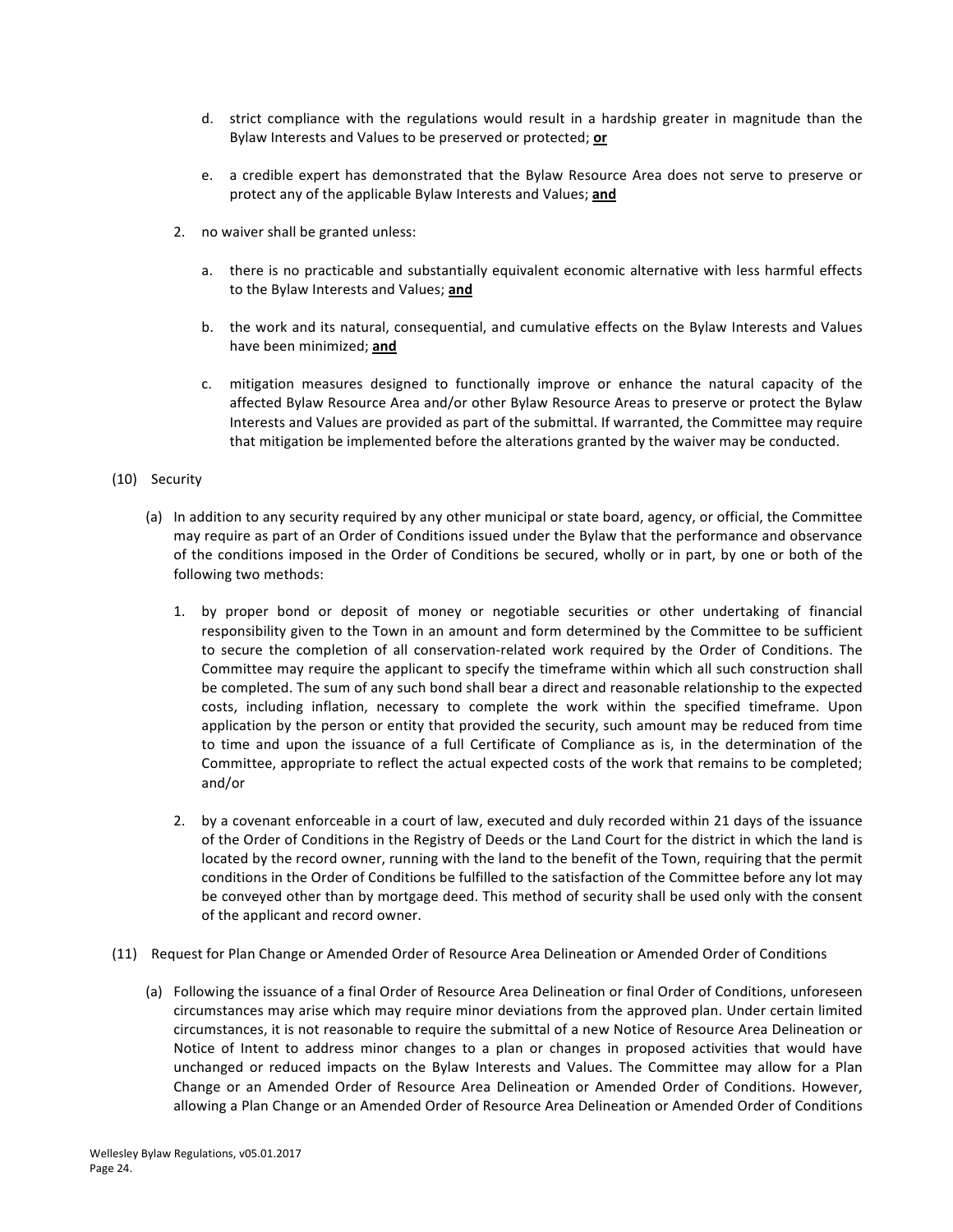<span id="page-26-0"></span>is solely at the discretion of the Committee. An expired Order of Resource Area Delineation or Order of Conditions cannot be changed or amended.

- (b) It must be noted that unlike an Order of Conditions, an Order of Resource Area Delineation cannot be closed out through the issuance of a Certificate of Compliance. Therefore, the submittal of a new Notice of Resource Area Delineation prior to the expiration of a valid Order of Resource Area covering the same property could result in the rejection of the submittal or issuance of a denial Order of Resource Area Delineation under the Bylaw by the Committee.
- (c) Request for Plan Change
	- 1. A Request for Plan Change is allowed for essentially insubstantial changes to the approved plan that will have no additional impacts to Bylaw Resource Areas or the Bylaw Interests and Values compared with the approved plan and require no changes to the Order of Resource Area Delineation or Order of Conditions other than a change to the plan reference or the correction of a typographical error. The Committee reserves the right to require a Request for an Amended Order of Resource Area Delineation or Amended Order of Conditions to be submitted in lieu of a Request for Plan Change.
	- 2. Seven (7) copies of the Request for Plan Change shall be submitted by certified mail or by hand delivery to the Committee and shall include the proposed changes and the reasons why the proposed changes would qualify for a Plan Change. A Request for Plan Change does not have a filing fee and does not require abutter notification or a published legal notice, but is required to be duly posted in accordance with the Open Meeting Law.
	- 3. Within 21 days after receipt of a Request for Plan Change, the Committee shall discuss the matter at a public meeting. The Committee will vote to:
		- a. approve the proposed change as a Plan Change and issue a written decision with findings and the new plan reference or document correction; or
		- b. deny the proposed change as a Plan Change and issue a written decision with findings that explains the reasons and rationale for the denial.
	- 4. The decision shall be in writing, signed by the Committee Chair or the Administrator, and shall be sent by the Committee to the applicant and owner within 21 days of the of the public meeting at which it was discussed. The decision to issue or deny a Plan Change is not subject to appeal; an approved Plan Change is not subject to appeal. The denial of a Request for Plan Change may be remedied through a Request for Amended Order of Resource Area Delineation or Request for Amended Order of Conditions, as appropriate, or through the submittal of a new Notice of Resource Area Delineation subject to Section  $1.6(11)(b)$  above or the submittal of a new Notice of Intent, as appropriate.
	- 5. A copy of the Plan Change and the plans shall be kept on file by the Committee and shall be available to the public at reasonable hours.
	- 6. A Plan Change does not need to be recorded at the Registry of Deeds or the Land Court.
- (d) Request for Amended Order of Resource Area Delineation or Amended Order of Conditions
	- 1. A Request for Amended Order of Resource Area Delineation or Amended Order of Conditions is allowed for relatively minor changes to the approved plan that for an Order of Resource Area Delineation may include a case where a Bylaw Resource Area identification or boundary was the result of a mutual error, and for an Order of Conditions may include a project change that would have the same or reduced impacts to Bylaw Resource Areas and the associated Bylaw Interests and Values compared with the approved project. The Committee will consider whether the scope of the project has increased or has changed significantly from the approved project, the proposed project change increases impacts to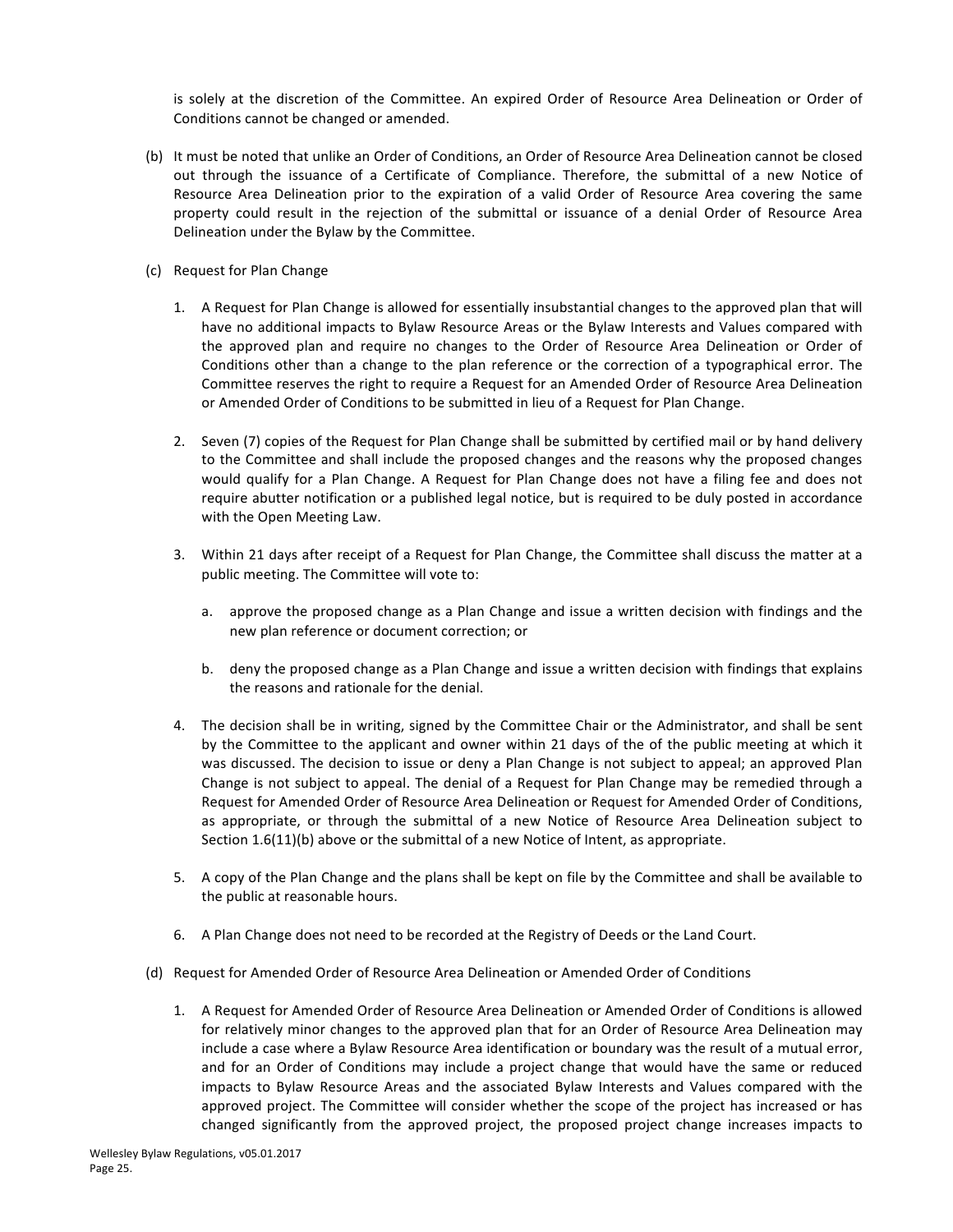Bylaw Resource Areas, meets the applicable performance standards, or increases the potential for adverse impacts to the Bylaw Interests and Values. Relatively minor changes that result in the same or decreased impacts to the Bylaw Interest and Values are appropriate for an amendment. The Committee reserves the right to require a new Notice of Resource Area Delineation subject to Section  $1.6(11)(b)$ above or a new Notice of Intent in lieu of a Request for Amended Order of Resource Area Delineation or Amended Order of Conditions.

- 2. Seven (7) copies of the Request for an Amended Order of Resource Area Delineation or an Amended Order of Conditions shall be submitted by certified mail or hand delivery to the Committee. The submitted materials shall include all plans and documents necessary to show and describe the proposed changes and demonstrate that the requirements for an Amended Order of Resource Area Delineation or an Amended Order of Conditions are satisfied.
- 3. Any person submitting a Request for Amended Order of Resource Area Delineation or a Request for Amended Order of Conditions with the Committee under the Bylaw at the same time shall give written notice thereof in accordance with the Bylaw by certified mail, return receipt requested; certificate of mailing; or by hand delivery to all abutters located within 300 feet of the property according to the most recent records of the assessors. The notice shall state where a copy of the submittal may be examined or obtained and where the date, time, and place of the public hearing may be obtained. Written notice shall be sent to all abutters not less than seven (7) days prior to the public hearing. An Affidavit of Service shall be included in the submittal or provided prior to the opening of the public hearing. Proof of mailing or delivery shall be provided to the Committee prior to the opening the public hearing. As detailed in Section  $1.6(4)(d)$  above, the public hearing shall be advertised by the Committee, at the expense of the applicant, no less than five (5) days prior to the public hearing in a newspaper of general circulation in the Town and shall be duly posted in accordance with the requirements of the Open Meeting Law.
- 4. When a person submitting a Request for Amended Order of Resource Area Delineation or a Request for Amended Order of Conditions is other than the owner of the subject property, a complete copy of the submittal shall be sent by the applicant to the owner via certified mail, return receipt requested or by hand delivery at least five (5) days before the hearing with proof of mailing or delivery provided to the Committee prior to the opening of the hearing on the matter.
- 5. Upon receipt by the Committee of the information required in Section  $1.6(11)(c)2$ . above and a check made payable to the Town of Wellesley with the Request for Amended Order of Resource Area Delineation or Amended Order of Conditions fee as specified in Section  $1.6(5)(e)5$ . above, a site inspection, if deemed necessary, and review of the Request for Amended Order of Resource Area Delineation or Request for Amended Order of Conditions shall commence. Within 21 days of the receipt of the complete Request for Amended Order of Resource Area Delineation or Request for an Amended Order of Conditions, the Committee shall hold a public hearing on the matter. After the public hearing has been closed, the Committee will vote to:
	- a. approve the Request for an Amended Order of Resource Area Delineation or Amended Order of Conditions and issue an Amended Order of Resource Area Delineation with findings that address the accepted revisions or an Amended Order of Conditions with findings and that includes such conditions as deemed necessary by the Committee for the preservation and protection of the Bylaw Interests and Values. The Amended Order of Conditions shall impose conditions on the work or portion thereof that will, in the judgment of the Committee, result in removing, dredging, filling, building upon, or altering a Bylaw Resource Area. The Amended Order of Conditions shall prohibit any work, or portions thereof, that cannot be conditioned to protect the Bylaw Interests and Values; or
	- b. deny the Request for Amended Order of Resource Area Delineation or Request for Amended Order of Conditions and issue a written decision with findings that explains the reasons and rationale for the denial. The decision shall be in writing, signed by the Committee Chair or the Administrator, and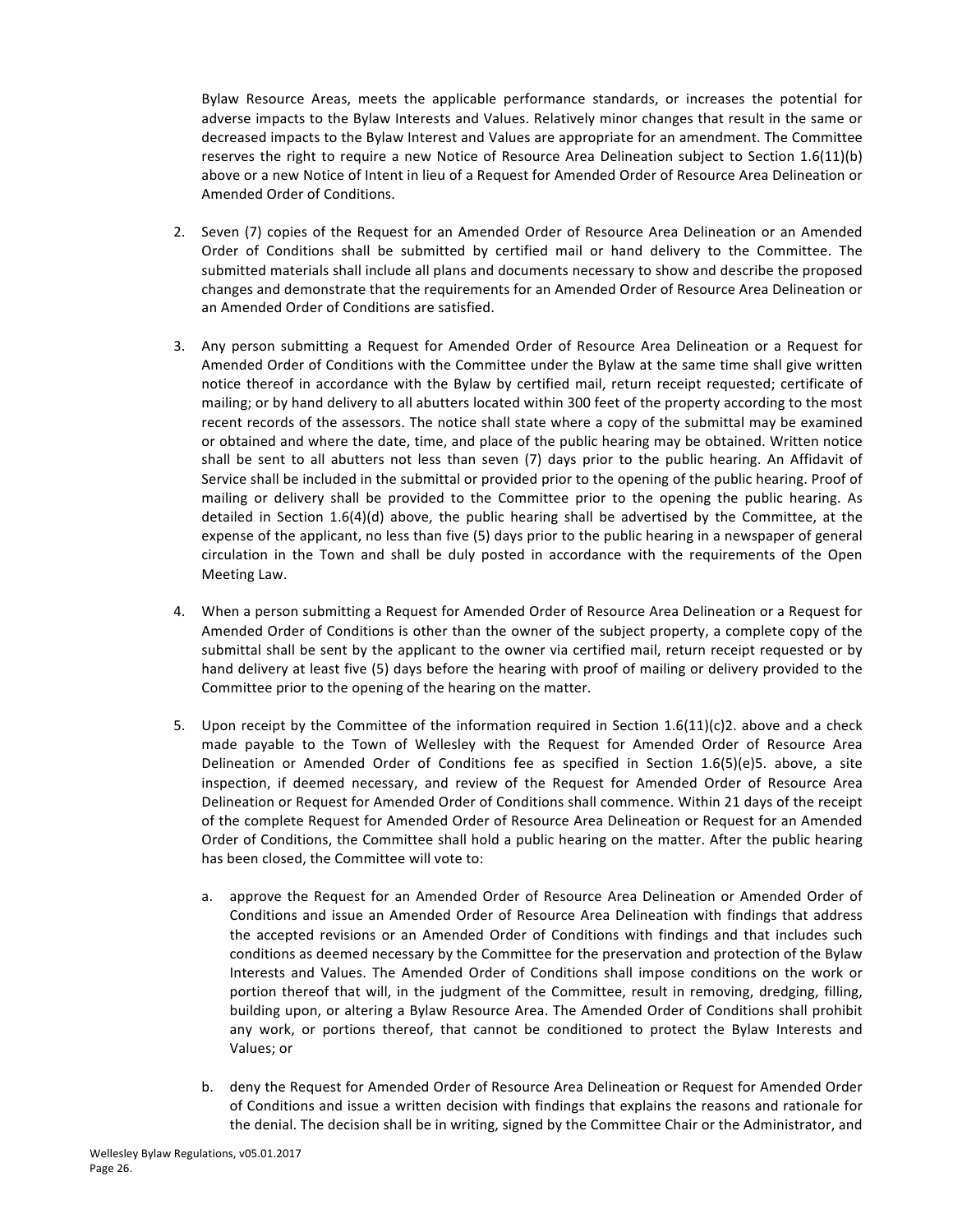<span id="page-28-0"></span>shall be sent by the Committee to the applicant and owner within 21 days of the of the public hearing. The decision to deny a Request for an Amended Order of Resource Area Delineation or an Amended Order of Conditions is not subject to appeal. The denial may be remedied through the submittal of a new Notice of Resource Area Delineation subject to Section  $1.6(11)(b)$  above or a new Notice of Intent, as appropriate.

- 6. The approval decision shall be issued on the Order of Resource Area Delineation form (WPA Form 4B) or Order of Conditions form (WPA Form 5) used under Act and 310 CMR 10.00, as amended, as appropriate, with the Amended box checked, shall be signed by a majority of the Committee, and the original shall be sent to the applicant with a copy to the owner, if different, by certified mail or by hand delivery within 21 days of the close of the public hearing or any continuance thereof.
- 7. An Amended Order of Resource Area Delineation or Amended Order of Conditions may be issued jointly under the Act and the Bylaw.
- 8. An Amended Order of Resource Area Delineation or Amended Order of Conditions retains the expiration date of the original Order of Resource Area Delineation or Order of Conditions. An Amended Order of Resource Area Delineation or Amended Order of Conditions may be amended and/or extended by the applicant pursuant to Section  $1.6(11)$  above and Section  $1.6(13)$  below, respectively.
- 9. A copy of the Amended Order of Resource Area Delineation or Amended Order of Conditions and the plans shall be kept on file by the Committee and shall be available to the public at reasonable hours.
- 10. An Amended Order of Resource Area Delineation does not need to be recorded at the Registry of Deeds or Land Court; the original complete Amended Order of Conditions shall be recorded in the Registry of Deeds or the Land Court for the district in which the land is located within the chain of title of the affected property. Proof of recording shall be sent to the Committee.
- (12) Appeals
	- (a) An appealable decision of the Committee shall be reviewable in the Superior Court in an action filed within 60 days of the Committee vote on the matter, in accordance with MGL Ch. 249, § 4, as amended.
	- (b) Appealable decisions of the Committee are Determinations of Applicability, Orders of Resource Area Delineation, Orders of Conditions, Enforcement Orders, Amended Orders of Resource Area Delineation, and Amended Orders of Conditions. For Amended Orders of Resource Area Delineation and Amended Orders of Condition, the appeal is limited to areas or activities that are the subject of the amendment.
- (13) Extension Permits
	- (a) The Committee may extend an Order of Resource Area Delineation or Order of Conditions for one or more periods of one to three years each. Seven (7) copies of the Request for Extension Permit shall be submitted by the applicant by certified mail or hand delivery and shall be received by the Committee at least thirty (30) days prior to the expiration of the Order of Resource Area Delineation, Order of Conditions, or a prior Extension Permit. The submittal shall explain the reasons why the Extension Permit is necessary: for an Order of Resource Area Delineation, a certification from a competent source that the Bylaw Resource Area boundaries remain valid; and for an Order of Conditions, a description of the work that has been completed and the work that remains to be completed shall be provided. A Request for Extension Permit does not require abutter notification or a published legal notice, but is required to be duly posted in accordance with the Open Meeting Law.
	- (b) Upon receipt by the Committee of the information required in Section 1.6(13)(a) above and a check made payable to the Town of Wellesley with the Request for Extension Permit fee as specified in Section 1.6(5)(e)6. above, a site inspection, if deemed necessary, and review of the Request for Extension Permit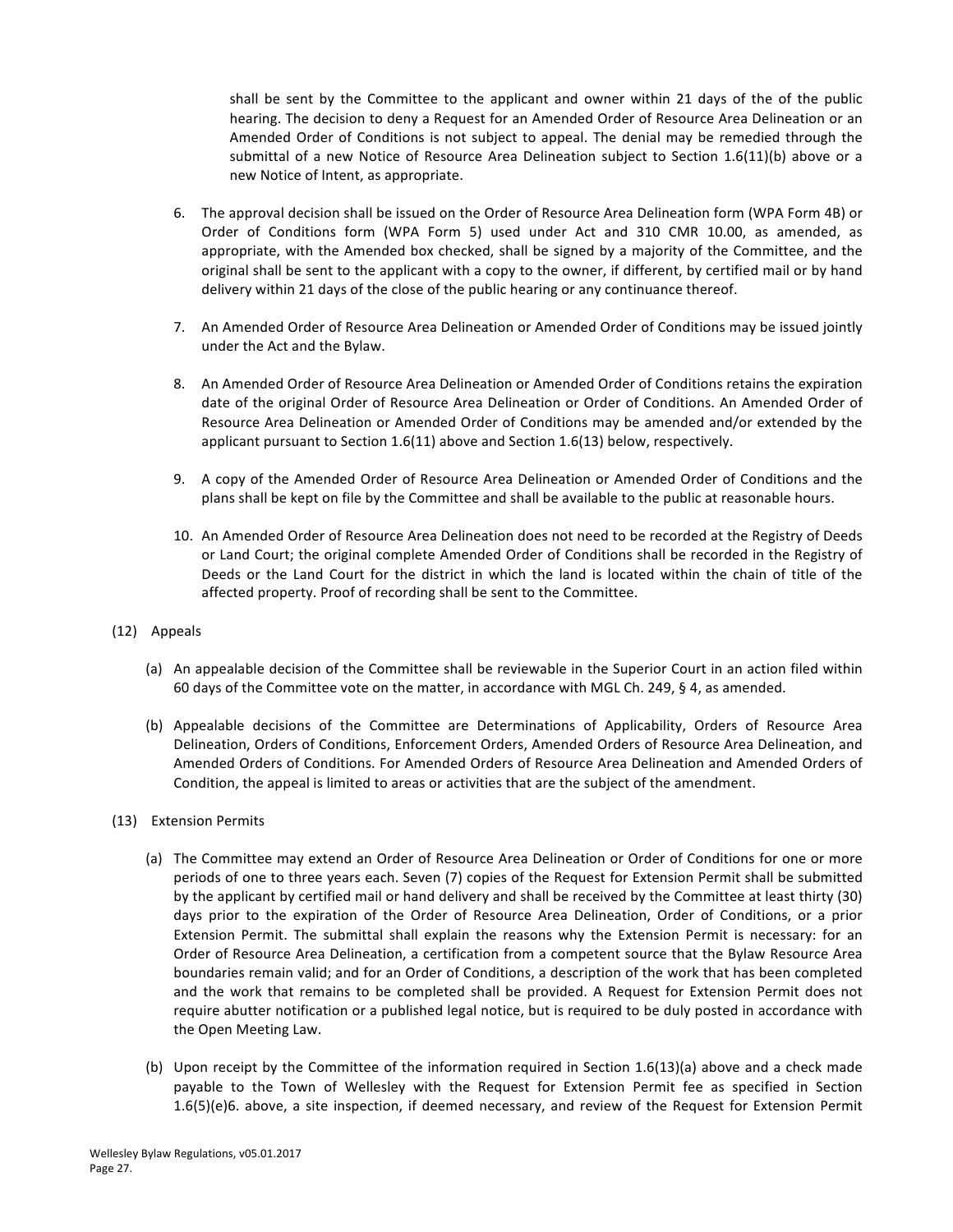<span id="page-29-0"></span>shall commence. Within 21 days of the receipt of the complete Request for Extension Permit, the Committee shall discuss the matter at a public meeting. The Committee shall vote to:

- 1. extend an Order of Resource Area Delineation or Order of Conditions for a period of one to three years; or
- 2. deny the Request for Extension Permit. Such denial shall be issued in writing and shall specify the reasons for denial.
- (c) An approved Extension Permit shall be issued on WPA Form 7 used under the Act and 310 CMR 10.00, as amended, must be signed by a majority of the Committee to be valid, and the original shall be sent to the applicant with a copy to the owner, if different, by certified mail or by hand delivery within 21 days of the close of the public meeting at which it was discussed. Extension Permits are not subject to appeal.
- (d) The Extension Permit shall be recorded in the Registry of Deeds or the Land Court, whichever is appropriate. Proof of recording shall be sent to the Committee.
- (14) Certificates of Compliance
	- (a) Seven (7) copies of the Request for Certificate of Compliance shall be submitted by certified mail or hand delivery using the Request for Certificate of Compliance form (WPA Form 8A) used under Act and 310 CMR 10.00, as amended, and shall be accompanied by an as-built plan at the same scale as the plan approved by the Order of Conditions and a written statement by an appropriate professional, such as a registered professional engineer, architect, landscape architect, land surveyor, wetland scientist, or other signatory approved by the Committee, certifying that there has been full compliance with the Order of Conditions and with the approved plans. If the project is not fully in compliance with the Order of Conditions and the approved plans, the accompanying statement shall itemize all deviations from the Order of Conditions and the approved plan and include a statement that the itemized deviations will have the same or a reduced impact on the Bylaw Interests and Values compared to the approved plans. A Request for a Certificate of Compliance does not require abutter notification or a published legal notice, but is required to be duly posted in accordance with the Open Meeting Law.
	- (b) Upon receipt by the Committee of the information required in Section 1.6(14)(a) above, any other requirements as may be set forth in the Order of Conditions, and the Request for Certificate of Compliance fee for a valid or expired Order of Conditions as specified in Section 1.6(5)(e)7. above, a site inspection and review of the Request for Certificate of Compliance shall commence. Within 21 days of the receipt of the complete Request for Certificate of Compliance and fee, the Committee shall discuss the matter at a public meeting. The Committee shall make a determination as set forth in 1. or 2. below.
		- 1. The Committee may determine after review and inspection that a Certificate of Compliance is warranted. The Committee shall issue said Certificate of Compliance on WPA Form 8B used under Act and 310 CMR 10.00, as amended, that certifies either that the work regulated by the Order of Conditions has been satisfactorily completed; a portion of the work regulated by the Order of Conditions has been satisfactorily completed; or that work regulated by the Order of Conditions never commenced. In order to be valid, the Certificate of Compliance must be signed by a majority of the Committee. The original shall be sent to the applicant with a copy to the owner, if different, by certified mail or by hand delivery within 21 days of the close of the public meeting at which it was discussed.
			- a. In the event that the Order of Conditions requires replication, replacement, or restoration of any Bylaw Resource Area or requires invasive species removal and monitoring, the Committee, at its discretion, may issue a Partial Certificate of Compliance provided that all other requirements of the Order of Conditions have been fully met and that the required replication, replacement, or restoration area has been constructed and planted in accordance with the requirements of the Order of Conditions. The Partial Certificate of Compliance shall continue any and all conditions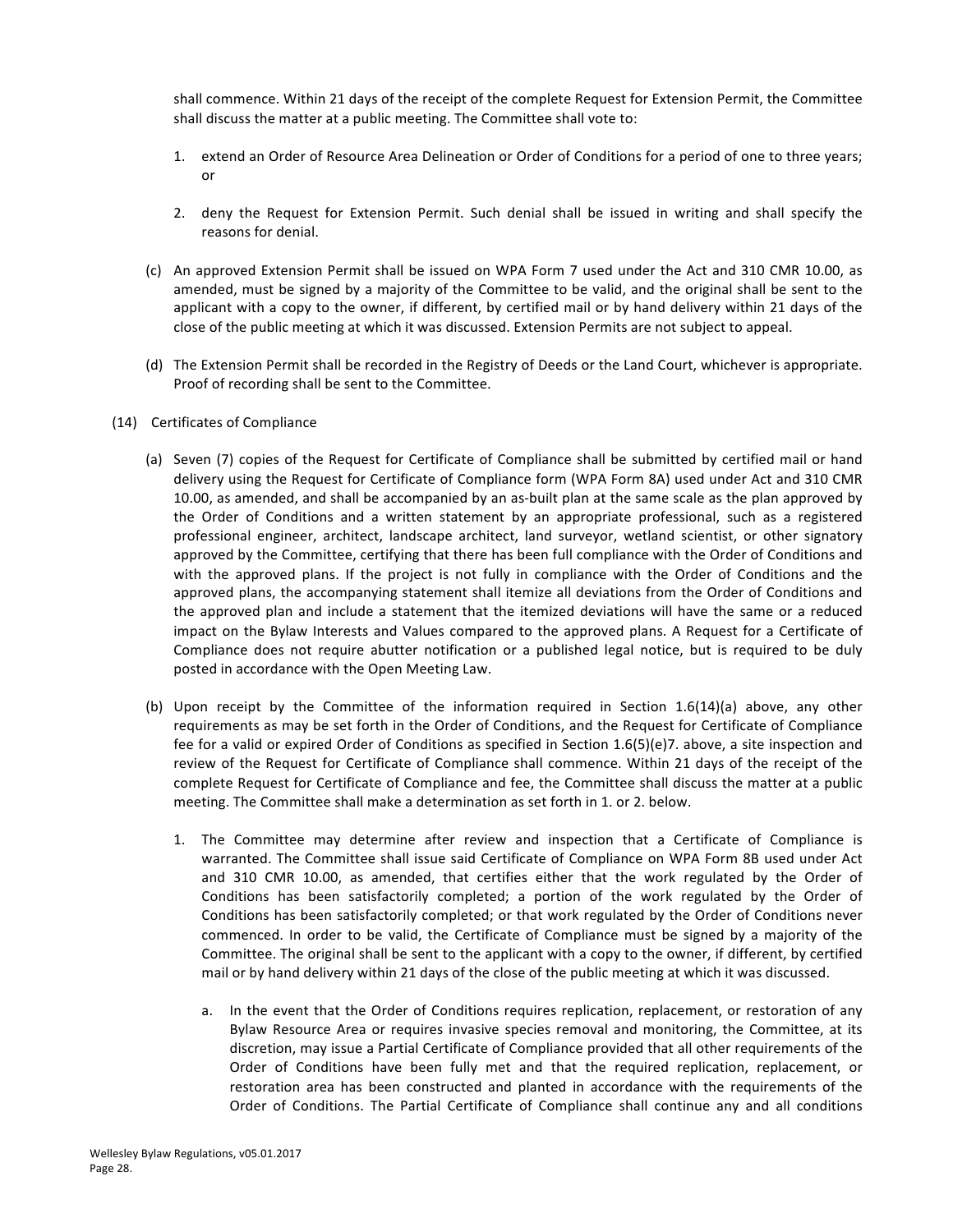<span id="page-30-0"></span>pertaining to the replication, replacement, or restoration area and its monitoring or invasive species removal and its monitoring.

- b. If the Order of Conditions contains conditions that continue past the completion of the work, such as maintenance or monitoring, the Certificate of Compliance shall specify which, if any, of such conditions shall continue. The Certificate of Compliance shall also specify to what portions of the work or property it applies, if it does not apply to all the work or areas regulated by the Order of Conditions.
- 2. The Committee may determine after review and inspection that the work has not been completed in compliance with the Order of Conditions and the approved plan and refuse to issue a Certificate of Compliance. The applicant may remedy any deficiencies and reapply for a Certificate of Compliance or may seek remedy through an Amended Order of Conditions or file a new Notice of Intent, as appropriate. This decision is not subject to appeal.
- (c) The Certificate of Compliance shall be recorded in the Registry of Deeds or the Land Court, whichever is appropriate. Proof of recording shall be sent to the Committee.

# **1.7 Enforcement**

- (1) No person shall remove, fill, dredge, build upon, or alter Bylaw Resource Areas or cause, suffer, or allow such activity or leave in place unauthorized fill, or otherwise fail to restore illegally altered land to its original condition, or fail to comply with a Determination of Applicability, Order of Conditions, or Enforcement Order pursuant to the Bylaw. The Committee shall consider activities and actions, including but not limited to the following, as violations of the Bylaw and its regulations:
	- (a) unauthorized activity in or alteration of any Bylaw Resource Area, including the Buffer Zone;
	- (b) leaving in place unauthorized fill, or otherwise failing to restore illegally altered land to its original condition;
	- (c) unauthorized activity outside of the scope of any Negative Determination of Applicability;
	- (d) unauthorized activity following receipt of a Positive Determination of Applicability;
	- (e) violations or non-compliance with an Order of Conditions;
	- (f) unauthorized activity after the expiration of an Order of Conditions or an Extension Permit;
	- (g) violation of continuing conditions in a Certificate of Compliance; and/or
	- (h) violation of an Enforcement Order.
- (2) Any person who violates any provision of the Bylaw, its regulations, or any Determination of Applicability or Order of Conditions shall be punished by a fine of not more than \$300 per violation or offense, commencing on the day the violation was confirmed by the Committee or its Administrator. Each day or portion thereof during which the violation continues or remains in place shall constitute a separate offense, and each provision of the Bylaw, regulations, Determination of Applicability, Order of Conditions, or Enforcement Order that has been violated shall constitute a separate offense.
- (3) The Committee and its Administrator shall have the right to enter upon privately owned land at reasonable times for the purposes of performing their duties under the Bylaw and these regulations and may make or cause to be made such examinations, surveys, and samplings as the Committee deems necessary, subject to the constitution and laws of the United States and the Commonwealth of Massachusetts.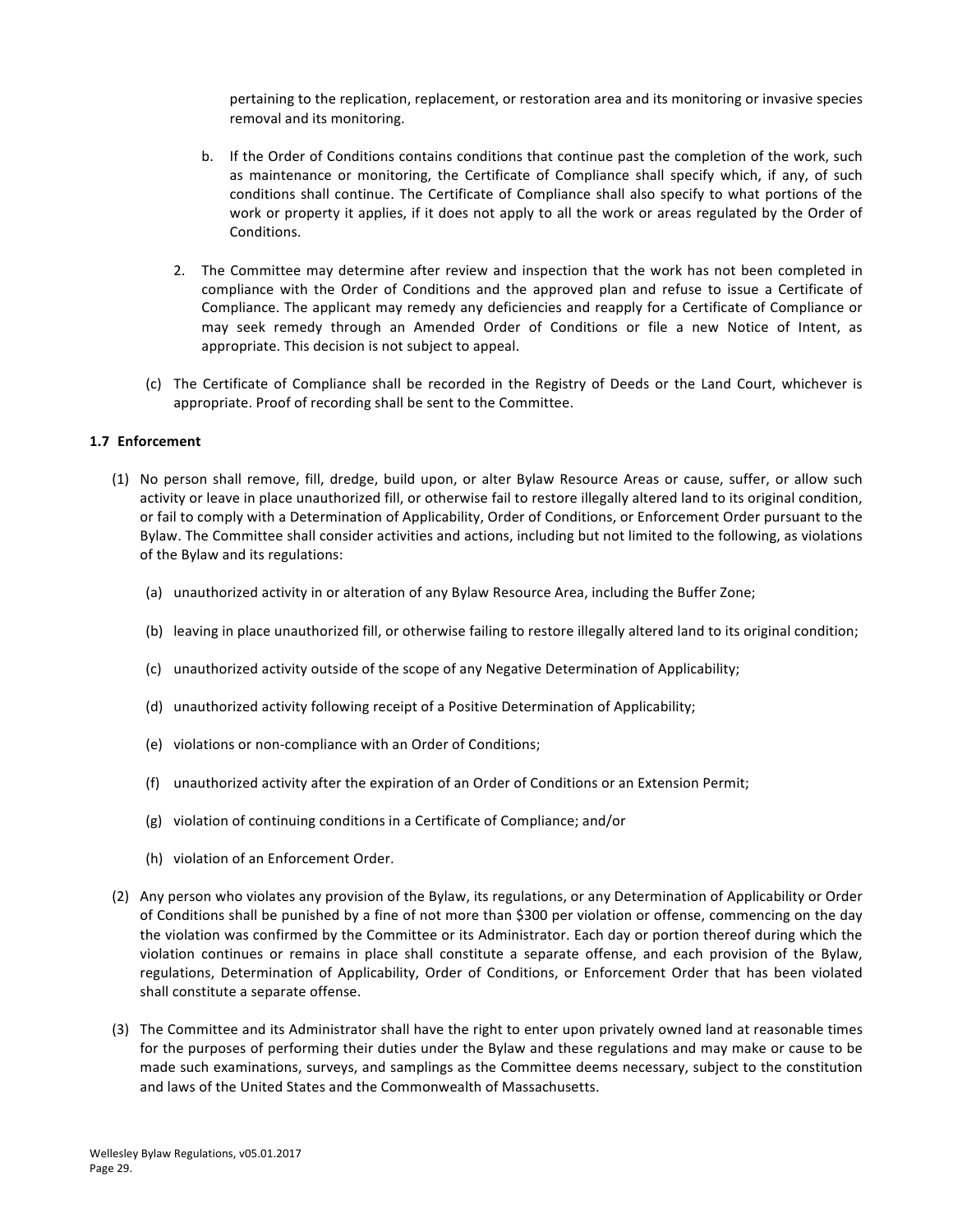- <span id="page-31-0"></span>(4) The Committee shall have the authority to enforce the Bylaw and its regulations by Violation Notices, Enforcement Orders, fines, and civil and criminal court actions. Any fine issued pursuant to the Bylaw and its regulations is punitive, and is imposed in addition to any and all work the Committee may require from the owner and/or applicant to restore and mitigate all damage to Bylaw Resource Areas.
- (5) An Enforcement Order issued by the Committee shall be issued on WPA Form 9 used under the Act and 310 CMR 10.00, as amended, and be signed by a majority of the Committee. In a situation requiring immediate action, an Enforcement Order may be signed by a single member of the Committee or by its Administrator with the consent of at least one Committee member, provided the Enforcement Order is then ratified by a majority of the Committee members at the next scheduled meeting of the Committee or a duly posted special meeting of the Committee called for this purpose.
- (6) Upon the Committee's request, Town Counsel shall take legal action for enforcement under civil law. Upon the Committee's request, the Chief of Police and/or Town Counsel shall take legal action for enforcement under criminal law. Municipal boards and officers, including any police officer or other officer having police powers, shall have the authority to assist the Committee with enforcement. As an alternative to criminal prosecution in a specific case, the Committee may issue citations under the non-criminal disposition procedure set forth in MGL Ch. 40,  $\S$  21D, as amended, which has been adopted by the Town in Article 52 of its general bylaws.
- (7) Any person who purchases, inherits, or otherwise acquires real estate upon which work has been done in violation of the Bylaw and its regulations or in violation of any Request for Determination of Applicability, Order of Conditions, or Enforcement Order shall comply with such Determination or Order or shall restore such real estate to its condition prior to the violation, provided, however, that no Enforcement Order or civil or criminal action shall be brought against such person unless such Enforcement Order is issued or such civil or criminal action is commenced within three years following the recording of the deed or the date of the death by which such real estate was acquired by such person.

# **1.8 Professional Standards for Consultants**

- (1) Any person may represent an applicant or owner during a public hearing or public meeting. However, there are situations where the Committee expects a qualified, competent professional to be available to answer questions of the Committee, its Administrator, and the public.
	- (a) For engineering, drainage, and stormwater related matters and questions, the Committee shall presume a person having a four year degree in an appropriate field of engineering or five years of practical experience in the field of civil engineering to be competent. However, the Committee reserves the right to have the licensed professional who prepared and stamped the plan or report attend the public hearing to answer questions.
	- (b) For land surveying, property line, and elevation related matters and questions, the Committee shall presume a person having a four year degree in civil engineering or land surveying or five years of practical experience in the field of land surveying to be competent. However, the Committee reserves the right to have the licensed professional who prepared and stamped the plan attend the public hearing to answer questions.
	- (c) For resource area boundary determination related matters and questions, the Committee shall presume a person having a four year degree in biology or environmental science or five years of practical experience in the field of wetland science to be competent. However, the Committee reserves the right to have the professional who delineated the resources attend the public hearing to answer questions.
	- (d) For wildlife habitat related matters and questions, the Committee shall presume a person with at least a master's degree in wildlife biology or ecological science or five years of practical experience in the field of wildlife habitat assessment to be a wildlife scientist and to be competent. However, the Committee reserves the right to have the professional who conducted the wildlife habitat evaluation attend the public hearing to answer questions.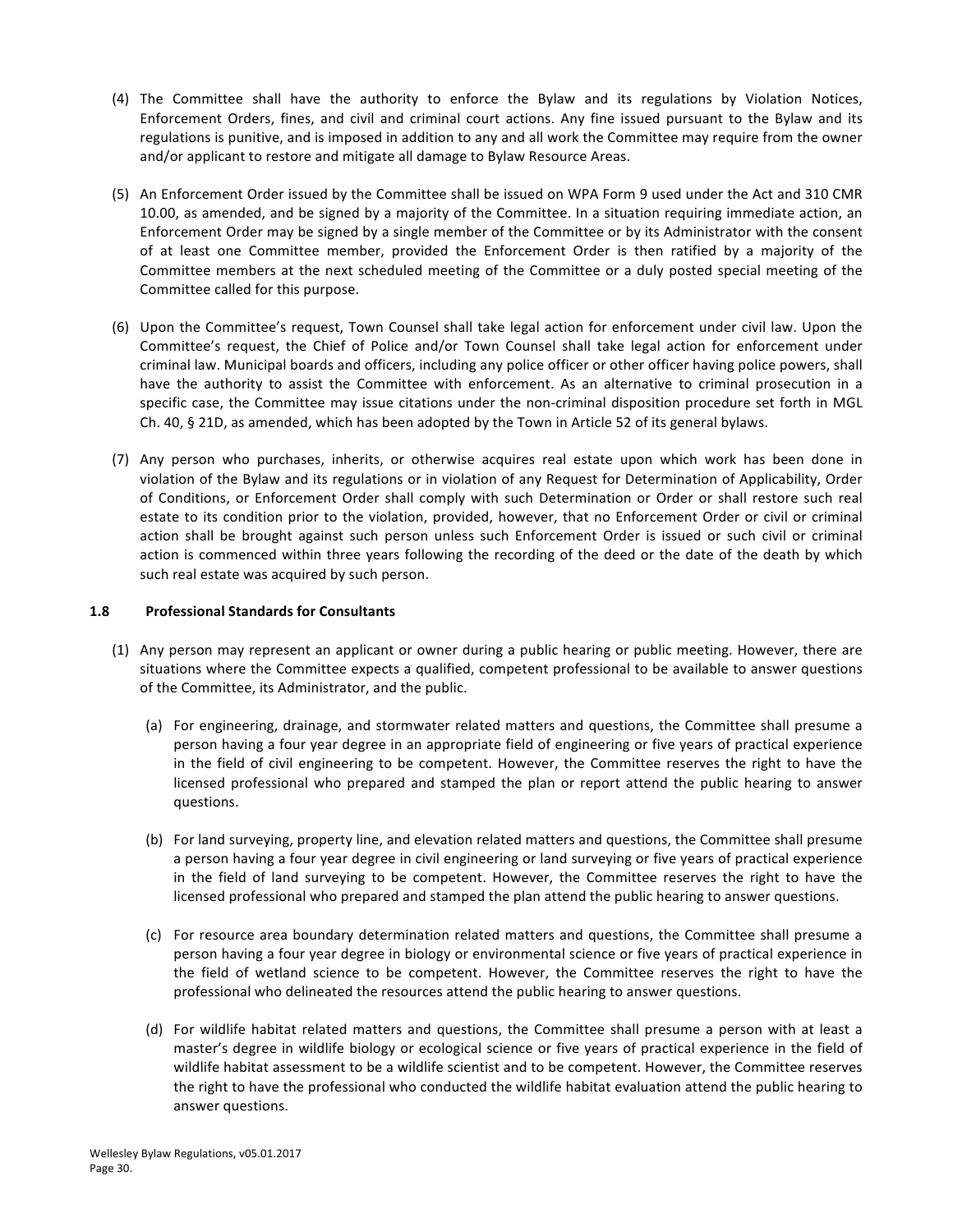<span id="page-32-0"></span>(2) At any time during the public hearing process, the Committee has the option to hire an outside consultant, at the applicant's expense, to review the submittal and provide professional assistance to the Committee in its review of the submittal. Such outside consultants shall be hired under the provisions of MGL Ch. 44, § 53G and as detailed in Section 1.9 below.

#### **1.9 Outside Consultants**

- (1) As provided by MGL Ch. 44, § 53G, the Committee may impose upon the applicant reasonable fees for the employment of outside consultants, engaged by the Committee, for specific expert services deemed necessary by the Committee to come to a decision on an application submitted to the Committee pursuant to the requirements of the Act, Bylaw, or any other state or municipal statute, bylaw, or regulation, as they may be amended or enacted from time to time.
- (2) Funds received by the Committee pursuant to this section shall be deposited with the Town of Wellesley Treasurer who shall establish a special account for this purpose. Expenditures from this special account may be made at the direction of the Committee without further appropriation as provided in MGL Ch. 44,  $\S$  53G. Expenditures from this account shall be made only in connection with the review of a specific project or projects for which a consultant fee has been collected from the applicant.
- (3) Specific consultant services may include, but are not limited, to resource area identification and delineation review; Request for Determination of Applicability, Abbreviated Notice of Resource Area Delineation, and Notice of Intent review and analysis; functional analysis; analysis of resource area interests and values; engineering, hydrogeologic, and drainage review and analysis; analysis of impacts on municipal conservation lands; and environmental or land use law analysis.
- (4) The outside consultant shall be chosen by the Committee, and shall report only to the Committee or its Administrator. The Committee shall give written notice to the applicant of the selection of an outside consultant. Such Consultant and Fee Notice shall identify the consultant and the fee for the proposed scope of work, and shall request payment of said fee in its entirety. The Consultant and Fee Notice shall be deemed to have been given on the date it was mailed via certified mail or hand delivered. No costs under this provision shall be incurred by the applicant if the subject submittal is withdrawn within five (5) days of the date the Consultant and Fee Notice was given. The requested fee must be received in its entirety prior to the initiation of peer review consulting services. The Committee may request additional consultant fees if necessary review requires a larger expenditure than originally anticipated or if new information requires additional consultant services. Failure by the applicant to pay the specified fee within ten (10) days of the date of notice shall be cause for the Committee to deny the submittal for lack of information.
- (5) The applicant may appeal the selection of the outside consultant to the Board of Selectmen, who may disqualify the selected consultant only on the grounds that the consultant has a conflict of interest or does not possess the minimum required qualifications. The minimum qualifications shall consist of either an educational degree or five or more years of practice in the field at issue or a related field. Such an appeal must be in writing and received by the Wellesley Board of Selectmen and the Committee within ten (10) days of the date the written Consultant and Fee Notice. The required time limits for action upon the submittal shall be extended by the duration of this administrative appeal. In the event that no decision is made by the Board of Selectmen within one month following the submittal of the appeal, the selection made by the Committee shall stand.

# **1.10 Severability**

The invalidity of any section of the Bylaw or these regulations shall not invalidate any other section or provision thereof, nor shall it invalidate any Determination of Applicability, Order of Resource Area Delineation, or Order of Conditions that had previously been issued.

#### **1.11** Amendment or Revision of the Regulations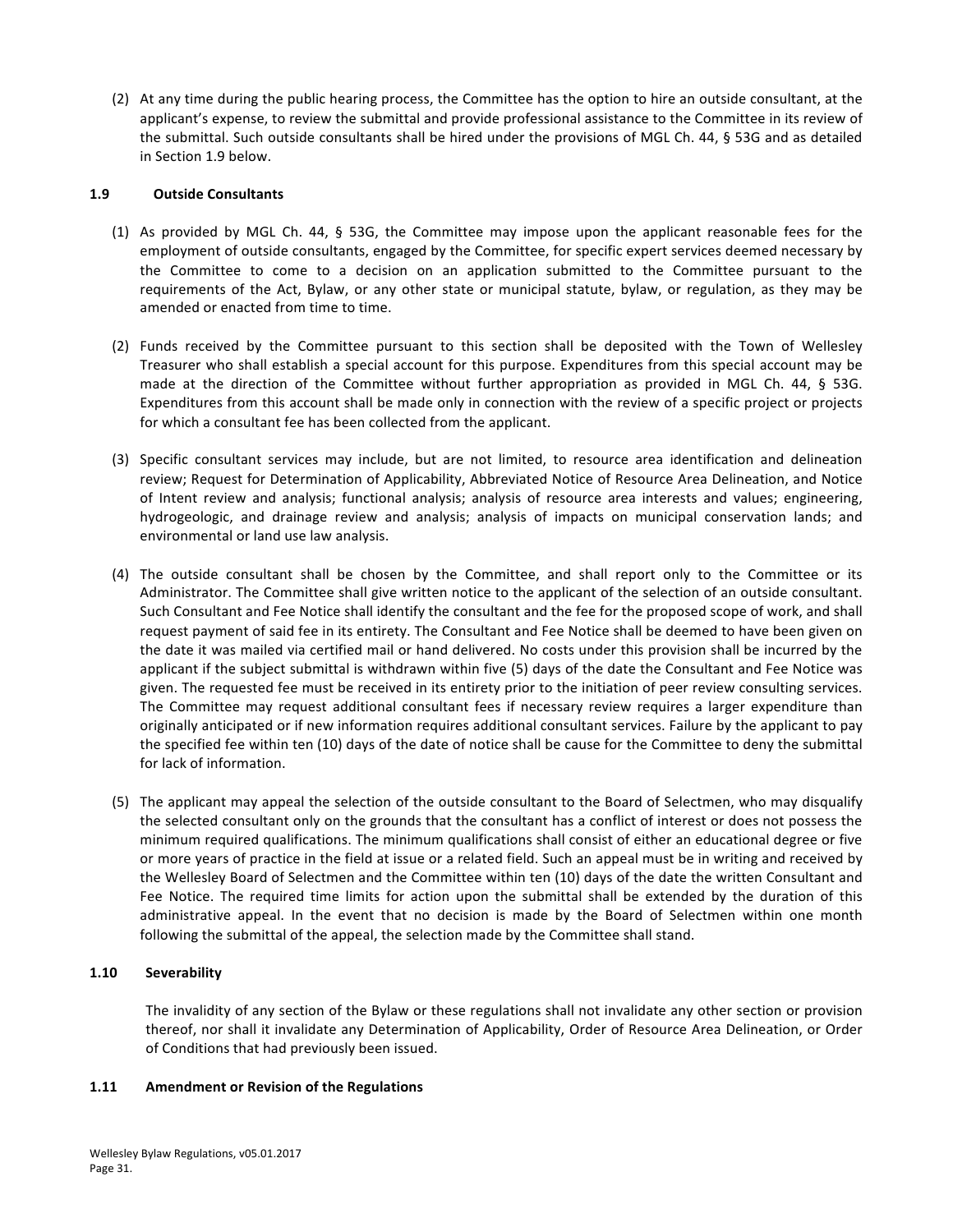<span id="page-33-0"></span>These regulations may be amended or revised by the Committee after due notice and a public hearing in conformance with Section 8 of the Bylaw.

## **1.12 Effective Date**

These regulations have been adopted by the Committee at a duly noticed public hearing on May 04, 2017. The effective date of these regulations shall be May 04, 2017. These regulations shall be in full force and effect for any and all submittals made on or after the effective date of these regulations.

#### **PART 2. RESOURCE AREA REGULATIONS**

#### **2.1 Incorporation of MassDEP Wetlands Protection Regulations Performance Standards**

- (1) The Bylaw is intended to provide additional preservation and protection of Bylaw Interests and Values for Bylaw Resource Areas that are analogous to Areas Subject to Protection under the Act and to provide preservation and protection of the Bylaw Interests and Values for all Bylaw Resource Areas. Implicit in this statement is that an applicant seeking approval under the Bylaw must, at a minimum, meet all applicable general performance standards in the Act and at 310 CMR 10.00 for each resource area within which work is proposed. Accordingly, the following provisions of 310 CMR 10.00, as amended, are hereby incorporated into these regulations by reference and shall be fully applied unless these regulations specifically identify a more stringent analogous performance standard:
	- (a) Land Under Water Bodies and Waterways:  $310$  CMR  $10.56(4)(a)1$ . to 5. and (c);
	- (b) Bank: 310 CMR 10.54(4)(a)1. to 6. and (c);
	- (c) Bordering Vegetated Wetlands: 310 CMR 10.55(4)(a)1. to 7., (b), and (d);
	- (d) Bordering Land Subject to Flooding:  $310$  CMR  $10.57(4)(a)1$ . to 3. and (c);
	- (e) Isolated Land Subject to Flooding:  $310$  CMR  $10.57(4)(b)1$ . to 4. and (c); and
	- (f) Riverfront Area:  $310$  CMR  $10.58(4)(a)$  to  $(d)$  and  $(5)(a)$  to  $(h)$ .
- (2) No activity may be permitted within any Bylaw Resource Area which will have any adverse effect on specified habitat sites of rare wetland or upland, vertebrate or invertebrate species, as identified by the procedures established under 310 CMR 10.59. The findings of the Massachusetts Natural Heritage and Endangered Species Program under the Act and 310 CMR 10.00 and the Massachusetts Endangered Species Act and 321 CMR 10.00 shall be presumed to be correct in such matters.
- (3) Protection of the Bylaw Interests and Values also requires that an applicant meet any and all additional performance standards for each Bylaw Resource Area within which work is proposed as detailed in Sections 2.2 to 2.9 below. Section 2.10 below details the Wildlife Habitat Assessment and Mitigation of Altered Habitat requirements for work conducted within the various Bylaw Resource Areas, including the Buffer Zone. Failure to meet any of these performance standards, without a Waiver of Regulation, will result in a denial Order of Conditions under the Bylaw.

#### **2.2 Water Bodies and Waterways**

- (1) Preamble
	- (a) Water Bodies and Waterways and the land under Water Bodies and Waterways (i.e., any reservoir, lake, pond, river, stream, or creek and the land thereunder) are likely to be significant to public or private water supply, groundwater, flood control, erosion and sedimentation control, storm damage prevention, water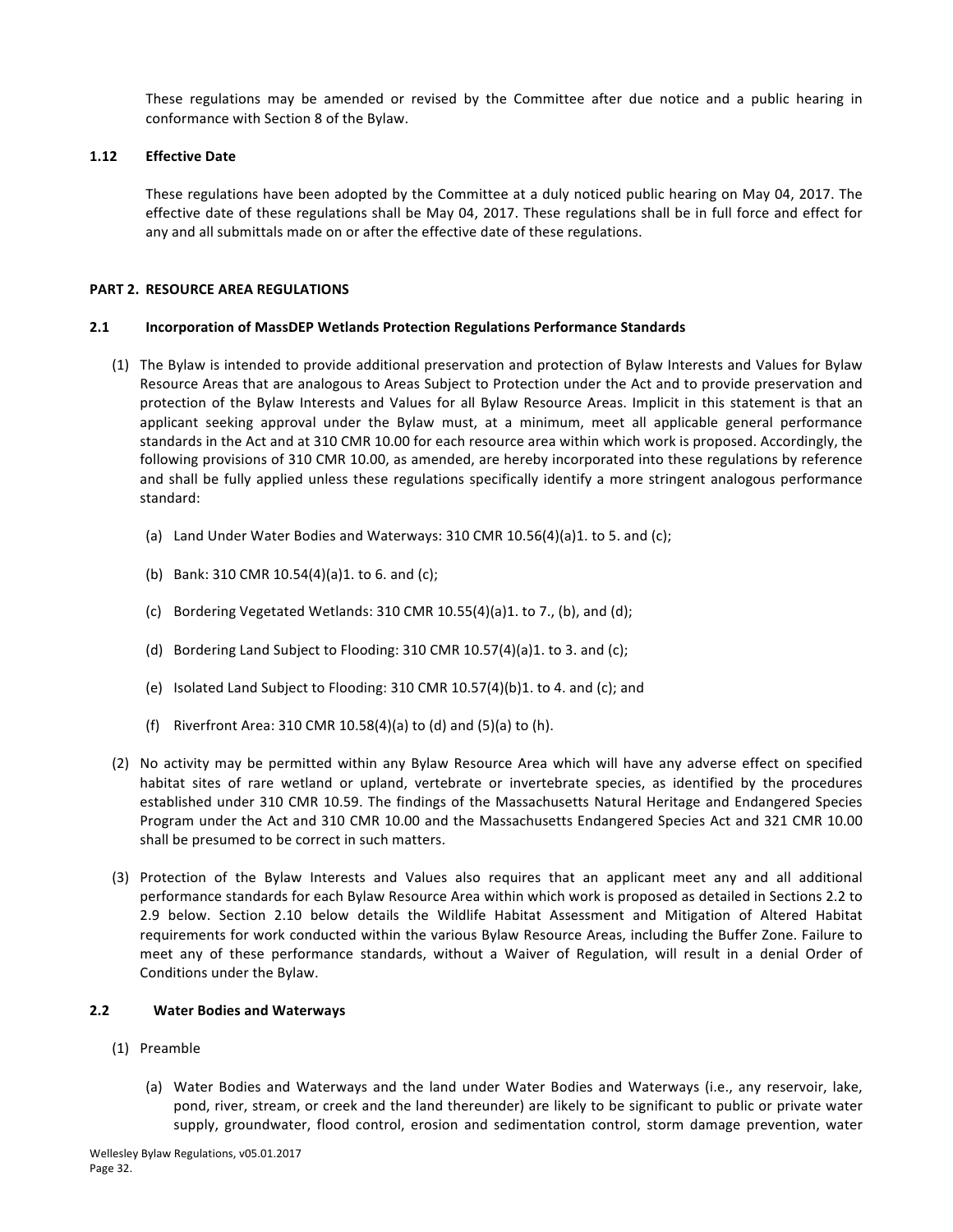pollution prevention, fisheries, wildlife habitat, and recreation. Where such land is composed of concrete, asphalt, or other artificial impervious material, said land is likely to be significant to flood control and storm damage prevention.

- 1. Where the land under Water Bodies and Waterways is composed of pervious material, such land represents a point of exchange between surface water and groundwater.
- 2. The physical nature of the land under Water Bodies and Waterways is highly variable, ranging from deep organic and fine sedimentary deposits to rocks and bedrock. Organic soils and sediments play an important role in the process of detaining and removing dissolved and particulate nutrients, such as nitrogen and phosphorous, from the surface water. They also serve as sinks for toxic substances, including heavy metal compounds. The topography, vegetation, and general configuration of reservoirs, lakes, ponds, rivers, streams, and creeks serve to slow water movement through the system resulting in the deposition of suspended soil and sediments.
- 3. The land under Water Bodies and Waterways, in conjunction with Bank, serves to confine floodwater within a definite channel or basin during the most frequent storms. Filling within the channel or basin blocks flows and reduces storage which in turn causes backwater and overbank flooding during such storms. Alterations to land under Water Bodies and Waterways cause water to frequently spread out over a larger area at a lower depth and will increase the amount of property which is routinely flooded. Additionally, such alterations will result in an elevation of water temperature and a decrease in habitat in the main channel or basin, both of which are detrimental to fisheries and various wildlife species, particularly during periods of warm weather and low flows or low water levels.
- 4. The water contained within Water Bodies and Waterways serves as a buffer to chemical, physical, and biological perturbations. The water contained within reservoirs, lakes, ponds, rivers, stream, and creeks serve as habitat for cold and warm water fishes and for a variety of wildlife species and serves to provide a variety of recreational opportunities, including but not limited to boating, swimming, fishing, nature watching, and photography.
- 5. Land under rivers, streams, and creeks composed of gravel allows for the circulation of cold, well oxygenated water necessary for the survival of important game fish species. River, stream, and creek bottoms with a diverse structure composed of gravel, large and small boulders, and rock outcrops provide escape cover and resting areas for game fish species. Such bottom types also provide areas for the production of aquatic insects essential to fisheries.
- 6. Land under reservoirs, lakes, and ponds are vital to a large assortment of warm water fish during spawning periods. Such species use the land under reservoirs, lakes, and ponds and associated structure for cover and to build nests in the bottom substrate within which they deposit and fertilize their eggs.
- 7. The plant community composition and structure, sediment composition and structure, topography, hydrologic regime, and water quality of reservoirs, lakes, ponds, rivers, streams, and creeks and the land thereunder provide food, shelter, breeding areas, and migratory and overwintering areas for mammals, birds, reptiles, and amphibians. Certain submerged, rooted vegetation is eaten by water fowl and some mammals. Some amphibians as well as some invertebrate species eaten by vertebrate wildlife attach their eggs to such vegetation. Some aquatic vegetation protruding out of the water is also used for nesting, and many species use dead vegetation resting on land under water but protruding above the surface for feeding and basking. Sediment composition is also important for hibernation and for animals which begin to burrow their tunnels under water. Topography, hydrologic regime, and water quality not only affect vegetation, but also determine which species feed in an area.
- 8. Land within 100 feet of Water Bodies and Waterways is likely significant to the protection and maintenance of reservoirs, lakes, ponds, rivers, streams, and creeks and therefore to the preservation and protection of the associated Bylaw Interests and Values.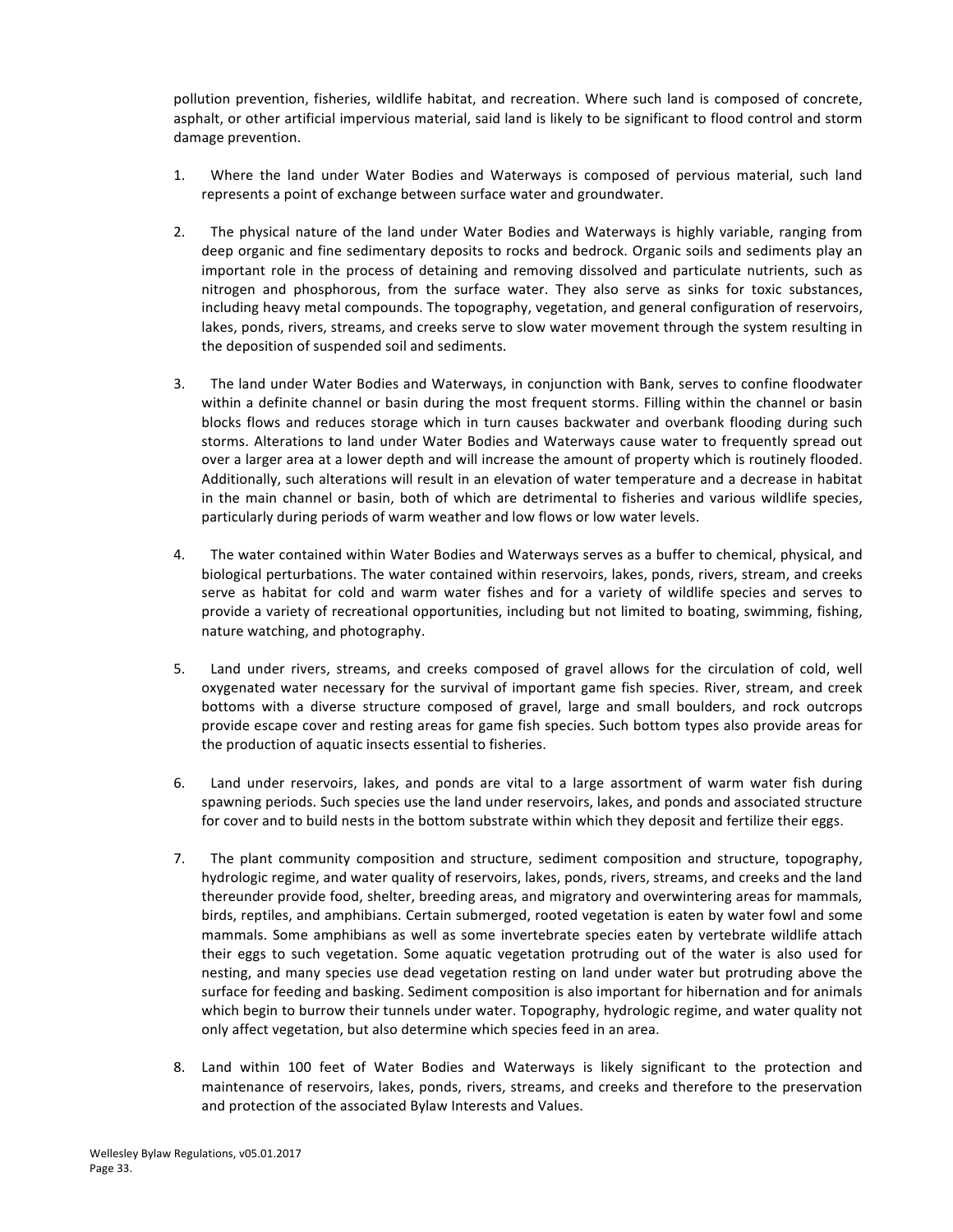- (2) Definition, Critical Characteristics, and Boundary
	- (a) Water Bodies and Waterways include any reservoir, lake, pond, river, stream, or creek, whether natural or man-made.
	- (b) Water Bodies and Waterways include the water body or waterway itself as well as the land under any water body or waterway. Said land may be composed of organic muck or peat, fine sediments, gravel, rock, concrete, asphalt, or other artificial impervious material.
	- (c) The physical characteristics and location of the Water Bodies and Waterways are significant to the preservation and protection of the Bylaw Interests and Values specified in Section 2.2(1)(a) above.
	- (d) The boundary of Water Bodies and Waterways is the mean annual low water level or mean annual low flow level, as appropriate.
- (3) Presumption
	- (a) Where an activity involves removing, filling, dredging, building upon, or altering of Water Bodies and Waterways, the Committee shall presume that such area is significant to the Bylaw Interests and Values specified in Section  $2.2(1)(a)$  above.
	- (b) The presumption of significance is rebuttable and may be overcome by a clear showing that said area of Water Bodies and Waterways does not play a role in the preservation and protection of one or more of the applicable Bylaw Interests and Values. In the event that the presumption is deemed to have been overcome for all of the Bylaw Interests and Values, the Committee shall make a written determination to this effect, setting forth its grounds on WPA Form 6, used under Act and 310 CMR 10.00, as amended. Where the applicant provides information that said area does not play a role in the preservation and protection one or more, but not all of the applicable Bylaw Interests and Values, the Committee shall determine that the presumption has been rebutted only for that or those Bylaw Interests and Values and the presumption of significance is partially overcome.
- (4) Performance Standards
	- (a) Where the presumption set forth in Section 2.2(3)(a) above is not overcome, any proposed activity within Water Bodies and Waterways shall meet the following performance standards.
		- 1. Activities proposed within Water Bodies and Waterways shall not impair:
			- a. the water carrying capacity of the defined channel or basin;
			- b. the surface water and groundwater quality;
			- c. the capacity of the water and land thereunder to provide breeding habitat, escape cover, and food for fisheries;
			- d. the capacity to provide important wildlife habitat function using the threshold at 310 CMR  $10.56(4)(a)4$ . and the wildlife habitat evaluation methodology at 310 CMR 10.60; and
			- e. the capacity to provide for recreation.
		- 2. Work on a stream crossing shall be presumed to meet the performance standards at Section  $2.2(4)(a)1.a.$  through d. above provided the work is designed and performed in strict compliance with Massachusetts Stream Crossing Standards, as amended, and consists of a span, bottomless box culvert or arch, or an embedded culvert and the structure spans the channel width by a minimum of 1.2 times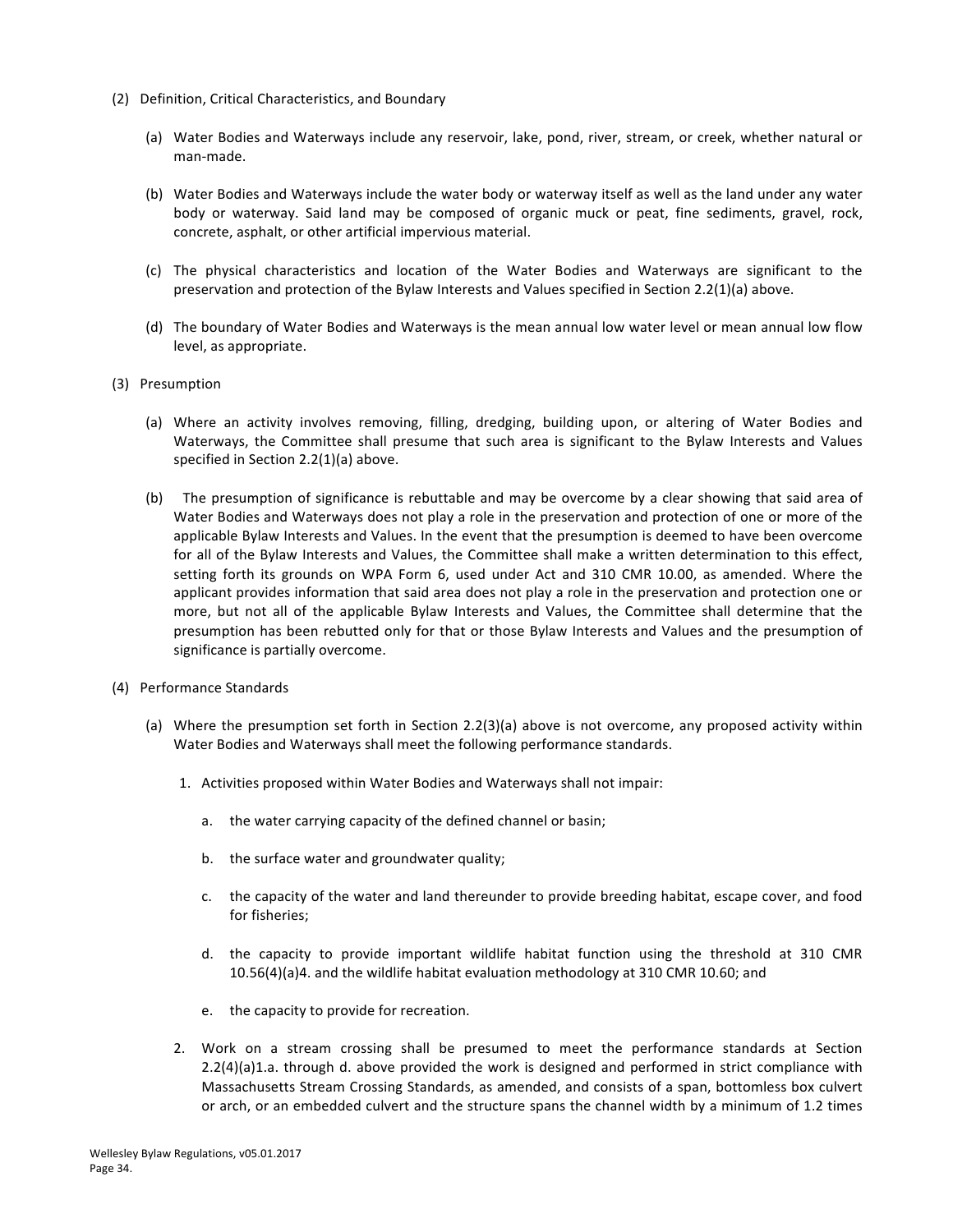<span id="page-36-0"></span>the channel bankfull width and meets the required openness ratio. This presumption is rebuttable and may be overcome upon submittal of credible evidence from a competent source.

- 3. The limit of work shall be clearly identified on the plan and in the field and appropriate erosion and sedimentation control measures shall be implemented and maintained throughout construction. No silt or sediment may be permitted to enter any Bylaw Resource Area outside of the Limit of Work during or subsequent to construction.
- 4. The Committee may allow activities within Water Bodies and Waterways that serve to improve the capacity of the resource area to preserve and protect the Bylaw Interests and Values, such as removal of man-made and other debris, invasive species removal, and/or the planting of native vegetation.
- 5. Any activity within Water Bodies and Waterways that affects the Buffer Zone shall meet the performance standards for Buffer Zone at Section 2.5(4) below.

Commentary: Requirements of the Bylaw and Regulations That Are More Stringent than Requirements of the Act and MassDEP Wetlands Protection Regulations

- 1. The Bylaw Resource Area Water Bodies and Waterways includes both the water contained by the water body or waterway and the land under said water body or waterway; in contrast, Land Under Water Bodies and Waterways as defined at 310 CMR 10.56(2)(a) consists simply of the land beneath a water body or waterway and does not include the water contained by the water body or waterway.
- 2. Under the Bylaw, Water Bodies and Waterways contribute to public and private water supply, flood control, storm damage prevention, fisheries, and wildlife habitat, which are interests under both the Bylaw and Act; groundwater and water pollution prevention, which have analogous statutory interests; and erosion and sedimentation control and recreation, which lack analogous statutory interests. Under the Act, Land Under Water Bodies and Waterways contribute to public and private water supply, groundwater supply, flood control, storm damage prevention, prevention of pollution, fisheries, and wildlife habitat.
- 3. Performance standards for Water Bodies and Waterways in these regulations are more stringent at Sections 2.2(4)(a)1.a., c., and e., (4)(a)3. and (4)(a)5., above than the performance standards in the MassDEP Regulations. These standards address effects on the water carrying capacity of basins as well as channels; the capacity of both the water and the land thereunder to protect fisheries; the capacity to provide recreation; require limit of work and sedimentation control measures; and compliance with the Buffer Zone performance standards under these regulations, respectively.

# **2.3 Bank**

- (1) Preamble
	- (a) Banks are likely to be significant to public or private water supply, groundwater, flood control, erosion and sedimentation control, storm damage prevention, water pollution prevention, fisheries, wildlife habitat, and recreation. Where Banks are composed of concrete, asphalt, or other artificial impervious material, said Banks are likely to be significant to flood control and storm damage prevention.
		- 1. Banks are areas where groundwater discharges to the surface and where, under some circumstances, surface water recharges the groundwater.
		- 2. Partially or totally vegetated Banks serve to maintain the stability of the Bank, which in turn protects water quality by reducing erosion and sedimentation and storm damage. Such Banks may also provide shade that moderates water temperatures and provide breeding habitat, escape cover, and food, all of which are significant to the protection of fisheries. Banks which drop off quickly or overhang the water's edge often contain undercuts that serve as cover for important species of game fish.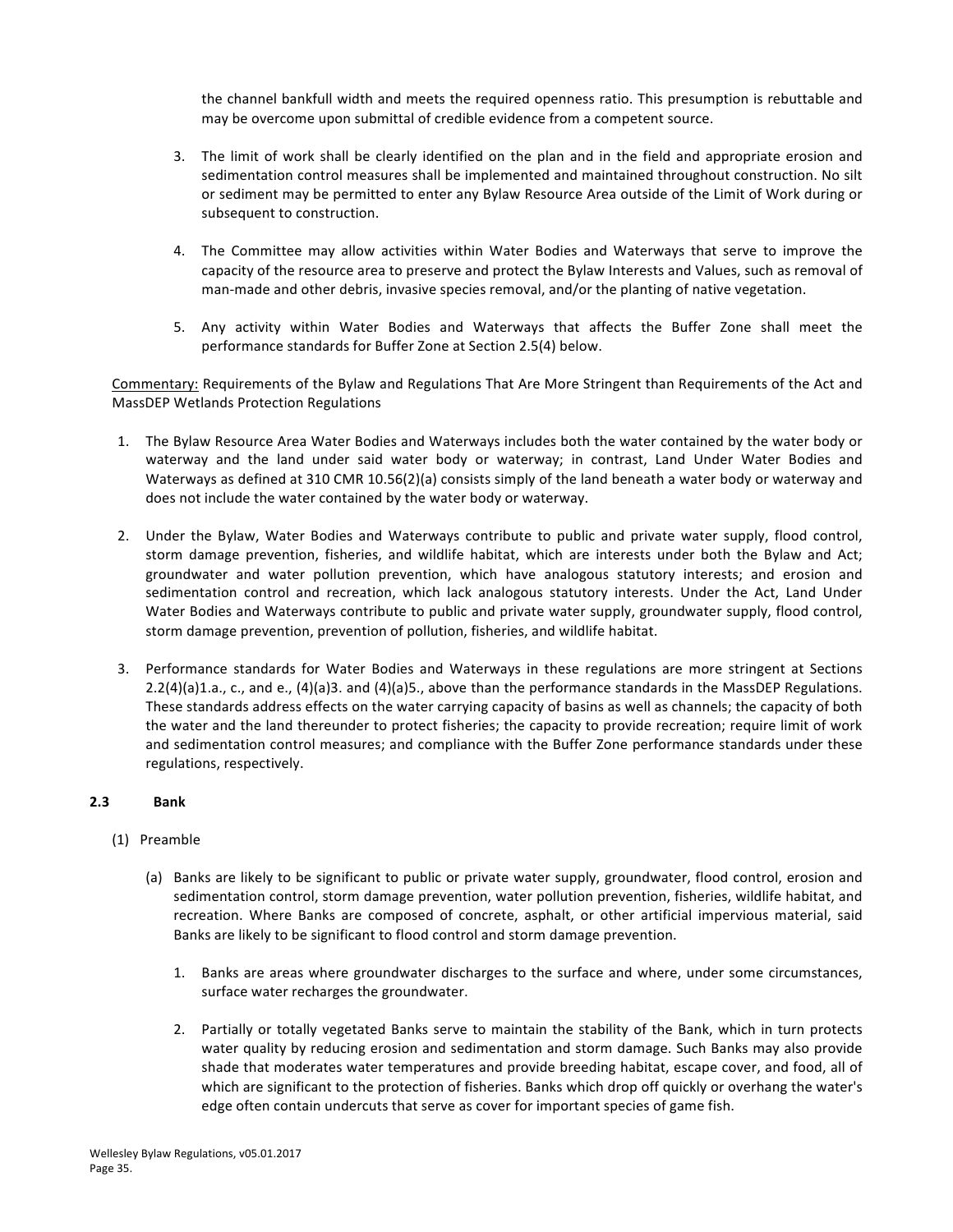- 3. Banks act to confine floodwaters during the most frequent storms to an established channel or basin, preventing the spread of water to adjacent land. Alterations to Banks cause water to frequently spread out over a larger area at a lower depth and will increase the amount of property which is routinely flooded. Additionally, such alterations will result in an elevation of water temperature and a decrease in habitat in the main channel or basin, both of which are detrimental to fisheries and various wildlife species, particularly during periods of warm weather and low flows or low water levels. The maintenance of cool water temperatures during warm weather is critical to the survival of important game species.
- 4. The plant community composition and structure, soil or sediment composition and structure, and topography of a Bank provide important food, shelter, migratory and breeding areas for wildlife and overwintering areas for mammals and reptiles. Topography plays a role in determining the suitability of a Bank to serve as burrowing or feeding habitat. Soil and sediment structure also plays a role in determining the suitability for burrowing, hibernation, and other cover. Bank topography and soil structure affect vegetative structure, and trees, shrubs, and undergrowth extending into and over the water, and vegetation growing along the edge of the reservoir, lake, pond, river, stream, or creek are also important to a wide variety of wildlife. A number of tubers and fruit and seed producing shrubs grow on vegetated Banks and serve as important food for wildlife. Finally, Banks may provide important shelter and cover for wildlife which needs to move between various wetland areas.
- 5. Banks serve to protect fisheries and provide access to Water Bodies and Waterways for recreational activities, including but not limited to boating, swimming, fishing, nature watching, and photography.
- 6. Land within 100 feet of a Bank is likely to be significant to the protection and maintenance of the Bank, and therefore to the preservation and protection of the associated Bylaw Interests and Values.
- (2) Definition, Critical Characteristics, and Boundary
	- (a) A Bank is the portion of the land surface that normally abuts and confines a water body or waterway. A Bank may be partially or totally vegetated. It may consist of exposed sediment, gravel, stone, concrete, asphalt, or other artificial impervious material.
	- (b) The physical characteristics of a Bank and its location are significant to the preservation and protection of the Bylaw Interests and Values specified in Section 2.3(1)(a) above.
	- (c) The upper boundary of a Bank is the first observable break in the slope, or the mean annual flood level, whichever is lower. The lower boundary of a Bank is the mean annual low water level or mean annual low flow level, as appropriate.
- (3) Presumption
	- (a) Where an activity involves removing, filling, dredging, building upon, or altering of Bank, the Committee shall presume that such area is significant to the Bylaw Interests and Values specified in Section 2.3(1)(a) above.
	- (b) The presumption of significance is rebuttable and may be overcome by a clear showing that said area of Bank does not play a role in the preservation and protection of one or more of the applicable Bylaw Interests and Values. In the event that the presumption is deemed to have been overcome for all of the Bylaw Interests and Values, the Committee shall make a written determination to this effect, setting forth its grounds on WPA Form 6, used under Act and 310 CMR 10.00, as amended. Where the applicant provides information that said area does not play a role in the preservation and protection one or more, but not all of the applicable Bylaw Interests and Values, the Committee shall determine that the presumption has been rebutted only for that or those Bylaw Interests and Values and the presumption of significance is partially overcome.
- (4) Performance Standards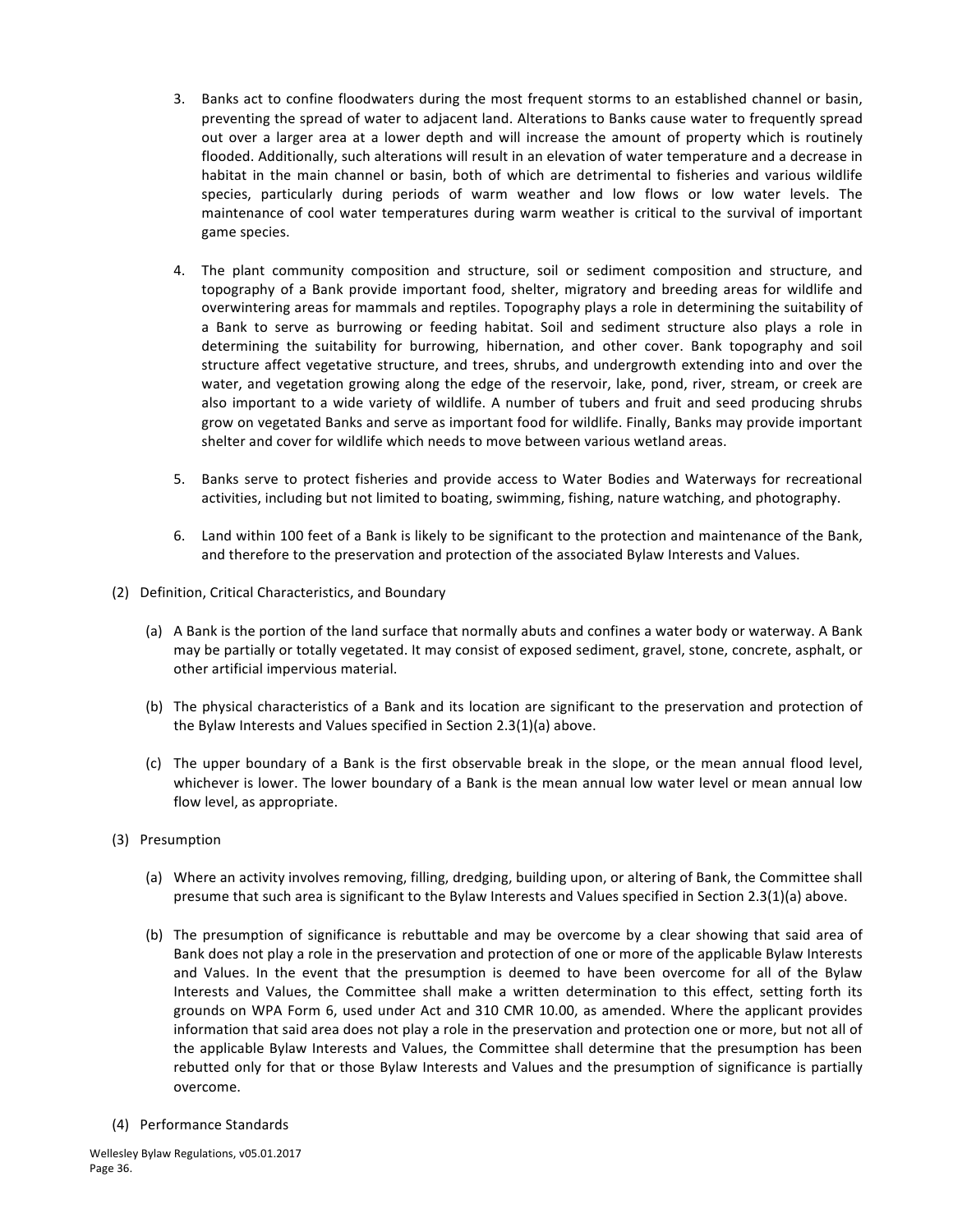- (a) Where the presumption set forth in Section 2.3(3)(a) above is not overcome, any proposed activity within Bank shall meet the following performance standards.
	- 1. Activities proposed within Bank shall not impair:
		- a. the physical stability of the Bank;
		- b. the water carrying capacity of the defined channel or basin within the Bank;
		- c. the surface water and groundwater quality;
		- d. the capacity to provide breeding habitat, escape cover, and food for fisheries;
		- e. the capacity to provide important wildlife habitat function using the threshold at 310 CMR 10.54(4)(a)5. and the wildlife habitat evaluation methodology at 310 CMR 10.60. In the case of Bank of an intermittent stream, perennial stream, or river, the impact shall be measured on each side of the waterway; and
		- f. the capacity to provide for recreation.
- (b) Work on a stream crossing shall be presumed to meet the performance standards at Section  $2.3(4)(a)1.a$ . through e. above provided the work is designed and performed in strict compliance with Massachusetts Stream Crossing Standards, as amended, and consists of a span, bottomless box culvert or arch, or an embedded culvert and the structure spans the channel width by a minimum of 1.2 times the channel bankfull width and meets the required openness ratio. This presumption is rebuttable and may be overcome upon submittal of credible evidence from a competent source.
- (c) The limit of work shall be clearly identified on the plan and in the field and appropriate erosion and sedimentation control measures shall be implemented and maintained throughout construction. No silt or sediment may be permitted to enter any Bylaw Resource Area outside of the Limit of Work during or subsequent to construction.
- (d) The Committee may allow activities within Bank that serve to improve the capacity of the resource area to preserve and protect the Bylaw Interests and Values, such as removal of man-made and other debris, invasive species removal, and/or the planting of native vegetation.
- (e) Any work within Bank that affects the Buffer Zone shall meet the performance standards for Buffer Zone at Section 2.5(4) below.

Commentary: Requirements of the Bylaw and Regulations That Are More Stringent than Requirements of the Act and MassDEP Wetlands Protection Regulations

- 1. The Bylaw Resource Area Bank is defined similarly under the Bylaw and Act regulations.
- 2. Under the Bylaw, Banks contribute to public and private water supply, flood control, storm damage prevention, fisheries, and wildlife habitat, which are interests under both the Bylaw and Act; groundwater and water pollution prevention, which have analogous statutory interests; and erosion and sedimentation control and recreation, which lack analogous statutory interests. Under the Act, Banks contribute to public and private water supply, groundwater supply, flood control, storm damage prevention, prevention of pollution, fisheries, and wildlife habitat.
- 3. Performance standards for Bank in these regulations are more stringent at Sections 2.3(4)(a)1.b. and f., (4)(c), and  $(4)(e)$ ., above than the performance standards in the MassDEP Wetlands Protection Regulations. These standards address effects on water carrying capacity of basins as well as channels; protect the capacity to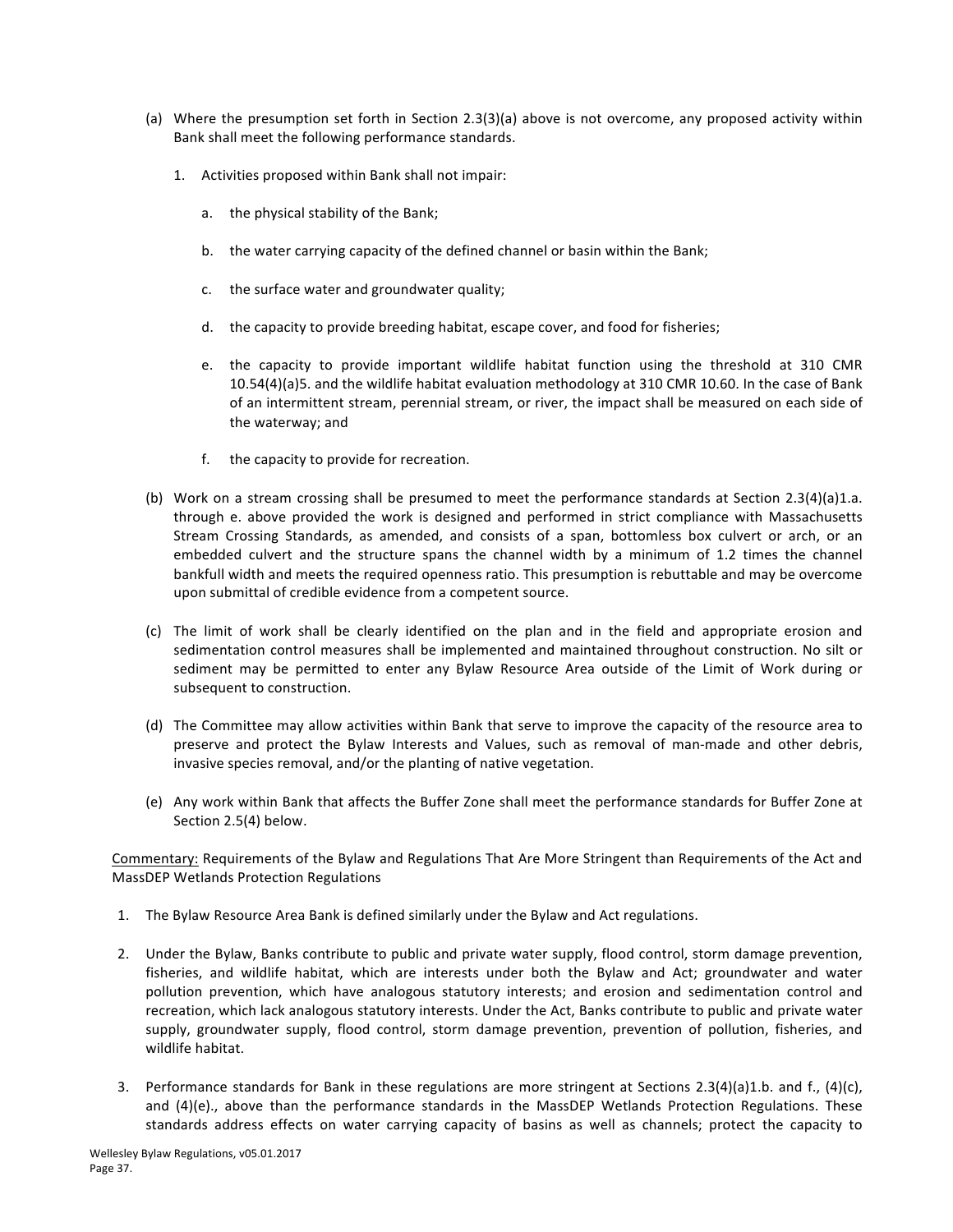<span id="page-39-0"></span>provide recreation; require limit of work and sedimentation control measures; and require compliance with the Buffer Zone performance standards under these regulations, respectively.

# **2.4 Vegetated Wetlands (Bordering and Isolated)**

- (1) Preamble
	- (a) Vegetated Wetlands, both bordering and isolated, are likely to be significant to public or private water supply, groundwater, flood control, erosion and sedimentation control, storm damage prevention, water pollution prevention, fisheries, wildlife habitat, and recreation.
		- 1. Vegetated Wetlands are areas where groundwater discharges to the surface and where, under some circumstances, surface water discharges to the groundwater.
		- 2. The plant community and its structure, soils, and generally flat topography of Vegetated Wetlands serve to reduce erosion, and remove or detain sediment; nutrients, such as nitrogen and phosphorous; and/or toxic substances, including heavy metal compounds that occur in runoff and flood waters. Some nutrients and toxic substances are detained for years in plant root systems or in the soil. Others are held by plants during the growing season and are released as the plants decay in the fall and winter. This latter phenomenon delays the impacts of nutrients and toxins until the cold weather period, when such impacts are less likely to reduce water quality.
		- 3. The profusion of vegetation in Vegetated Wetlands acts to slow down and reduce the passage of flood waters during periods of peak flows by providing temporary flood storage and by facilitating water removal through evaporation and transpiration. This process reduces downstream flood crests and resulting damage to private and public property. During dry periods, the water retained in Vegetated Wetlands is essential to the maintenance of base flow levels in rivers, streams, and creeks, which in turn is important to the protection of water quality and water supplies.
		- 4. Vegetated Wetlands are defined herein by hydrology and vegetation. Hydrology is the driving force that creates a wetland, but it is a transient, temporal parameter. The presence of water at or near the ground surface during a significant portion of the year supports, and in fact promotes, the growth of wetland indicator plants. Prolonged or frequent saturation or inundation also produces hydric soils, and creates anaerobic conditions that favor the growth of wetland indicator plants. Hydric soils, which represent an indicator of hydrology, are a direct indicator of long-term hydrologic conditions and are present throughout the year.
		- 5. Wetland vegetation supports a wide variety of insects, reptiles, amphibians, small mammals, and birds which are a source of food for important game fish. Wetland vegetation provides shade which moderates water temperatures important to fish life. Vegetated Wetlands flooded by adjacent or nearby Water Bodies and Waterways provide food, breeding habitat, and cover for fish. Fish populations in the larval stage are particularly dependent upon food provided by overbank flooding that occurs during peak flow periods.
		- 6. The plant community composition and structure, soil composition and structure, topography, hydrologic regime, and water chemistry of Vegetated Wetlands provide important food, shelter, migratory and overwintering areas, and breeding areas for many birds, mammals, amphibians, and reptiles. A wide variety of wetland plants, the nature of which are determined in large part by the depth and duration of water, as well as soil and water composition, are utilized by varied species as important areas for mating, nesting, brood rearing, shelter and food. The diversity and interspersion of the vegetative structure is also important in determining the nature of its wildlife habitat. Different habitat characteristics are used by different wildlife species during summer, winter, and migratory seasons. Vernal Pool Habitat (see Section 2.9 below) is often found within Vegetated Wetlands. Areas so extensively altered by human activity that their important wildlife habitat functions have been effectively eliminated are not significant to the preservation and protection of wildlife habitat.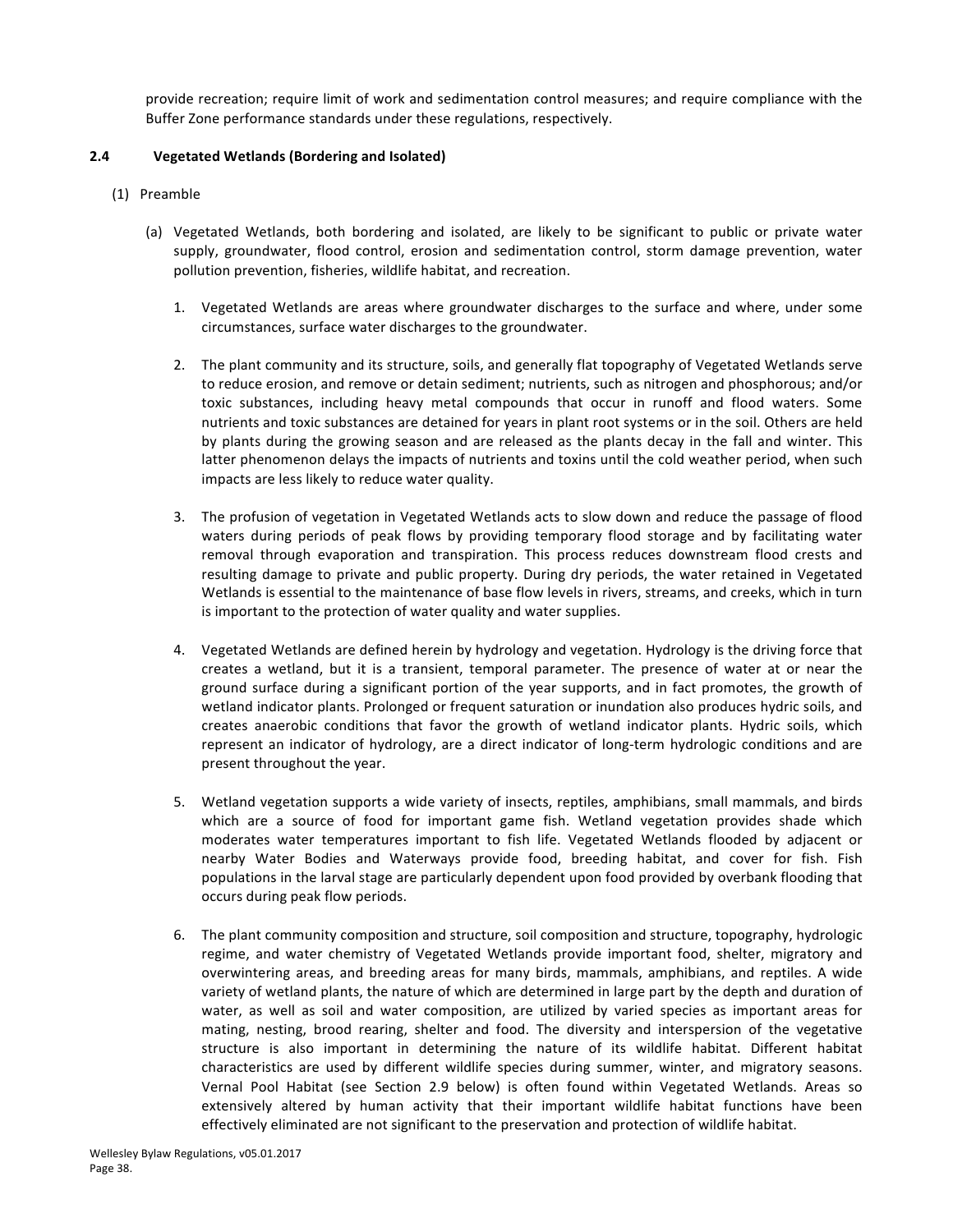- 7. Vegetated Wetlands provide opportunities for recreational activities, including but not limited to hiking, walking, nature watching, and photography.
- 8. Land within 100 feet of Vegetated Wetlands is likely to be significant to the protection and maintenance of the Vegetated Wetlands, and therefore to the preservation and protection of the associated Bylaw Interests and Values.
- (b) Although the vegetational community can often be used to establish an accurate wetland boundary, sole reliance on the presence of wetland indicator plants can be inadequate. Gently sloping areas often produce wide transition zones where the vegetational boundary is difficult to delineate. Observations of hydrology, including, but not limited to, the presence of hydric soil characteristics, can supplement the vegetational analysis to enhance the technical accuracy, consistency, and credibility of wetland delineations. The use of hydrology is particularly helpful in the analysis of disturbed sites.
- (2) Definition, Critical Characteristics, and Boundary
	- (a) Vegetated Wetlands are freshwater wetlands. The types of freshwater wetlands are bogs, marshes, swamps, and wet meadows. Vegetated Wetlands are areas where the soils are saturated and/or inundated such that they support a predominance of wetland indicator plants. The ground and surface water regime and the vegetational community which occur in each type of freshwater wetland are specified in Section 1.5 above.
		- 1. Bordering Vegetated Wetlands border a reservoir, lake, pond, river, stream, or creek.
		- 2. Isolated Vegetated Wetlands do not border a reservoir, lake, pond, river, stream, or creek. An Isolated Vegetated Wetland must have a surface area of 2,500 square feet or greater to be subject to regulation under the Bylaw.
	- (b) The physical characteristics of Vegetated Wetlands and its location are significant to the preservation and protection of the Bylaw Interests and Values specified in Section 2.4(1)(a) above.
	- (c) To be consistent with the Act and 310 CMR 10.00, the boundary of a Vegetated Wetland is the line within which 50% or more of the vegetational community consists of wetland indicator plants and saturated or inundated conditions exist. Wetland indicator plants shall include but not necessarily be limited to those plant species identified in the Act. Wetland indicator plants are also those classified in the indicator categories of Facultative, Facultative+, Facultative Wetland-, Facultative Wetland, Facultative Wetland+, or Obligate Wetland in the *National List of Plant Species That Occur in Wetlands: Massachusetts* (Fish & Wildlife Service, U.S. Department of the Interior, 1988) or plants exhibiting physiological or morphological adaptations to life in saturated or inundated conditions. Indicators of saturated or inundated conditions sufficient to support wetland indicator plants shall include, but not be limited to, groundwater, including the capillary fringe, within a major portion of the root zone; observation of prolonged or frequent flowing or standing surface water; and/or characteristics of hydric soils.
	- (d) The boundary of a Vegetated Wetland in an area that has been disturbed by cutting, filling, or cultivation is the line within which there are indicators of saturated or inundated conditions as listed in Section 2.4(2)(c) above sufficient to support a predominance of wetland indicator plants, a predominance of wetland indicator plants, or credible evidence from a competent source that the area supported or would support under undisturbed conditions a predominance of wetland indicator plants prior to the disturbance. This methodology shall be used to determine the Vegetated Wetland boundary within lawns, agricultural fields, and other disturbed areas.
	- (e) Vegetated Wetland boundaries shall be field reviewed by the Committee between April 1 and December 1. Field reviews conducted outside of this period may be allowed on a case-by-case basis upon written request to the Committee that clearly indicates the reasons why the review would not be compromised by the presence of snow and ice or the inability to review the relative indicators, including, but not limited to,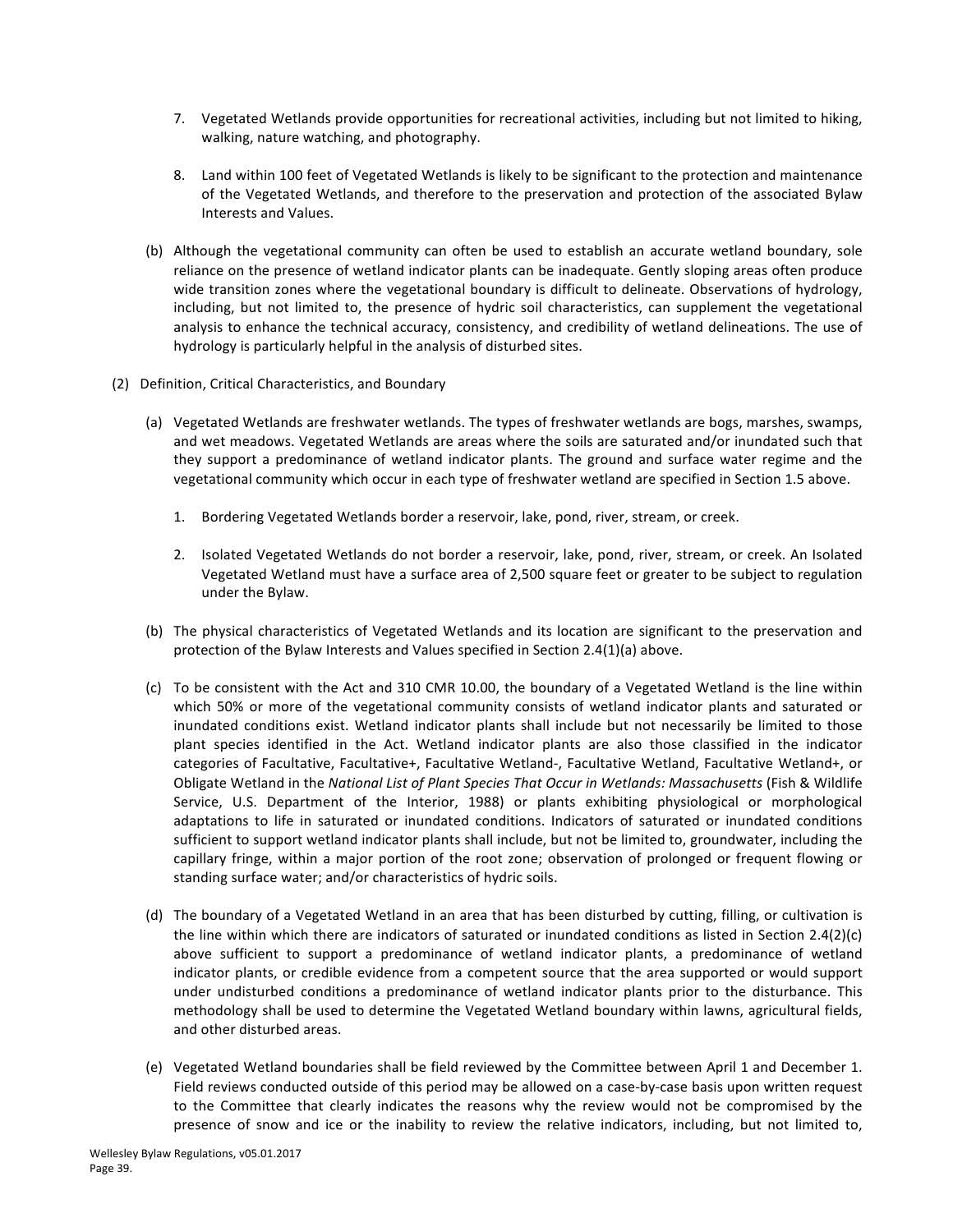vegetation and hydrology, including hydric soils. If the applicant does not agree to a continuance to allow for the field review, the Committee may hire an outside consultant or make the decision based upon the best available evidence.

- (f) Field forms consistent with those accepted under the Act and 310 CMR 10.00 shall be provided to support the delineation of both Bordering and Isolated Vegetated Wetlands under the Bylaw.
- (3) Presumption
	- (a) Where an activity involves removing, filling, dredging, building upon, or altering of Vegetated Wetlands, the Committee shall presume that such area is significant to the Bylaw Interests and Values specified in Section  $2.4(1)(a)$  above.
	- (b) The presumption of significance is rebuttable and may be overcome by a clear showing that said area of Vegetated Wetlands does not play a role in the preservation and protection of one or more of the applicable Bylaw Interests and Values. In the event that the presumption is deemed to have been overcome for all of the Bylaw Interests and Values, the Committee shall make a written determination to this effect, setting forth its grounds on WPA Form 6, used under Act and 310 CMR 10.00, as amended. Where the applicant provides information that said area does not play a role in the preservation and protection one or more, but not all of the applicable Bylaw Interests and Values, the Committee shall determine that the presumption has been rebutted only for that or those Bylaw Interests and Values and the presumption of significance is partially overcome.
- (4) Performance Standards
	- (a) Where the presumption set forth in Section 2.4(3)(a) above is not overcome, no work shall be permitted in a Vegetated Wetland that would destroy or alter any portion of said Vegetated Wetland, or impair in any way the Vegetated Wetland's ability to preserve or protect any of the Bylaw Interests and Values listed in Section  $2.4(1)(a)$  above, except in accordance with a Waiver of Regulation as set forth in Section 1.6(9) above. Avoidance of the destruction or alteration of Vegetated Wetlands is paramount.
	- (b) If the proposed activity in a Vegetated Wetland cannot be avoided and qualifies for a Waiver of Regulation at Section 1.6(9) above, and the Committee grants the Waiver of Regulation, the work in a Vegetated Wetland that is designed to meet the performance standards in Sections  $2.4(4)(b)1$ . and 2. below shall be presumed to preserve and protect all applicable Vegetated Wetlands Bylaw Interests and Values.
		- 1. The loss or alteration of Vegetated Wetlands shall be minimized to the extent practicable as demonstrated through an alternatives analysis, and the loss or alteration shall be limited to a maximum of 5,000 square feet.
		- 2. An activity in those portions of a Vegetated Wetlands found to be significant to the preservation and protection of wildlife habitat shall not impair its capacity to provide important wildlife habitat functions. There is no threshold below which an alteration of a Vegetated Wetlands is presumed not to impair its capacity to preserve or protect wildlife habitat. Alterations to Vegetated Wetlands may be permitted only if they will not impair the capacity of the Vegetated Wetlands to preserve or protect important wildlife habitat functions in accordance with the wildlife habitat assessment procedure contained in Section 2.10 below and replacement of altered Vegetated Wetland in accordance with the following Vegetated Wetlands replacement criteria:
			- a. the surface area of the replacement area shall be at least one-and-one-half (1.5) times larger than the area to be lost, filled, or altered;
			- b. the groundwater and surface water elevations of the replacement area shall be approximately the same as the area to be lost, filled, or altered;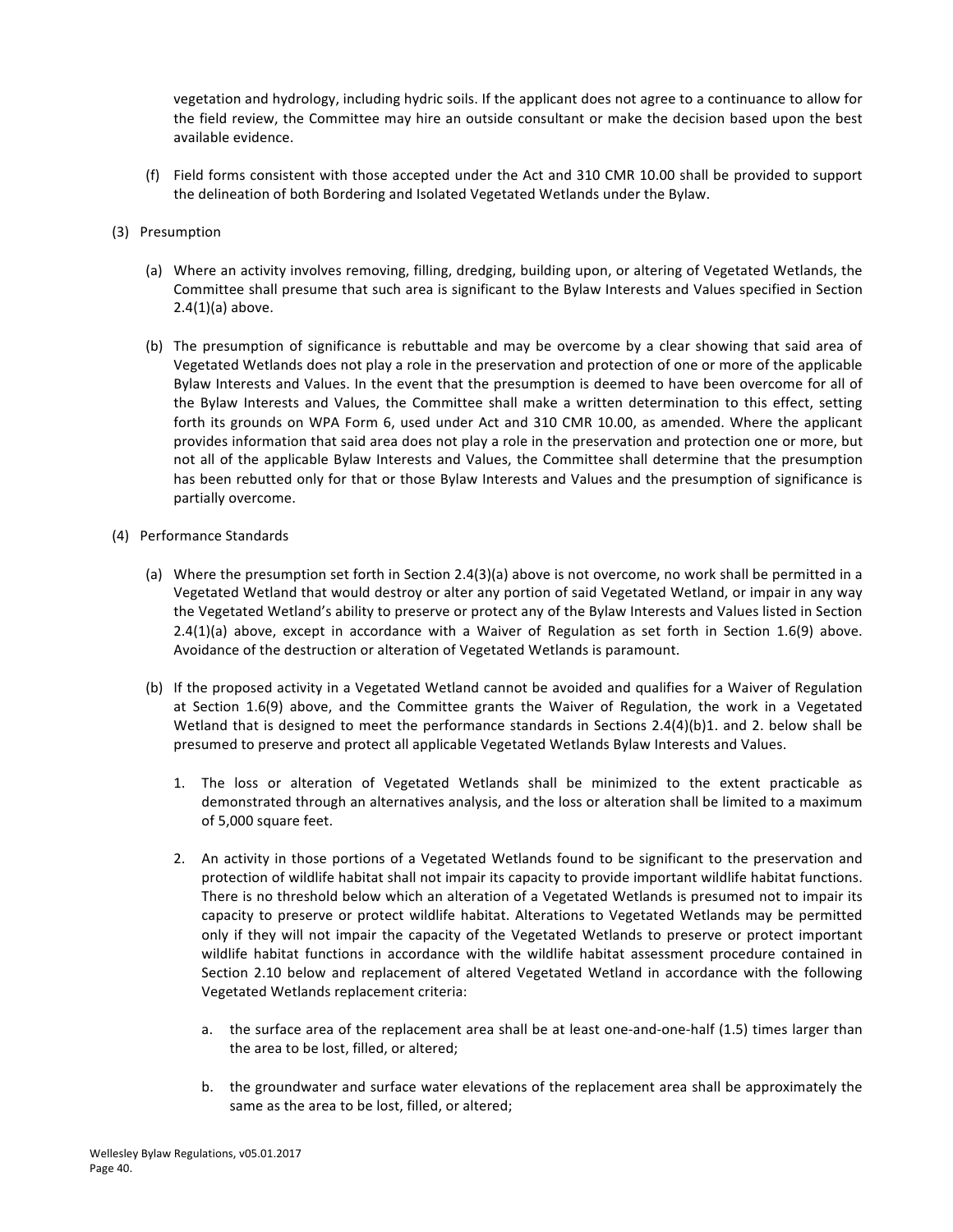- c. for Bordering Vegetated Wetlands, the horizontal configuration and location of the replacement area relative to the Bank shall be similar to the area to be lost, filled, or altered; the replacement area shall have an unrestricted hydraulic connection to the same reservoir, lake, pond, river, stream, or creek as the area to be lost, filled, or altered; and the replacement area shall be located within the same general area of the reservoir, lake, or pond or reach of the river, stream, or creek as the area to be lost, filled, or altered;
- d. for Isolated Vegetated Wetlands, the area may be replaced as part of an adjacent Bordering Vegetated Wetlands or Isolated Vegetated Wetlands or as a separate Isolated Vegetated Wetlands; such replacement shall be in the same general area as the area to be lost, filled, or altered;
- e. at least 75% of the surface of the replacement area shall be reestablished with indigenous wetland plant species within two growing seasons, and prior to said reestablishment, any exposed soil in the replacement area shall be temporarily stabilized in accordance with U.S. Soil Conservation Service methods;
- f. the replacement area shall be provided in a manner that is consistent with the performance standards for each Bylaw Resource Area within which work associated with the replacement area is proposed;
- g. the capacity of the replacement area to provide for recreation shall be at least as great as that of the Vegetated Wetland being replaced;
- h. the limit of work shall be clearly identified on the plan and in the field and appropriate erosion and sedimentation control measures shall be implemented and maintained throughout construction. No silt or sediment may be permitted to enter any Bylaw Resource Area outside of the Limit of Work during or subsequent to construction; and
- i. the replacement area shall be designed in accordance with the findings of the wildlife habitat assessment, and its construction supervised and success monitored by a wetland scientist with the qualifications listed in Section  $1.8(1)(c)$  above. A monitoring report based upon observations made near the end of the growing season is required to be submitted to the Committee annually for at least two years following construction and planting of the replacement area.
- j. the Committee shall include a continuing condition in the Certificate of Compliance prohibiting further alteration within the replacement area, except as may be required to maintain the area in its replicated condition.
- 3. Notwithstanding Sections  $2.4(4)(a)$  and (b) above, the Committee may allow activities within a Vegetated Wetland that serve to improve the capacity of the Vegetated Wetland to preserve and protect the Bylaw Interests and Values, such as removal of man-made and other debris, invasive species removal, and/or the planting of native vegetation.
- 4. Any work within a Vegetated Wetland that affects the Buffer Zone shall meet the performance standards for Buffer Zone at Section 2.5(4) below.

Commentary: Requirements of the Bylaw and Regulations That Are More Stringent than Requirements of the Act and MassDEP Wetlands Protection Regulations

1. The Bylaw Resource Area Vegetated Wetlands includes Bordering Vegetated Wetlands which border lakes, ponds, rivers, streams, and creeks and Isolated Vegetated Wetlands 2,500 square feet in size or greater. An Isolated Vegetated Wetland is not regulated under the Act unless it qualifies as Isolated Land Subject to Flooding pursuant to 310 CMR 10.57(2)(b).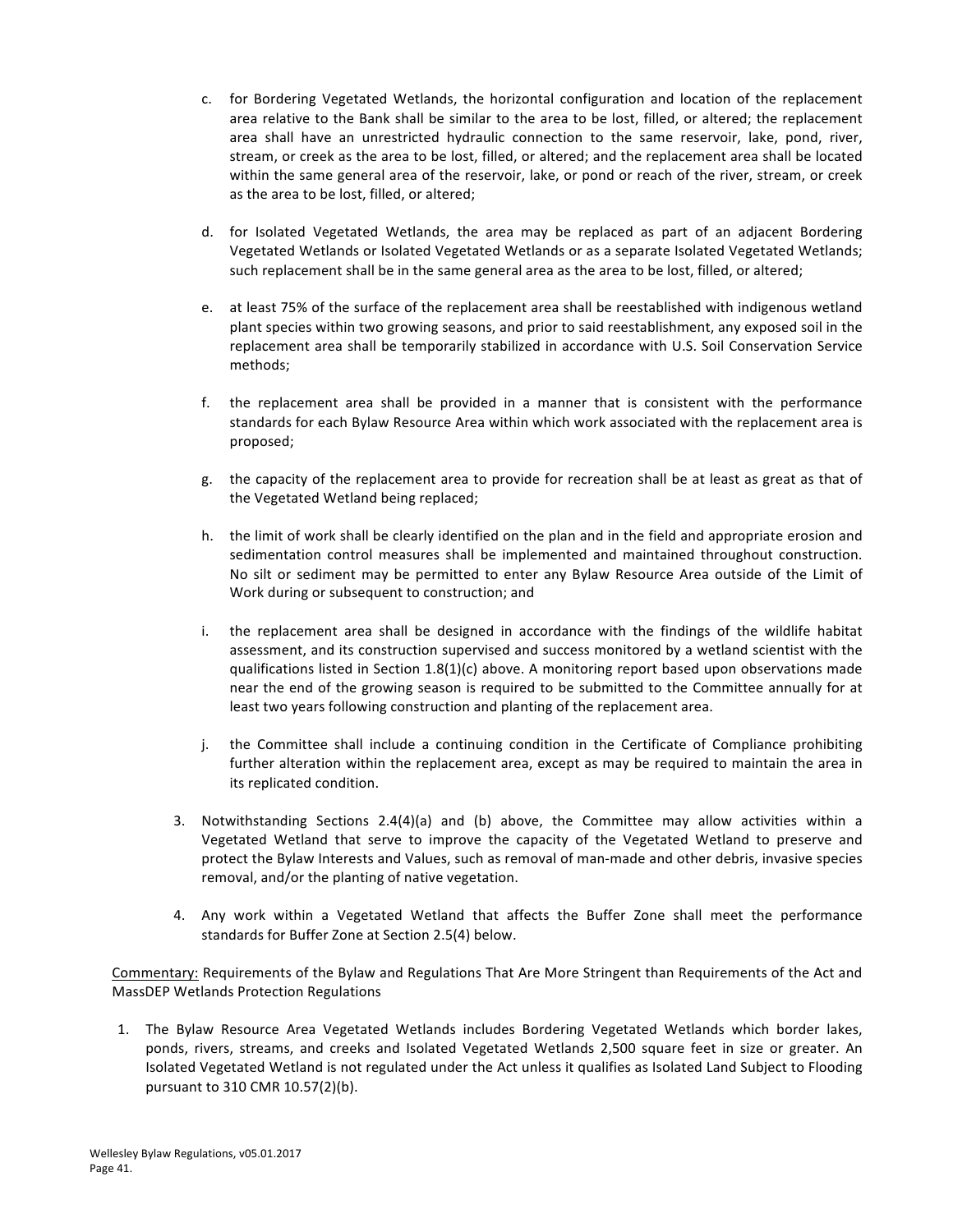- <span id="page-43-0"></span>2. Under the Bylaw, Vegetated Wetlands contribute to public and private water supply, flood control, storm damage prevention, fisheries, and wildlife habitat, which are interests under both the Bylaw and Act; groundwater and water pollution prevention, which have analogous statutory interests; and erosion and sedimentation control and recreation, which lack analogous statutory interests. Under the Act, Bordering Vegetated Wetlands contribute to public and private water supply, groundwater supply, flood control, storm damage prevention, prevention of pollution, fisheries, and wildlife habitat, and Isolated Land Subject to Flooding may contribute to public and private water supply, groundwater supply, flood control, storm damage prevention, prevention of pollution, and wildlife habitat.
- 3. Performance standards for Vegetated Wetlands in these regulations are more stringent at Sections 2.3(4)(a),  $(4)(b)1$ .,  $(4)(b)2.a$ .,  $g$ ., h., i., and j., and  $(4)(b)4$ ., above, than the performance standards in the MassDEP Wetlands Protection Regulations. These standards require a Waiver of Regulation for any alteration or impairment of Vegetated Wetlands; require an additional Waiver of Regulation for any alteration or impairment of Vegetated Wetlands greater than 5,000 square feet; require a wildlife habitat evaluation pursuant to these regulations for any alteration or impairment of Vegetated Wetlands; require wetland replacement at a minimum 1.5 to 1 ratio; protect the capacity to provide recreation; limit of work and sedimentation control measures; require any replacement area to be designed based on findings of wildlife habitat evaluation; prohibit future alteration of any replacement area; and require compliance with the Buffer Zone performance standards under these regulations, respectively.

# **2.5 Buffer Zone**

- (1) Preamble
	- (a) The Buffer Zone (i.e., any land within 100 feet of Water Bodies and Waterways, Bank, or Vegetated Wetlands) is likely significant to public and private water supply, groundwater, erosion and sedimentation control, water pollution prevention, wildlife habitat, and recreation.
		- 1. Areas of natural, undisturbed upland soil adjacent to Vegetated Wetlands, Bank, and Water Bodies and Waterways have been shown to provide key areas for seasonal groundwater recharge that protects public and private groundwater supplies or that maintains base flow and water quality in streams during low flow periods.
		- 2. The natural vegetation found in upland areas adjacent to Vegetated Wetlands, Bank, and Water Bodies and Waterways provides key functions in the attenuation and uptake of pollutants that would otherwise be discharged to Vegetated Wetlands or Water Bodies and Waterways. The plant community and topography of these areas act as filters that may prevent erosion, promote sedimentation, and decrease the non-point source loading of contaminants that may alter the water quality of adjacent Vegetated Wetlands and Water Bodies and Waterways.
		- 3. The Buffer Zone's plant community composition and structure, soil composition and structure, topography, hydrologic regime, and proximity to Water Bodies and Waterways, Bank, and Vegetated Wetlands provide important shelter, nesting, feeding, migratory, and overwintering areas for wildlife associated with the adjacent wetlands. Many wildlife species that feed or breed in wetlands require adjacent undisturbed upland areas for critical portions of their life cycles. Other wildlife, which perform key ecological roles in wetlands, may nest or perch in areas immediately adjacent to wetlands. Forested upland vegetation, where this occurs directly adjacent to forested Vegetated Wetlands, provides an important buffer that maintains air temperatures, light regimes, and habitat quality within the Vegetated Wetlands. Maintained and unmaintained meadow habitat adjacent to Vegetated Wetlands provide locally important habitat for a wide variety of wildlife species, particularly birds. Areas so extensively altered by human activities that their important wildlife habitat functions have been effectively eliminated are not significant to the preservation and protection of wildlife habitat.
		- 4. Construction that occurs within the Buffer Zone is likely to result in the alteration of the adjacent Bylaw Resource Areas through siltation, over-grading, or deposition of construction debris. Following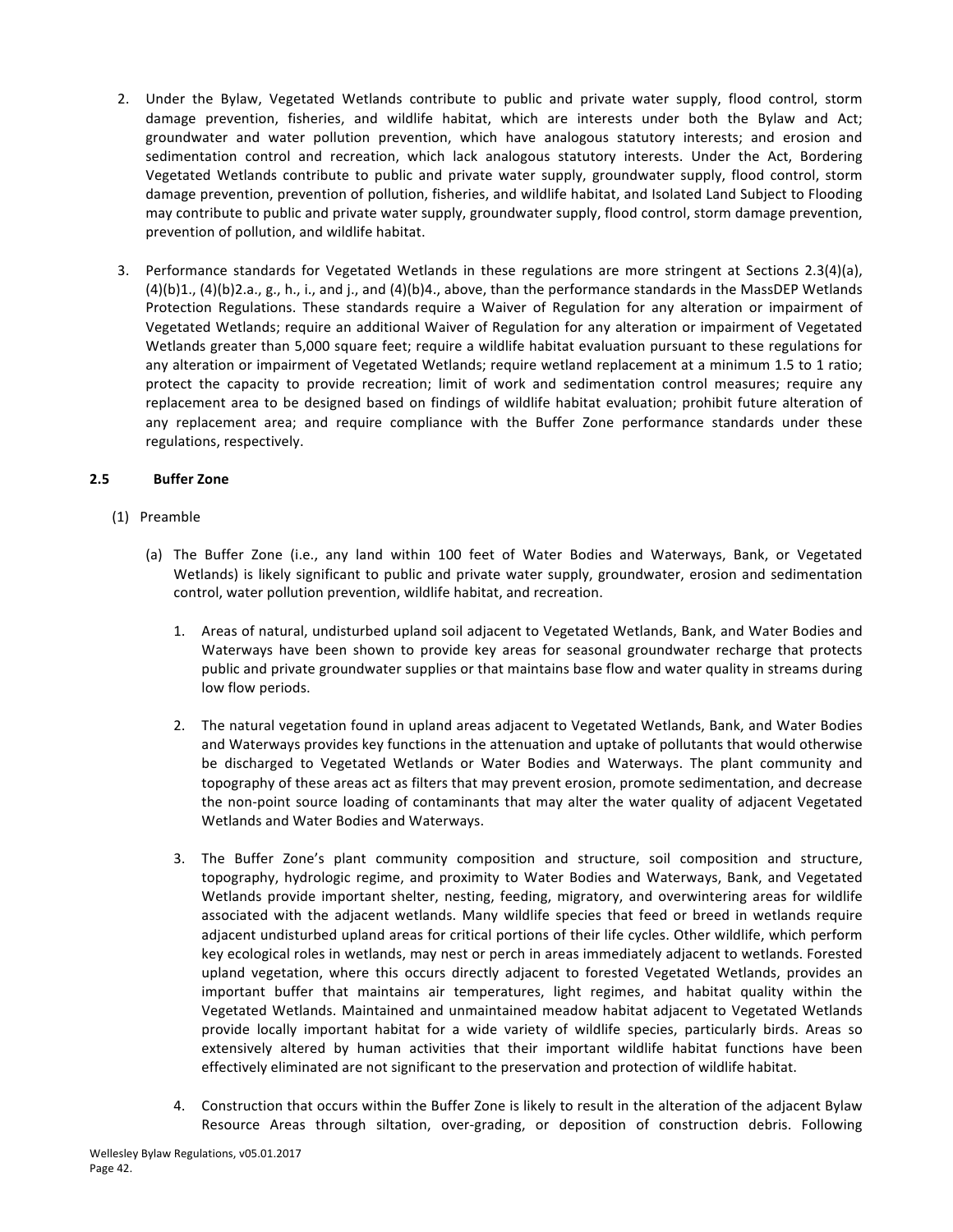construction, activities within this area frequently result in impacts to the adjacent Bylaw Resource Areas from the deposition of lawn and landscaping debris, increased runoff, siltation, and increased temperature or nutrient loading. These subsequent, unregulated alterations are common in areas where development occurs in close proximity to Water Bodies and Waterways, Bank, or Vegetated Wetlands.

- 5. Due to the varied plant community and proximity to Vegetated Wetlands, Bank, or Water Bodies and Waterways, Buffer Zone provides opportunities for recreational activities, including but not limited to hiking, walking, nature watching, and photography as well as access for boating, swimming, and fishing.
- 6. Buffer Zone may overlap other Bylaw Resource Areas, such as Riverfront Area, Bordering and Isolated Land Subject to Flooding, and Vernal Pool Habitat and serves to preserve and protect the Bylaw Interests and Values provided by those Bylaw Resource Areas.
- (2) Definition, Critical Characteristics, and Boundary
	- (a) Buffer Zone is the area of land located between the boundary of Water Bodies and Waterways, Bank, or a Vegetated Wetlands and a line located 100 feet horizontally outward from said boundary. The Buffer Zone may include or overlap other Bylaw Resource Areas, except for any Water Bodies and Waterways, Bank, or Vegetated Wetland.
	- (b) The physical characteristics and its location are significant to the preservation and protection of the Bylaw Interests and Values specified in Section 2.5(1)(a) above.
	- (c) For a Buffer Zone associated with a Bordering Vegetated Wetland and/or Bank, the upper boundary of the Buffer Zone is the line that is located 100 feet horizontally outward from the Bordering Vegetated Wetland boundary, or if a Bordering Vegetated Wetland is not present, from the upper boundary of Bank. The lower boundary of the Buffer Zone is the Bordering Vegetated Wetland boundary, or if a Bordering Vegetated Wetland is not present, the upper boundary of Bank.
	- (d) For a Buffer Zone associated with an Isolated Vegetated Wetland, the upper boundary of the Buffer Zone is the line located 100 feet horizontally outward from the Isolated Vegetated Wetlands boundary. The lower boundary is the Isolated Vegetated Wetlands boundary.
- (3) Presumption
	- (a) Where an activity involves removing, filling, dredging, building upon, or altering of Buffer Zone, the Committee shall presume that such area is significant to the Bylaw Interests and Values specified in Section  $2.5(1)(a)$  above.
	- (b) The presumption of significance is rebuttable and may be overcome by a clear showing that said area of Buffer Zone does not play a role in the preservation and protection of one or more of the applicable Bylaw Interests and Values. In the event that the presumption is deemed to have been overcome for all of the Bylaw Interests and Values, the Committee shall make a written determination to this effect, setting forth its grounds on WPA Form 6, used under Act and 310 CMR 10.00, as amended. Where the applicant provides information that said area does not play a role in the preservation and protection one or more, but not all of the applicable Bylaw Interests and Values, the Committee shall determine that the presumption has been rebutted only for that or those Bylaw Interests and Values and the presumption of significance is partially overcome.
- (4) Performance Standards
	- (a) Where the presumption set forth in Section 2.5(3)(a) above is not overcome, any proposed activity within Buffer Zone shall meet the following performance standards.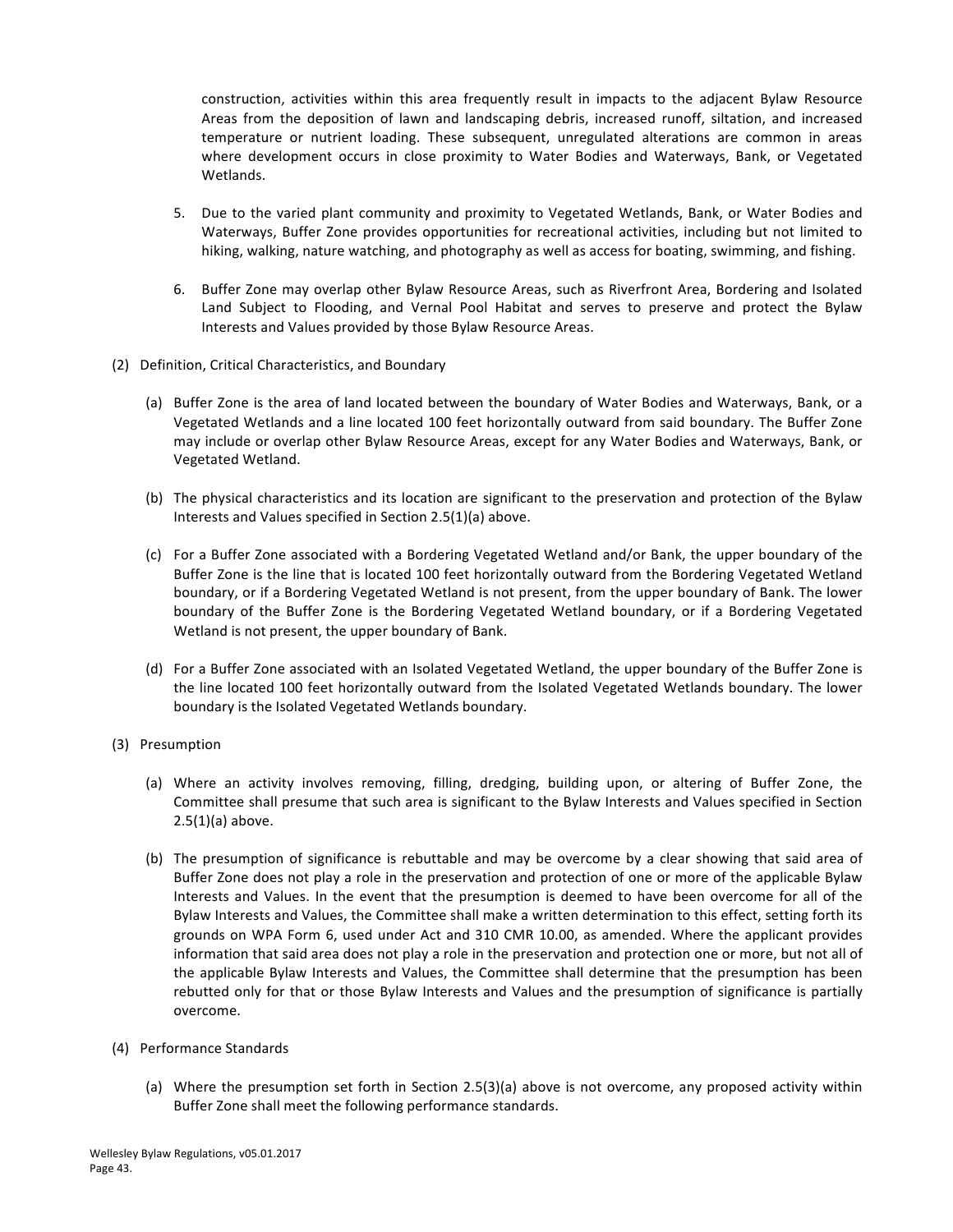- 1. No activity shall be allowed within the 25-foot No Disturbance Zone (i.e., land within 25 feet of the limit of Water Bodies and Waterways, Bank, or Vegetated Wetlands) and any work proposed within the Buffer Zone shall be designed to retain and preserve a minimum of 25 feet of undisturbed natural vegetation and soil adjacent to the limit of Water Bodies and Waterways, Bank, and Vegetated Wetlands.
- 2. Work in those portions of Buffer Zone found to be significant to the preservation and protection of wildlife habitat shall not impair its capacity to provide important wildlife habitat functions. An activity or activities on a single lot that cumulatively alters up to 10% or 5,000 square feet, whichever is less, of land in this resource area found to be significant to the protection of wildlife habitat per Section  $2.5(1)(a)3$ . above, shall not be deemed to impair its capacity to provide important wildlife habitat functions. Additional alterations beyond this threshold may be permitted if they will not impair the capacity of the Buffer Zone to preserve or protect important wildlife habitat functions in accordance with the wildlife habitat assessment procedure and mitigation of altered habitat requirements contained in Section 2.10 below.
- 3. Work within the Buffer Zone that does not meet the wildlife habitat assessment threshold at Section  $2.5(4)(a)$ 2. above that results in the removal of a tree or trees (dbh 5 inches or larger) within the Buffer Zone shall require the planting of one replacement tree for each tree that is removed. The proposed replacement tree(s) shall be of a native species, have a caliper of at least 1.5 inches, be located to optimize the contribution to the Bylaw Interests and Values, and be monitored for two growing seasons after planting. Alternatively, the applicant may propose a functionally equivalent mitigation plan to the above replacement tree(s) that may include native trees, shrubs, and ground cover and/or invasive species removal with a proposed monitoring plan that serves to benefit the Bylaw Interests and Values of the Buffer Zone.
- 4. Stormwater is managed according to regulatory standards at 310 CMR 10.05(6)(k) to (q) established by the Department, as applicable, and Section  $1.6(8)(b)4.g.$  of these regulations above, as applicable.
- 5. Where a proposed activity within the Buffer Zone will increase impervious surfaces and reduce groundwater recharge, infiltration measures must be designed to maintain existing groundwater recharge.
- 6. Activities proposed within Buffer Zone shall not impair its capacity to provide for recreation.
- 7. The limit of work shall be clearly identified on the plan and in the field and appropriate erosion and sedimentation control measures shall be implemented and maintained throughout construction. No silt or sediment may be permitted to enter any Bylaw Resource Area outside of the Limit of Work during or subsequent to construction.
- 8. Notwithstanding Section 2.5(4)(a)1. above, the Committee may allow activities within the Buffer Zone that serve to improve the capacity of the resource area to preserve and protect the Bylaw Interests and Values, such as removal of man-made debris, invasive species removal projects, and/or the planting of native vegetation.

Commentary: Requirements of the Bylaw and Regulations That Are More Stringent than Requirements of the Act and MassDEP Wetlands Protection Regulations

1. The Bylaw Resource Area Buffer Zone is a resource area in and of itself that serves to protect its Bylaw Interests and Values and has performance standards. Under the Act, the Buffer Zone was adopted as a regulatory mechanism in the 1983 revisions to the MassDEP Wetlands Protection Regulations as a means to determine which projects or activities would require preconstruction review under the provisions of the Act. Under the MassDEP Wetlands Regulations, the Buffer Zone is not a resource area, lacks its own statutory interests, serves only to protect the interest of the adjacent wetland resource area, and lacks performance standards.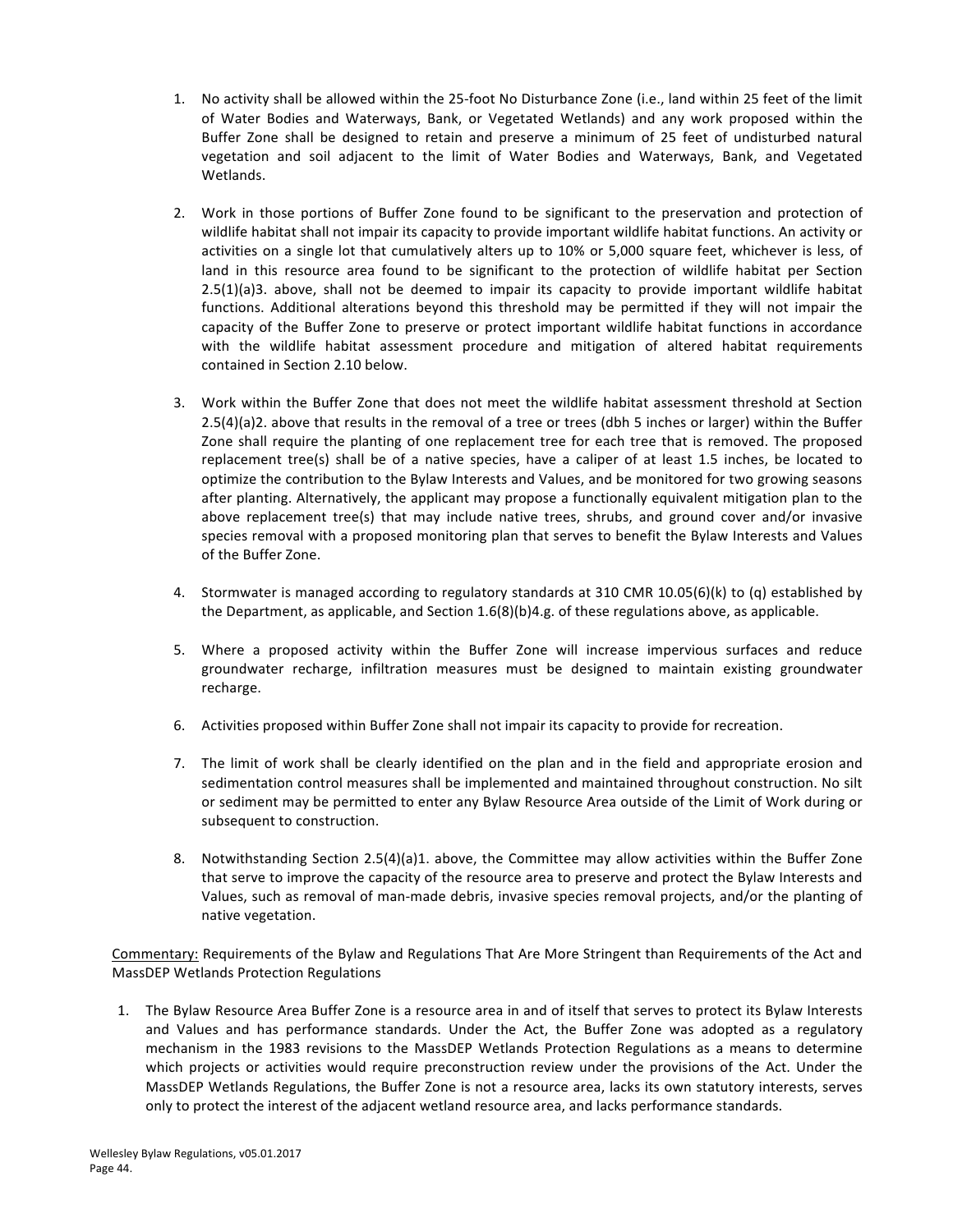- <span id="page-46-0"></span>2. Under the Bylaw, Buffer Zone contributes to public and private water supply and wildlife habitat, which are interests under both the Bylaw and Act; groundwater and water pollution prevention, which have analogous statutory interests; and erosion and sedimentation control and recreation, which lack analogous statutory interests. Under the Act, Buffer Zone does not in and of itself serve to protect any statutory interests.
- 3. As indicated above, the Buffer Zone does not have performance standards under the Act or the MassDEP Wetlands Protection Regulations. As such, the performance standards listed at Section 2.5(4)(a)1. to 7. above are more stringent than any provisions of the Act or the MassDEP Regulations. These regulations require applicants to preserve of a 25-foot No Disturbance Zone or obtain a Waiver of Regulation for work proposed within the 25foot No Disturbance Zone; require a wildlife habitat evaluation and mitigation when threshold is exceeded; require mitigation plantings for tree removals when wildlife habitat provisions do not apply; require stormwater management with more stringent standards for most projects; require infiltration to maintain groundwater recharge when impervious surfaces are proposed; protect the capacity to provide recreation; and specifically require limit of work and sedimentation control measures, respectively.

# **2.6 Riverfront Area**

- (1) Preamble
	- (a) Riverfront Area (i.e., any land within 200 feet of a perennial stream or river) is likely to be significant to public or private water supply, groundwater, flood control, erosion and sedimentation control, storm damage prevention, water pollution prevention, fisheries, wildlife habitat, and recreation.
		- 1. Land adjacent to rivers serves to protect the natural integrity of these waterways. The presence of natural vegetation is critical to sustaining rivers as ecosystems and providing these public values. The plant community, soils, and topography of Riverfront Area prevent degradation of water quality by filtering sediments, toxic substances, such as heavy metals, and nutrients, including phosphorus and nitrogen from stormwater runoff, non-point pollution sources, and the river itself. The plant community and topography serve to reduce erosion and to remove or detain sediments in runoff and flood waters. Sediments are trapped by vegetation before reaching the river, and nutrients and toxic substances may be detained in plant root systems or broken down by soil bacteria. The Riverfront Area can trap and remove disease-causing bacteria that would otherwise reach rivers. Natural vegetation proximate to the river also maintains water quality for fish and wildlife.
		- 2. Where rivers serve as water supplies or provide induced recharge to wells, the Riverfront Area can be important to the maintenance of drinking water quality and quantity. Land along rivers in its natural state with a high infiltration capacity increases the yield of public and private water supply wells. When a Riverfront Area lacks the capacity to filter pollutants, contaminants can reach human populations served by wells near rivers. The capacity to filter pollutants is equally critical to surface water supplies, reducing or eliminating the need for additional treatment. In the watershed, mature vegetation within Riverfront Area provides shade to moderate water temperature and slow algal growth, which affect surface water and groundwater quality.
		- 3. Within Riverfront Area, surface water interaction with groundwater significantly influences the stream ecosystem. The dynamic relationship between surface water and groundwater within the hyporheic zone sustains communities of aquatic organisms which regulate the flux of nutrients, biomass, and the productivity of organisms, including fish and wildlife within both high order and low order rivers.
		- 4. By providing recharge and retaining natural flood storage, as well as by slowing surface water runoff, Riverfront Area can mitigate flooding and damage from storms. The root systems of vegetation stabilize the area and keep soil porous, increasing infiltration capacity. Vegetation also removes excess water through evaporation and transpiration. Increases in storage of floodwaters can decrease peak discharges and reduce storm damage. Vegetated Riverfront Area also dissipates the energy of storm flows, reducing damage to public and private property.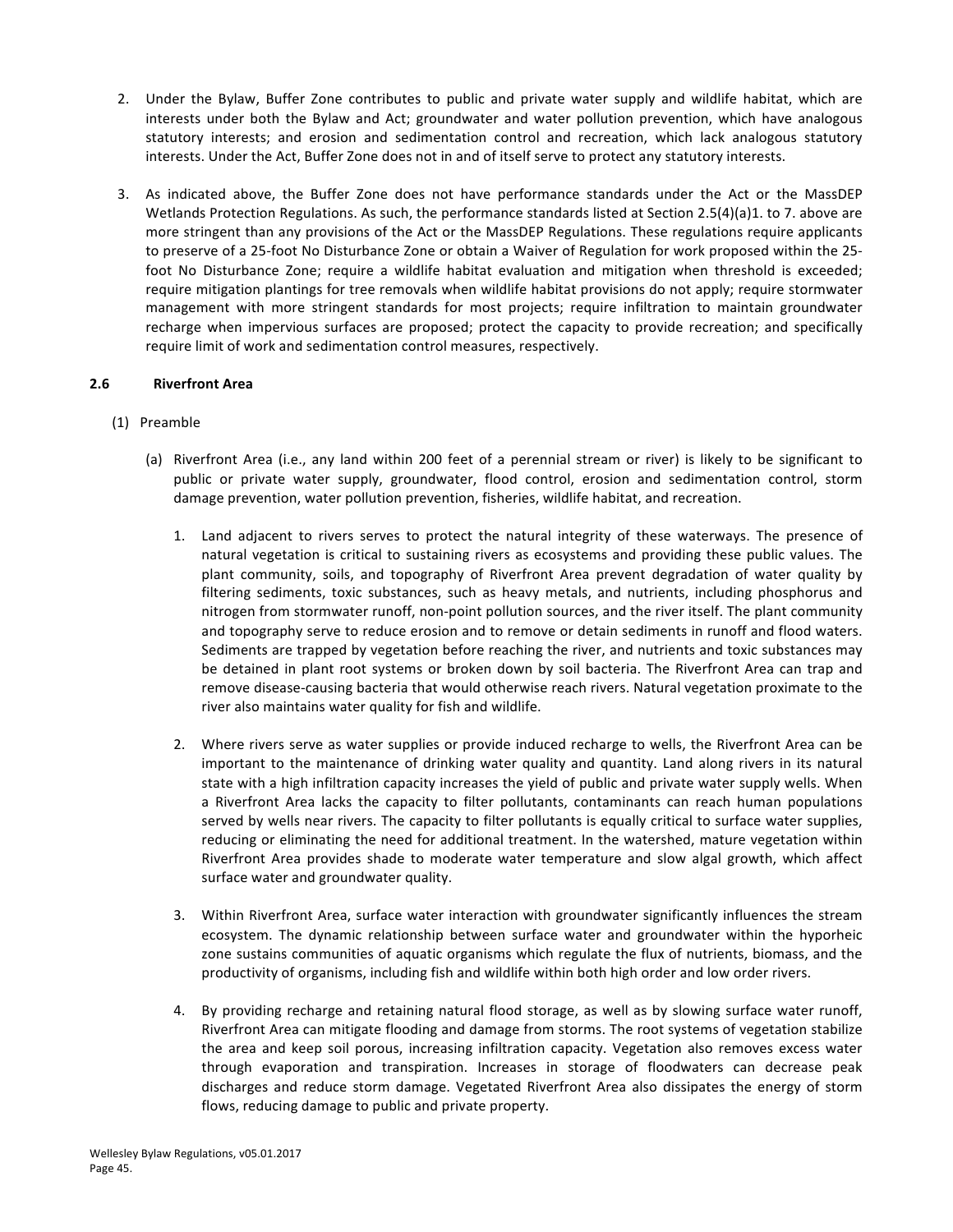- 5. Riverfront Area is important to maintaining thriving fisheries. Maintaining vegetation along rivers promotes fish cover, increases food and oxygen availability, regulates temperature, decreases sedimentation, and provides spawning habitat. Maintenance of water temperatures and depths is critical to many important fish species. Where groundwater recharges surface water flows, loss of recharge as a result of impervious surfaces may aggravate low flow conditions and increase water temperatures. Summer stream flows may be maintained almost exclusively from groundwater recharge. Small rivers are most readily impacted by removal of trees and other vegetation.
- 6. The plant community composition and structure, soil composition, topography, and hydrologic regime of the Riverfront Area provides important wildlife habitat functions including, but not limited to, food, shelter, overwintering, and breeding areas for wildlife, nesting sites for numerous birds, and isolated depressions that provide for amphibian breeding as well as unimpeded migratory areas along and across the riparian corridor. Riverfront Area promotes biological diversity by providing habitats for an unusually wide variety of both upland and wetland species. Large dead trees provide nesting sites for bird species that typically use the same nest from year to year. Sandy areas along rivers may serve as nesting sites for turtles and water snakes. Riverfront Area provides food and shelter for turtles and other species which feed and nest in uplands, but use rivers as resting and overwintering areas. Riverfront Area provides wildlife migration corridors for wildlife both along and perpendicular to the river to facilitate feeding or breeding. Loss of this connective function from activities that create barriers to wildlife movement results in habitat fragmentation and causes declines in wildlife populations. Vernal Pool Habitat (see Section 2.9 below) is often found within Riverfront Area. Areas so extensively altered by human activity that their important wildlife habitat functions have been effectively eliminated are not significant to the preservation and protection of wildlife habitat.
- 7. Due to the varied plant community and proximity to the river, Riverfront Area provides opportunities for recreational activities including, but not limited to, hiking, walking, nature watching, and photography as well as access for boating, swimming, and fishing.
- 8. Riverfront Area may overlap other Bylaw Resource Areas, such as, Bordering and Isolated Vegetated Wetlands, Buffer Zone, Bordering and Isolated Land Subject to Flooding, and Vernal Pool Habitat, but not Water Bodies and Waterways or Bank, and serves to preserve and protect the Bylaw Interests and Values provided by those Bylaw Resource Areas.
- (2) Definition, Critical Characteristics, and Boundary
	- (a) Riverfront Area is the land located within 200 feet of the mean annual high water line of a river. In the case of new agricultural or aquacultural activities, this distance is 100 feet. The Riverfront Area may include or overlap other Bylaw Resource Areas, except for Water Bodies and Waterways and Bank.
	- (b) The physical characteristics of a Riverfront Area and its location are significant to the preservation and protection of the Bylaw Interests and Values specified in Section 2.6(1)(a) above.
	- (c) A river is any natural flowing body of water that empties to any reservoir, lake, pond, or other river and which flows throughout the year. Rivers include streams that are perennial because surface water flows within them throughout the year. Subject to the provisions below, intermittent streams are not rivers as defined herein because surface water does not flow within them throughout the year. Rivers begin at the point an intermittent stream becomes perennial or at the point a perennial stream flows from a spring, reservoir, lake, or pond. Downstream of the first point of perennial flow, a river normally remains a river except where interrupted by a reservoir, lake, or pond.
		- 1. To provide a level of certainty and consistency, the following river and stream segments located within Wellesley are always considered to be a river with Riverfront Area under the Bylaw and these regulations, excluding those portions that are ponds that lack primarily riverine characteristics. This designation as a river cannot be overcome under these regulations: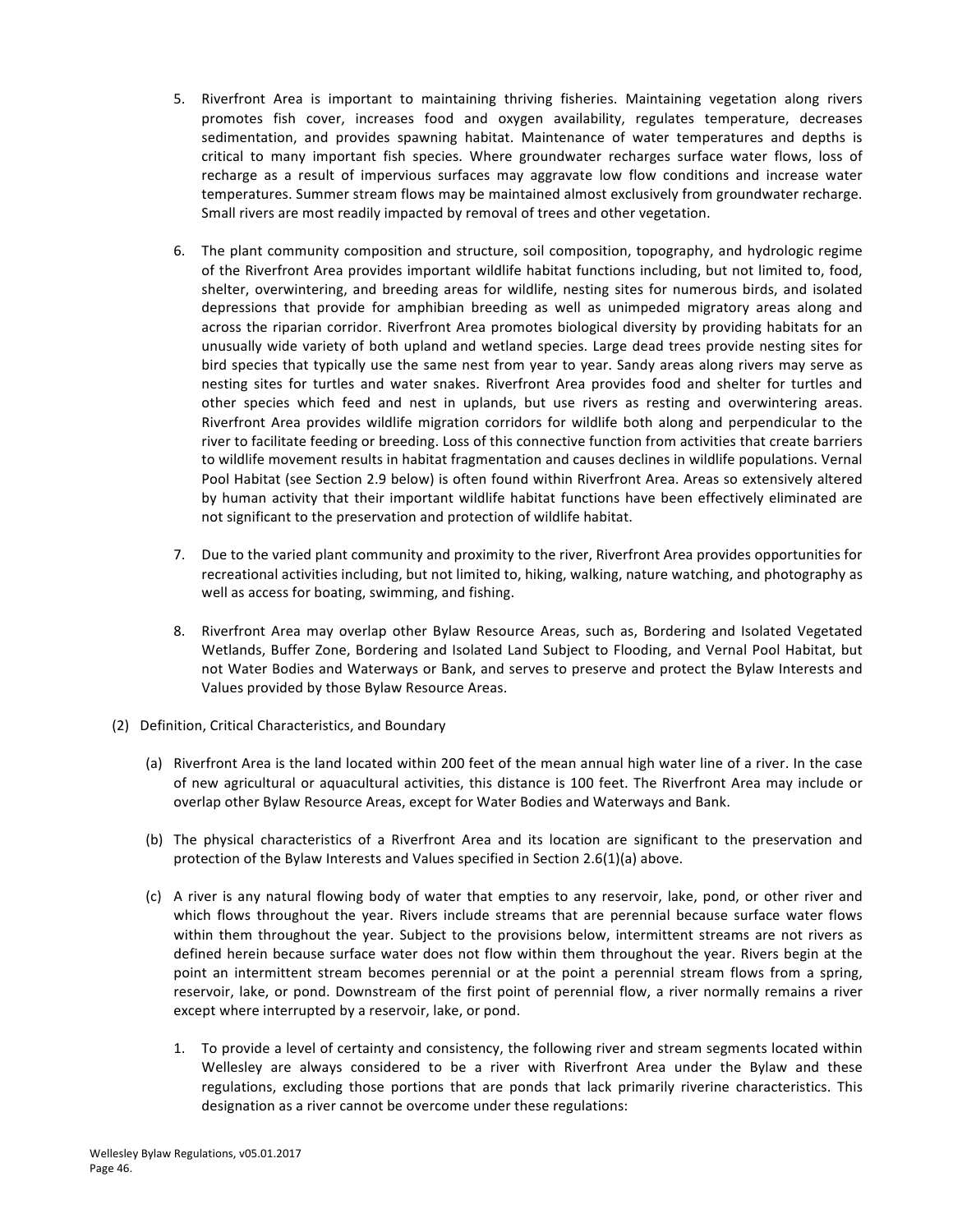- a. Charles River along southwestern municipal boundary;
- b. Charles River along northern municipal boundary;
- c. Bogle Brook from municipal boundary to Reeds Pond and from Reeds Pond to main body of Morses Pond;
- d. Sunnyside Brook (i.e., tributary to Bogle Brook) from municipal boundary under Manor Road; southwest of Sunnyside Avenue; under Mayo Road, Princeton Road, and Upson Road to confluence with Bogle Brook;
- e. Boulder Brook from terminus of Beverly Road to Morses Pond;
- f. Unnamed stream segment from start of channel southwest of Hampshire Road to Royalston Road;
- g. Tributary to Boulder Brook from start of channel west of Westgate to confluence with Boulder Brook;
- h. Waban Brook from Paintshop Pond to Lake Waban and from main body of Lake Waban to its confluence with the Charles River;
- i. Fuller Brook from municipal boundary to unnamed pond north of Sudbury Aqueduct and from said unnamed pond to its confluence with Waban Brook;
- j. Cold Spring Brook (i.e., tributary to Fuller Brook) from outlet of pond north of Town Hall access road, under Washington Street, west of Brook Street to confluence with Fuller Brook;
- k. Caroline Brook from Forest Street to confluence with Fuller Brook;
- I. Rosemary Brook from municipal boundary to Longfellow Pond and Longfellow Pond to unnamed pond north of Worcester Street and from said pond to its confluence with the Charles River;
- m. Academy Brook from start of channel east of Lincoln Road to confluence with Rosemary Brook;
- n. Indian Springs Brook from railroad tracks west of Squirrel Road to its confluence with the Charles River; and
- o. Pollack Brook from Washington Street to its confluence with the Charles River.
- 2. Except for the river and stream segments listed in Section  $2.6(2)(c)1$ . above, the presence of a river or the perennial versus intermittent status of a stream shall be determined for all other streams, mapped or unmapped by USGS, as follows:
	- a. A river or stream that is shown as perennial on the current USGS map is perennial.
	- b. A river or stream that is shown as intermittent or not shown on the current USGS map that has a watershed size of one (1) square mile or greater, is perennial.
	- c. A stream shown as intermittent or not shown on the current USGS map that has a watershed size less than one square mile is intermittent unless:
		- 1) The stream to the design point has a watershed size of at least one-half (0.50) square mile and has a predicted flow rate greater than or equal to 0.01 cubic feet per second at the 99% flow duration using the USGS Stream Stats method. The Committee shall find such streams to be perennial; or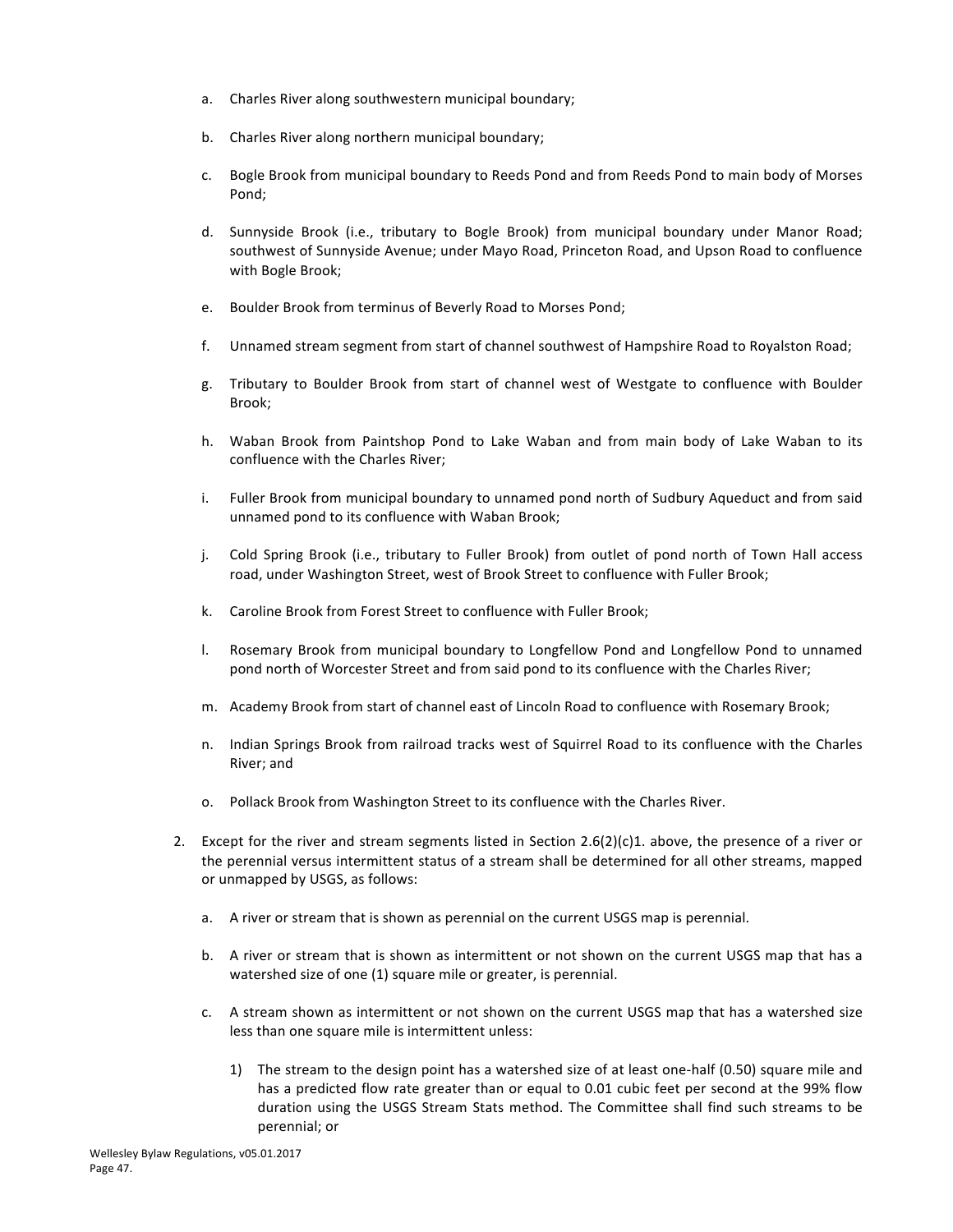- 2) When the USGS Stream Stats method cannot be used because the stream does not have a mapped and digitized centerline and the stream has a watershed size of at least one-half (0.50) square mile, and the surficial geology of the contributing drainage area to the stream at the design point contains 75% or more stratified drift, the Committee shall find such streams to be perennial. Stratified drift shall mean sand and gravel deposits that have been layered and sorted by glacial meltwater streams. Areal percentages of stratified drift may be determined using USGS surficial geologic maps, USGS Hydrological Atlases, Massachusetts Geographical Information System (MassGIS) surficial geology data layer, or other published or electronic surficial geological information from a credible source.
- d. Except for the river and stream segments listed in Section 2.6(2)(c)1. above, the Committee shall find that any stream is intermittent based upon a documented field observations that the stream is not flowing. A documented field observation shall be made by a competent source and shall be based upon an observation made at least once per day, over four days in any consecutive 12 month period, during a non-drought period on a stream not significantly affected by drawdown from withdrawals of water supply wells, direct withdrawals, impoundments, or other man-made flow reductions or diversions. All field observations, including videos, photographs, and field notes, shall be submitted to the Committee with a statement signed under the penalties of perjury attesting to the authenticity and veracity of the submitted materials. Department staff, Committee members, and the Administrator are competent sources; the Committee may consider evidence from other sources that are determined to be competent pursuant to Section 1.8 above.
- e. Rivers include perennial streams that cease to flow during periods of extended drought. Periods of extended drought shall mean those periods in specific geographical locations determined to be at the 'Advisory' or more severe drought level by the Massachusetts Drought Management Task Force or its successor pursuant to the Massachusetts Drought Management Plan. Rivers and streams that are perennial under natural conditions but are significantly affected by drawdown from withdrawals of water supply wells, direct withdrawals, impoundments, or other man-made flow reductions or diversions shall be considered perennial.
- 3. The Riverfront Area includes all land except for the Bylaw Resource Areas Water Bodies and Waterways and Bank located within 200 feet (or 100 feet for new agricultural or aquacultural activities) of the mean annual high water line of the river. The Riverfront Area boundary would be drawn such that it does not include the Bylaw Resource Areas Water Bodies and Waterways or Bank. The inner boundary of the Riverfront Area is the mean annual high water line of the river; the outer boundary is a line drawn 200 feet (or 100 foot for new agricultural or aquacultural activities) from the mean annual high water line of the river subject to the following provisions.
	- a. At the point where a stream becomes perennial, the Riverfront Area begins as a line with a 200-foot radius around the point along each Bank where the intermittent stream transitions to river that connects to a line drawn 200 feet from the mean annual high water line of the river.
	- b. Where a river flows through a reservoir, lake, or pond, Riverfront Area stops at the inlet and begins again at the outlet as a line with a 200-foot radius around the point along each Bank where the river transitions to reservoir, lake, or pond or where reservoir, lake, or pond transitions back to river, respectively, that connects to a line drawn 200 feet from the mean annual high water line of the river. A water body identified as a reservoir, lake, or pond on the current USGS map is a reservoir, lake, or pond, and not a river, unless the Committee finds the water body to have primarily riverine characteristics. When a water body is not identified as a reservoir, lake, or pond, on the current USGS map, the water body is a river if it has primarily riverine characteristics. Riverine characteristics may include, but are not limited to, unidirectional flow that can be visually observed or measured in the field. Great Ponds (e.g., Lake Waban) are never rivers.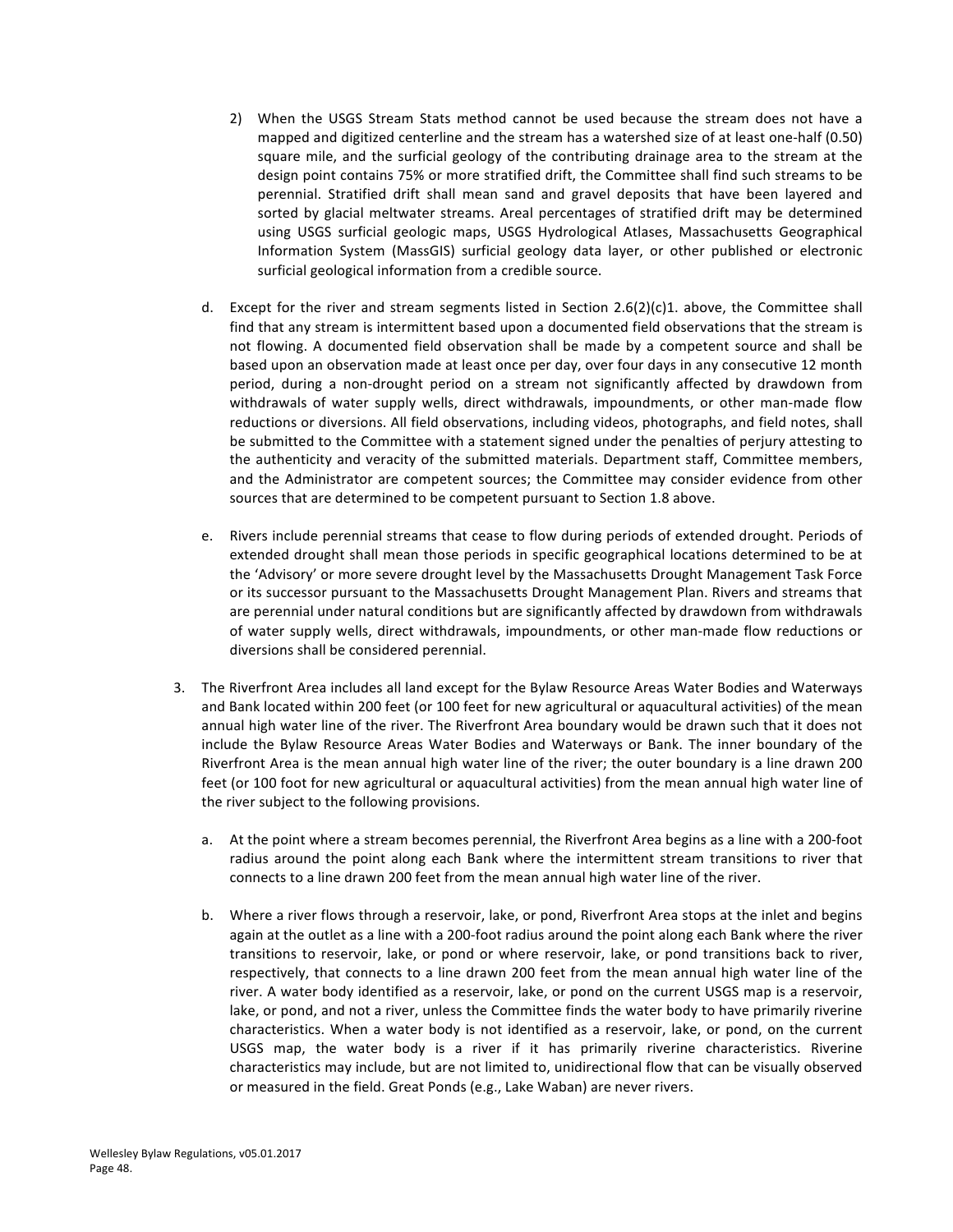- c. When a river contains islands, the Riverfront Area extends landward into the island from and parallel to the mean annual high water line.
- d. Where a river flows through a culvert greater than 200 feet in length, the Riverfront Area stops at the inlet and begins again at the outlet as a line with a 200-foot radius around the culvert inlet and outlet that connects to a line drawn 200 feet from the mean annual high water line of the river.
- (d) The mean annual high water line of a river is the line that is apparent from visible markings or changes in the character of soils or vegetation due to the prolonged presence of water and that distinguishes between predominantly aquatic and predominantly terrestrial land. Field indicators of bankfull conditions shall be used to determine the mean annual high water line. Bankfull field indicators include, but are not limited to: changes in slope, changes in vegetation, stain lines, top of pointbars, changes in bank materials, or bank undercuts.
	- 1. In most rivers, the first observable break in slope is coincident with bankfull conditions and the mean annual high water line.
	- 2. In some river reaches, the mean annual high water line is represented by bankfull field indicators that occur above the first observable break in slope, or if no observable break in slope exists, by other bankfull field indicators. These river reaches are characterized by at least two of the following features: low gradient, meanders, oxbows, histosols, a low-flow channel, or poorly-defined or nonexistent banks.
- (3) Presumption
	- (a) Where an activity involves removing, filling, dredging, building upon, or altering of Riverfront Area, the Committee shall presume that such area is significant to the Bylaw Interests and Values specified in Section  $2.6(1)(a)$  above.
	- (b) The presumption of significance is rebuttable and may be overcome by a clear showing that said area of Riverfront Area does not play a role in the preservation and protection of one or more of the applicable Bylaw Interests and Values. In the event that the presumption is deemed to have been overcome for all of the Bylaw Interests and Values, the Committee shall make a written determination to this effect, setting forth its grounds on WPA Form 6, used under the Act and 310 CMR 10.00, as amended. Where the applicant provides information that said area does not play a role in the preservation and protection one or more, but not all of the applicable Bylaw Interests and Values, the Committee shall determine that the presumption has been rebutted only for that or those Bylaw Interests and Values and the presumption of significance is partially overcome.
- (4) Performance Standards
	- (a) Where the presumption set forth in Section 2.6(3)(a) above is not overcome, the applicant shall prove by a preponderance of credible evidence that there are no practicable and substantially equivalent economic alternatives to the proposed activity with less adverse effects on the Bylaw Interests and Values and that the activity, including any proposed mitigation, will not significantly impair the ability of the Riverfront Area to preserve and protect the Bylaw Interests and Values. Performance standards for activities proposed within previously developed Riverfront Area are set forth in Section 2.6(4)(b) below. Under certain circumstances, both sets of standards may be applicable to different aspects of a proposed project.
		- 1. Protection of Other Bylaw Resource Areas. The activity shall meet the performance standards for all other Bylaw Resource Areas within the Riverfront Area within which the activity is proposed, including Buffer Zone.
		- 2. Protection of Rare Species. No activity may be permitted within the Riverfront Area which will have any adverse effect on specified habitat sites of rare wetland or upland, vertebrate or invertebrate species, as identified by the procedures established under 310 CMR 10.59.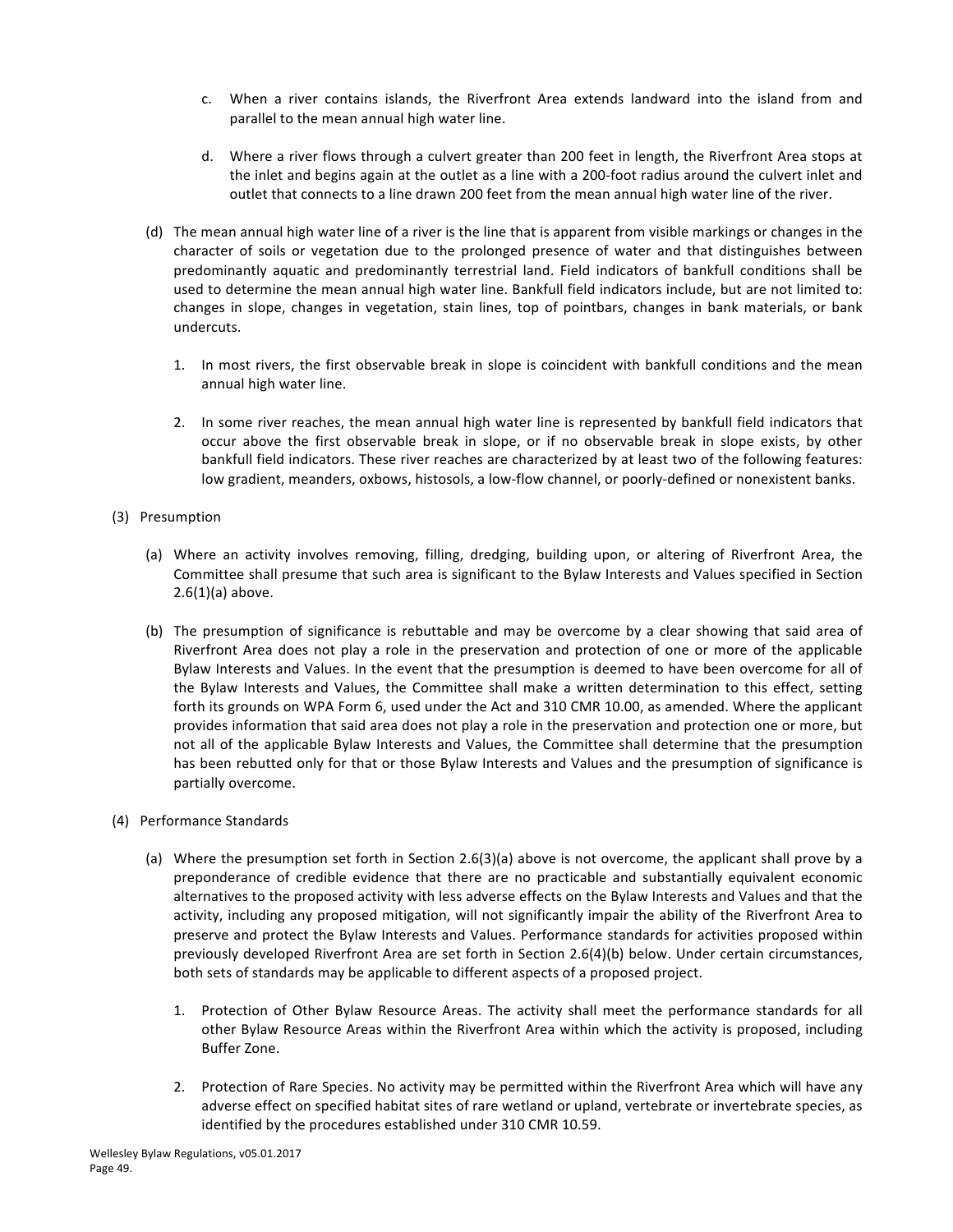- 3. Practicable and Substantially Equivalent Economic Alternatives. There must be no practicable and substantially equivalent economic alternative to the proposed project with less adverse effects on the Bylaw Interests and Values. An alternative is practicable and substantially equivalent economically if it is available and capable of being done in light of the overall project purpose after taking into consideration costs, existing technology, proposed use, and logistics. The determination of practicable, the scope of analysis, and the evaluation of the alternatives shall be conducted in accordance with the methodology presented at 310 CMR 10.58(4)(c)1. to 3., respectively. This analysis should generally be conducted in a manner consistent with that under the Act.
- 4. No Significant Adverse Impact. The activity, including proposed mitigation measures, shall not impair the ability of the Riverfront Area to preserve and protect the Bylaw Interests and Values.
	- a. The Committee may allow the alteration of up to 5,000 square feet or 10%, whichever is greater, of the Riverfront Area on a lot recorded on or before October 6, 1997 or up to 10% of the Riverfront Area on a lot recorded after October 6, 1997, provided that the following standards are met.
		- 1) At a minimum, a 100 foot wide area of undisturbed vegetation closest to the river is provided. If there is not a 100 foot wide area of undisturbed vegetation along the river, existing vegetative cover shall be preserved or extended to the maximum extent feasible to approximate a 100 foot wide corridor of natural vegetation. Replacement, compensatory storage, and replication of habitat required to meet other Bylaw Resource Area performance standards are allowed within 100 feet of the river. Structural stormwater management measures may be allowed within 100 feet of the river only when there is no practicable alternative. Temporary impacts where necessary for installation of linear site-related utilities are allowed, provided the area is restored to its natural condition. The calculation of Riverfront Area alteration shall exclude the area of replacement, compensatory storage, and replication areas required for mitigation and structural stormwater measures provided a wildlife corridor is maintained.
		- 2) Stormwater is managed according to regulatory standards at 310 CMR 10.05(6)(k) to  $(q)$ established by the Department, as applicable, and Section  $1.6(8)(b)4.g.$  of these regulations above, as applicable.
		- 3) Work in those portions of Riverfront Area found to be significant to the preservation and protection of wildlife habitat shall not impair its capacity to provide important wildlife habitat functions. An activity or activities on a single lot that cumulatively alters up to 5,000 square feet of land in this resource area found to be significant to the protection of wildlife habitat per Section  $2.6(1)(a)6$ . above, shall not be deemed to impair its capacity to provide important wildlife habitat functions. Additional alterations beyond this threshold may be permitted if they will not impair the capacity of the Riverfront Area to preserve or protect important wildlife habitat functions in accordance with the wildlife habitat assessment procedure and mitigation of altered habitat requirements found in Section 2.10 below.
		- 4) Work within the Riverfront Area that does not meet the wildlife habitat assessment threshold at Section  $2.6(4)(a)4.a.3$ ) above that results in the removal of a tree or trees (dbh 5 inches or larger) within the Riverfront Area shall require the planting of one replacement tree for each tree that is removed. The proposed replacement tree(s) shall be of a native species, have a caliper of at least 1.5 inches, be located to optimize the contribution to the Bylaw Interests and Values, and be monitored for two growing seasons after planting. Alternatively, the applicant may propose a functionally equivalent mitigation plan to the above replacement tree(s) that may include native trees, shrubs, and ground cover and/or invasive species removal with a proposed monitoring plan that serves to benefit the Bylaw Interests and Values of the Riverfront Area.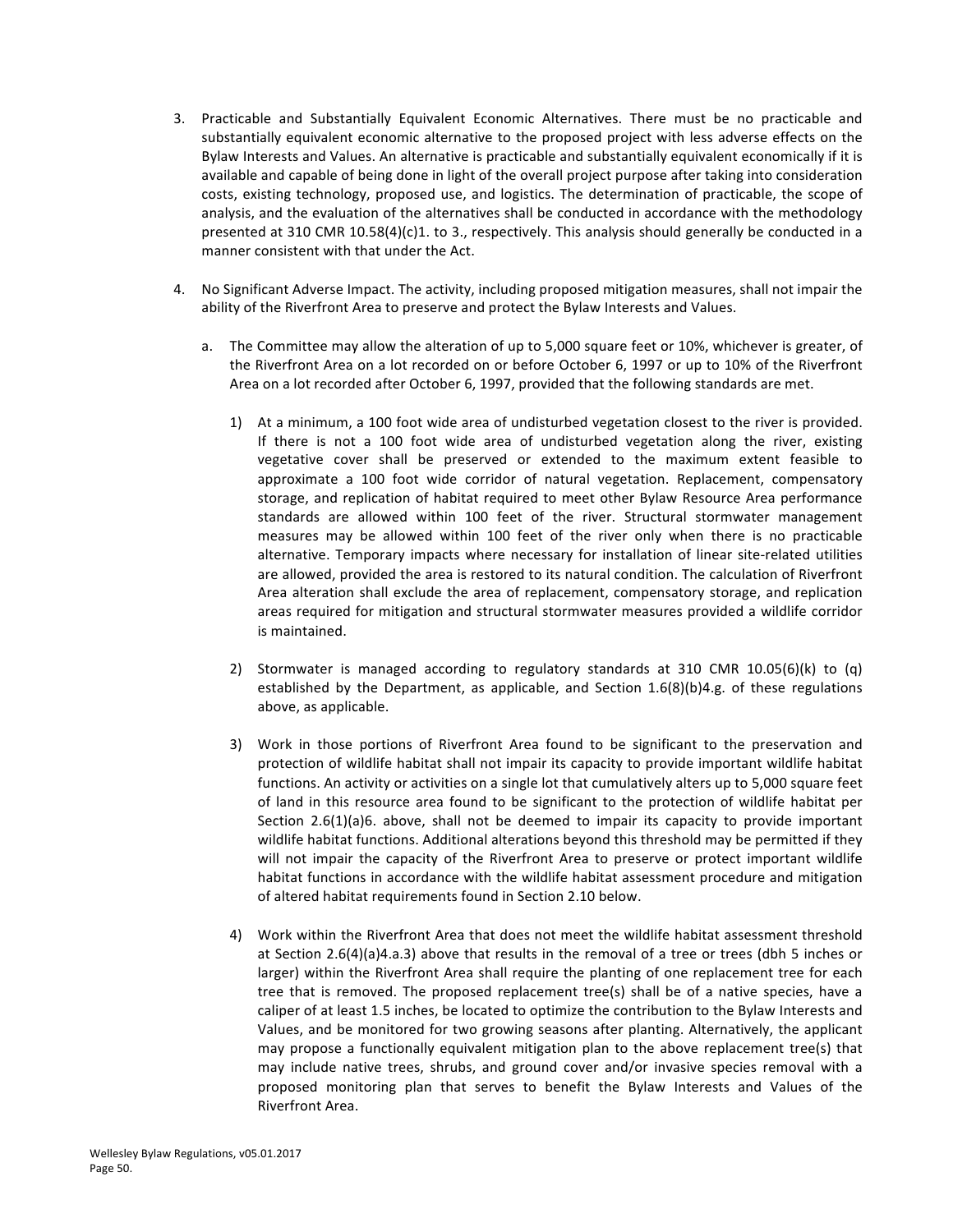- 5) The proposed activity shall not impair groundwater or surface water quality by incorporating erosion and sedimentation controls and other measures to attenuate non-point source pollution.
- 6) Activities proposed within Riverfront Area shall not impair its capacity to provide for recreation.
- 7) The limit of work shall be clearly identified on the plan and in the field and appropriate erosion and sedimentation control measures shall be implemented and maintained throughout construction. No silt or sediment may be permitted to enter any Bylaw Resource Area outside of the Limit of Work during or subsequent to construction.
- 8) The Committee may allow activities with Riverfront Area that serve to improve the capacity of the resource area to preserve and protect the Bylaw Interests and Values, such as removal of man-made or other debris, invasive species removal, and/or the planting of native vegetation.
- b. Notwithstanding the provisions of Section  $2.6(4)(a)4.a.$  above, the Committee shall allow the construction of a single family house, a septic system, if no sewer is available, and a driveway, on a lot recorded before August 7, 1996 where the size or shape of the lot within the Riverfront Area prevents the construction from meeting the requirements of Section 2.6(4)(a)4.a. above, provided the following criteria apply.
	- 1) The lot can be developed for such purposes under the applicable provisions of other municipal and state law; and
	- 2) The performance standards of Section  $2.6(a)4.a.$  above are met to the maximum extent feasible. The maximum extent of the clearing and lawn around the house should be limited to that area necessary for the construction of the house. A wildlife habitat assessment under Section 2.10 below shall not be required.
- c. Notwithstanding the provisions of  $2.6(4)(a)4.a.$  above, the issuing authority may allow the construction of a commercial structure of minimum feasible dimension, on a lot recorded before August 7, 1996 where the size or shape of the lot within the Riverfront Area prevents the construction from meeting the requirements of Section 2.6(4)(a)4.a. above, only if the following criteria apply.
	- 1) The lot can be developed for such purposes and cannot be developed for any other purposes under the applicable provisions of other municipal and state law;
	- 2) The activity is not eligible for redevelopment under Section 2.6(4)(b) below; and
	- 3) The performance standards of  $2.6(4)(a)4.a.$  above are met to the maximum extent feasible.
- (b) Redevelopment within a Previously Developed Riverfront Area. Notwithstanding the provisions of Sections  $2.6(4)(a)3$ . and 4. above, the Committee may allow work to redevelop a previously developed Riverfront Area provided that the proposed activity improves existing conditions. Redevelopment means replacement, rehabilitation or expansion of existing structures, improvement of existing roads, or reuse of degraded or previously developed areas. A previously developed Riverfront Area contains areas degraded prior to August 7, 1996 by impervious surfaces from existing structures or pavement, absence of topsoil, junkyards, or abandoned dumping grounds. Lawn and landscaped areas are not considered degraded areas as they have topsoil. Work to redevelop previously developed Riverfront Area shall conform to the following criteria.
	- 1. The proposed activity shall result in an improvement over existing conditions of the capacity of the Riverfront Area to protect the Bylaw Interests and Values. When a lot is previously developed but no portion of the Riverfront Area is degraded, the requirements of Section 2.6(4)(a) above shall apply.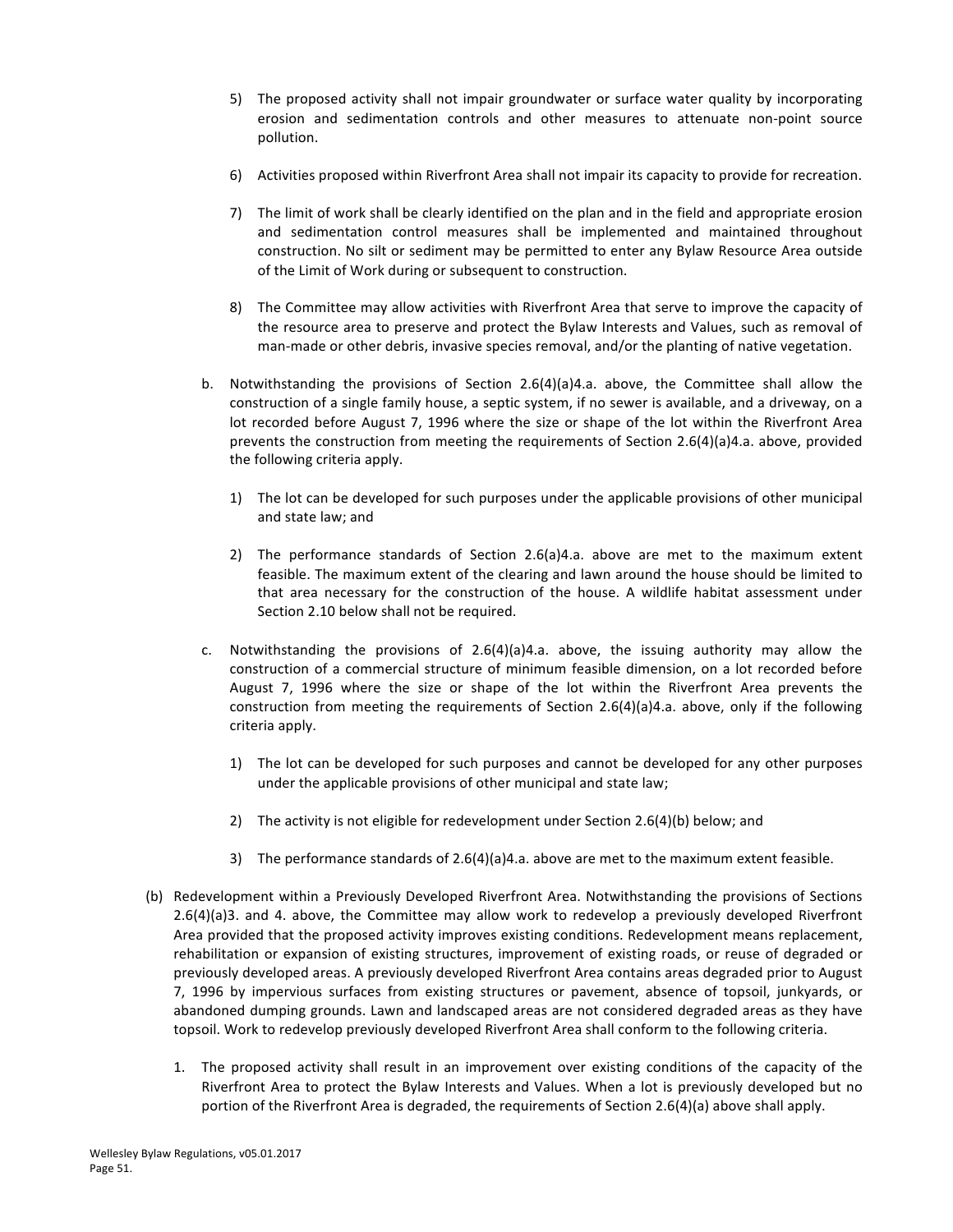- 2. Stormwater is managed according to regulatory standards at 310 CMR 10.05(6)(k) to (q) established by the Department, as applicable, and Section  $1.6(8)(b)4.g.$  of these regulations above, as applicable.
- 3. The proposed activity shall not be located closer to the river than existing conditions or 100 feet, whichever is less, except in accordance with Sections  $2.6(4)(b)7$ . and 8. below.
- 4. The proposed activity, including expansion of existing structures, shall be located outside the Riverfront Area or toward the Riverfront Area boundary and away from the river, except in accordance with Sections  $2.6(4)(b)$ 7. and 8. below.
- 5. The area of the proposed activity shall not exceed the amount of degraded area, provided that the proposed activity may alter up to 10% of the Riverfront Area if the degraded area is less than 10% of the Riverfront Area on the lot, except in accordance with Sections  $2.6(4)(b)$ 7. and 8. below.
- 6. The limit of work shall be clearly identified on the plan and in the field and appropriate erosion and sedimentation control measures shall be implemented and maintained throughout construction. No silt or sediment may be permitted to enter any Bylaw Resource Area outside of the Limit of Work during or subsequent to construction.
- 7. When an applicant proposes on-site restoration of degraded Riverfront Area, alteration may be allowed notwithstanding the criteria of Sections 2.6(4)(b)3. to 5. above at a ratio in square feet of at least 1:1 of restored area to area of alteration not conforming to the criteria. Areas immediately along the river shall be selected for restoration. Restoration shall include:
	- a. removal of all debris, but retaining any trees or other mature vegetation;
	- b. grading to a topography which reduces runoff and increases infiltration;
	- c. coverage by topsoil at a depth consistent with natural conditions at the site; and
	- d. seeding and planting with an erosion control seed mixture, followed by plantings of herbaceous and woody species appropriate to the site.
- 8. When an applicant proposes mitigation either on-site or off-site within the Riverfront Area within the same general area of the river basin, alteration may be allowed notwithstanding the criteria of Sections 2.6(4)(b)3. to 5. above at a ratio in square feet of at least 2:1 of mitigation area to area of alteration not conforming to the criteria or an equivalent level of functional mitigation where square footage is not a relevant measure. Mitigation may include off-site restoration of Riverfront Area, conservation restrictions to preserve undisturbed Riverfront Area that could otherwise be developed under the Bylaw, the purchase of development rights within the Riverfront Area, the restoration of Vegetated Wetlands, projects to remedy an existing adverse impact on the Bylaw Interests and Values for which the applicant is not legally responsible, or similar activities undertaken voluntarily by the applicant.
- 9. The Committee shall include a continuing condition in the Certificate of Compliance for projects under Sections 2.6(4)(b)7. or 8. above prohibiting further alteration within the restoration or mitigation area, except as may be required to maintain the area in its restored or mitigated condition. Prior to requesting the issuance of the Certificate of Compliance, the applicant shall demonstrate the restoration or mitigation has been successfully completed for at least two growing seasons.

Commentary: Requirements of the Bylaw and Regulations That Are More Stringent than Requirements of the Act and MassDEP Wetlands Protection Regulations

1. The Bylaw Resource Area Riverfront Area is defined differently than Riverfront Area under the Act. Under these regulations at Sections 2.6(2)(a), (2)(c)1.a to n., (2)(c)3.a. & b., and (2)(c)3.d., Riverfront Area includes all land within 200 feet of the mean annual high-water line of the river, including a radius around the beginning and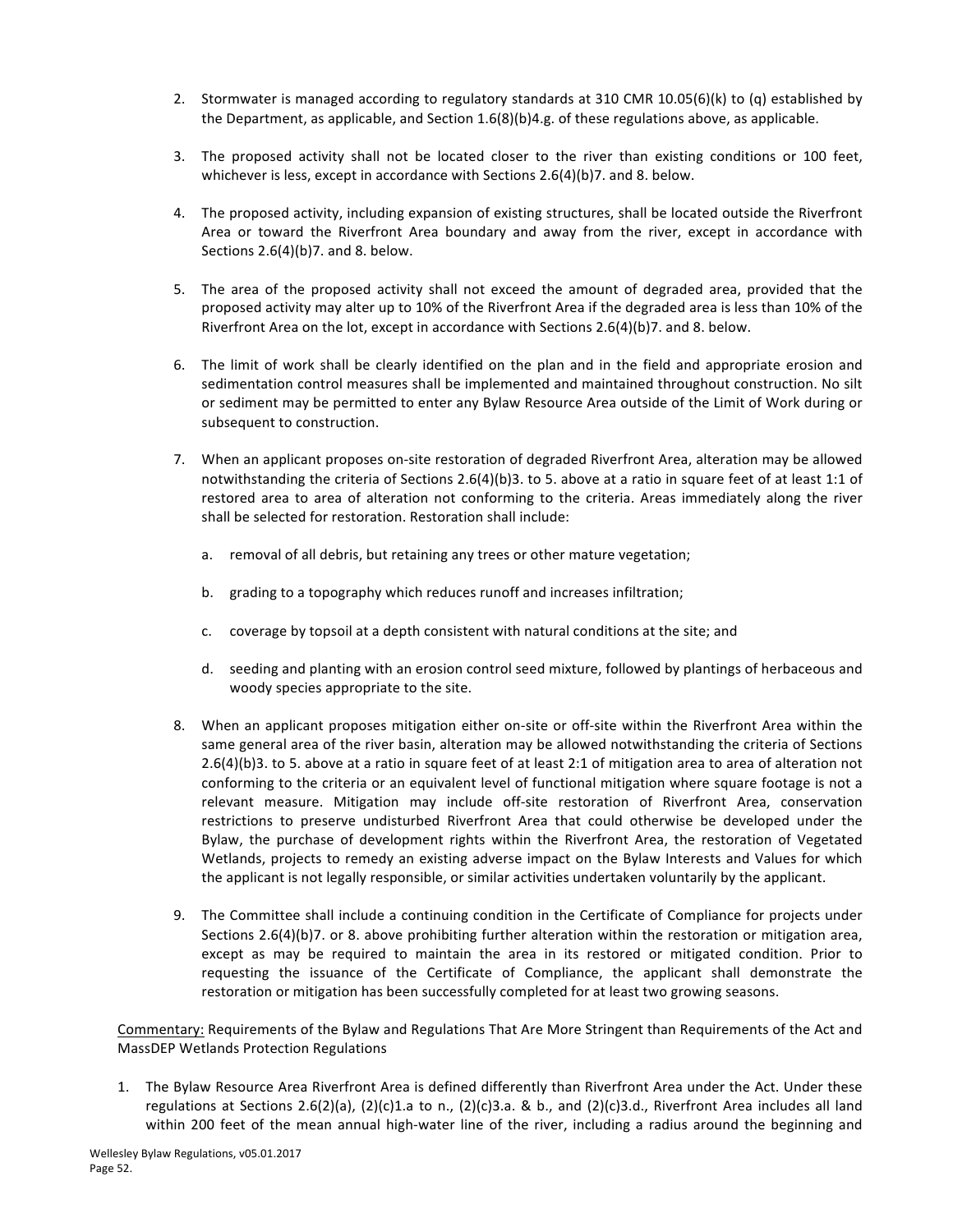<span id="page-54-0"></span>ending point of each river segment; certain streams that may be considered intermittent under the Act are always considered to be a river; lands within 200 feet of pond inlets and outlets are part of the Riverfront Area; and lands within 200 feet of the inlet and outlet of culverts over 200 feet in length are part of the Riverfront Area, respectively. Under the Act, Riverfront Area includes only land situated between a perennial river's mean annual high water line and a parallel line located 200 feet away, measured outward horizontally from the river's mean annual high-water line.

- 2. Under the Bylaw, Riverfront Area contributes to public and private water supply, flood control, storm damage prevention, fisheries, and wildlife habitat, which are interests under both the Bylaw and Act; groundwater and water pollution prevention, which have analogous statutory interests; and erosion and sedimentation control and recreation, which lack analogous statutory interests. Under the Act, Riverfront Area contributes to public and private water supply, groundwater supply, flood control, storm damage prevention, prevention of pollution, fisheries, and wildlife habitat.
- 3. Performance standards for Riverfront Area in these regulations are more stringent at Sections 2.6(4)(a)4.a.2), 3), 4), 6), and 7); and (4)(b)2. and 6., above than in the MassDEP Wetlands Protection Regulations. These standards require stormwater management with more stringent standards for new development; require a wildlife habitat evaluation and mitigation pursuant to these regulations for 5,000 or more square feet of Riverfront Area alteration; require mitigation plantings for tree removals when wildlife habitat provisions do not apply; protect capacity to provide recreation; require limit of work and sedimentation control measures for new development; require stormwater management with more stringent standards for redevelopment projects; and require limit of work and sedimentation control measures for redevelopment, respectively.

# **2.7 Bordering Land Subject to Flooding**

- (1) Preamble
	- (a) Bordering Land Subject to Flooding is an area which floods from a rise in a bordering reservoir, lake, pond, river, stream, or creek. Such areas are likely to be significant to flood control, erosion and sedimentation control, storm damage prevention, wildlife habitat, and recreation.
		- 1. Bordering Land Subject to Flooding provides a temporary storage area for flood water which has overtopped the Bank of the channel of a river, stream, or creek or the basin of a reservoir, lake, or pond. During periods of peak runoff, flood waters are both retained (i.e., slowly released through evaporation and percolation) and detained (i.e., slowly released through surface discharge) by Bordering Land Subject to Flooding. Over time, incremental filling of these areas causes increases in the extent and level of flooding by eliminating flood storage volume or by restricting flows, thereby causing increases in damage to public and private properties.
		- 2. The plant community and its structure and generally flat topography of Bordering Land Subject to Flooding serve to reduce erosion and to remove or detain sediments in runoff and flood waters.
		- 3. The plant community composition and structure, soil composition and structure, topography, hydrologic regime, and proximity to Water Bodies and Waterways, Bank, Vegetated Wetlands, and Vernal Pool Habitat enable the entire Bordering Land Subject to Flooding resource area, not just those portions within the 100-year floodplain, 100-foot Buffer Zone, and within Vernal Pool Habitat, to provide important food, shelter, migratory, overwintering, and breeding areas for wildlife. Nutrients from flood waters, as well as the inundation of floodplain soil, create important wildlife habitat characteristics, such as richness and diversity of vegetation and soil. The area where floodplain habitat is proximate to Water Bodies and Waterways, Bank, and Vegetated Wetlands is frequently very high in wildlife richness and diversity. Various edges may be found elsewhere the floodplain, where differences in topography and frequency of flooding have created varied soil and plant community composition and structure. Vernal Pool Habitat (see Section 2.9 below) is often found within the 100-year floodplain. Areas so extensively altered by human activity that their important wildlife habitat functions have been effectively eliminated are not significant to the preservation and protection of wildlife habitat.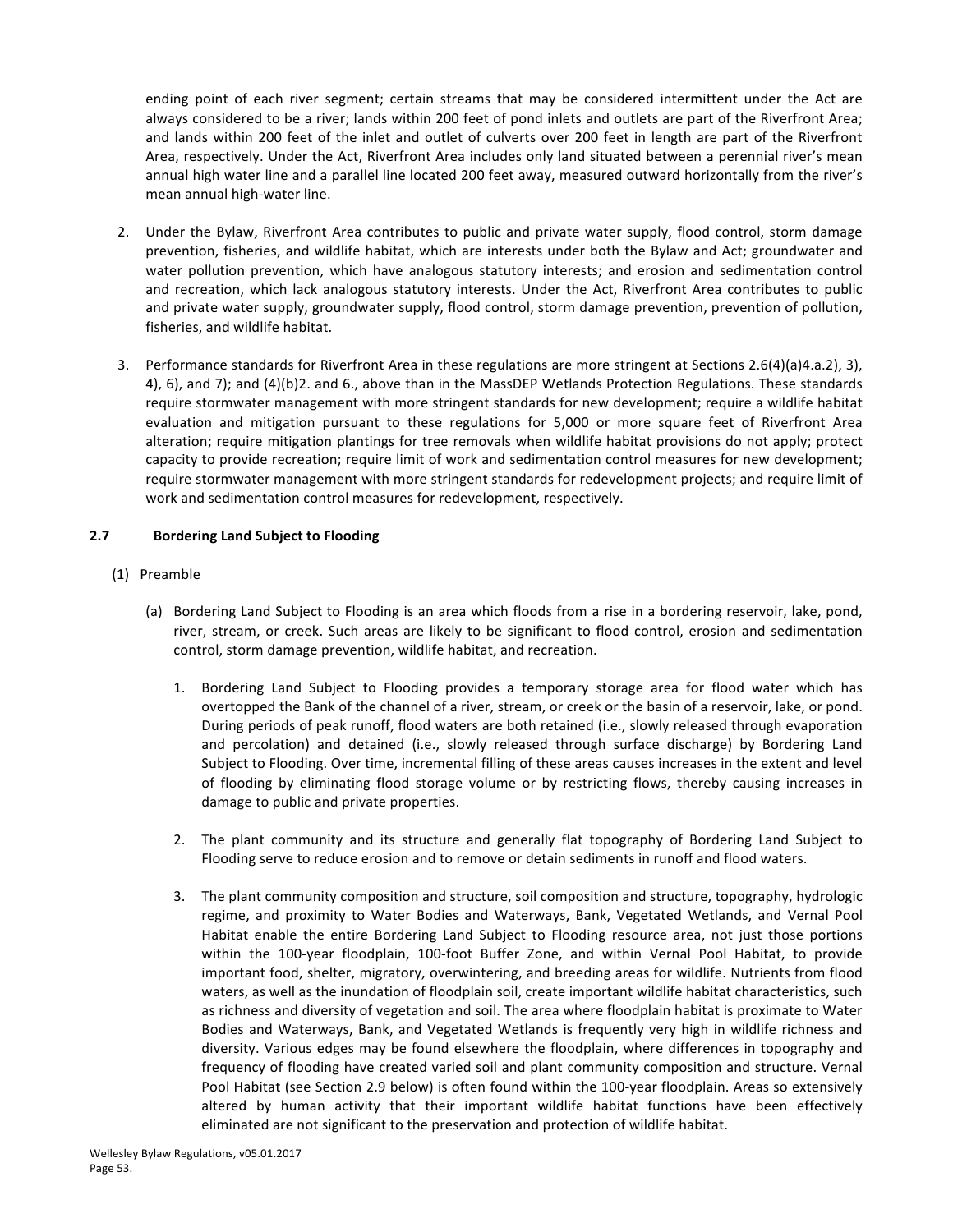- 4. Due to the varied plant community and generally flat topography, Bordering Land Subject to Flooding provides opportunities for recreational activities, including but not limited to hiking, walking, nature watching, and photography.
- (2) Definition, Critical Characteristics, and Boundary
	- (a) Bordering Land Subject to Flooding is an area with low, flat topography adjacent to and inundated by flood waters rising from reservoirs, lakes, ponds, rivers, streams, and creeks. Bordering Land Subject to Flooding extends from the upper boundary of Bank of these reservoirs, lakes, ponds, rivers, streams, and creeks or from the boundary of Bordering Vegetated Wetlands, when present. Bordering Land Subject to Flooding may include or overlap other Bylaw Resource Areas, including Isolated Vegetated Wetlands, Buffer Zone, Riverfront Area, Isolated Land Subject to Flooding, and Vernal Pool Habitat.
	- (b) The physical characteristics and location of Bordering Land Subject to Flooding are significant to the preservation and protection of the Bylaw Interests and Values specified in Section 2.7(1)(a) above.
	- (c) The boundary of Bordering Land Subject to Flooding is the estimated maximum lateral extent of flood water which will theoretically result from the statistical 100-year frequency storm. Said boundary shall be that determined by reference to the most recently available flood profile data prepared for the community within which the work is proposed under the National Flood Insurance Program ("NFIP"; currently administered by the Federal Emergency Management Agency, "FEMA"). Said boundary, shall be presumed accurate. This presumption may be overcome only by credible evidence from a registered professional engineer or other professional competent in such matters.
	- (d) Where NFIP flood profile data is unavailable, the boundary of Bordering Land Subject to Flooding shall be the maximum lateral extent of flood water which has been observed or recorded. In the absence of such observations or records, the estimated maximum lateral extent of floodwater that will theoretically result from the statistical 100-year frequency storm shall be determined by a registered professional engineer using the procedures set forth at 310 CMR 10.57(2)(a)3.
- (3) Presumption
	- (a) Where an activity involves removing, filling, dredging, building upon, or altering of Bordering Land Subject to Flooding, the Committee shall presume that such area is significant to the Bylaw Interests and Values specified in Section  $2.7(1)(a)$  above.
	- (b) The presumption of significance is rebuttable and may be overcome by a clear showing that said area of Bordering Land Subject to Flooding does not play a role in the preservation and protection of one or more of the applicable Bylaw Interests and Values. In the event that the presumption is deemed to have been overcome for all of the Bylaw Interests and Values, the Committee shall make a written determination to this effect, setting forth its grounds on WPA Form 6, used under Act and 310 CMR 10.00, as amended. Where the applicant provides information that said area does not play a role in the preservation and protection one or more, but not all of the applicable Bylaw Interests and Values, the Committee shall determine that the presumption has been rebutted only for that or those Bylaw Interests and Values and the presumption of significance is partially overcome.
- (4) Performance Standards
	- (a) Where the presumption set forth in Section 2.7(3)(a) above is not overcome, any proposed work within Bordering Land Subject to Flooding shall meet the following performance standards.
		- 1. Compensatory storage shall be provided for all flood storage volume that will be lost as the result of a proposed activity within Bordering Land Subject to Flooding when said loss will cause an increase or will contribute incrementally to an increase in the horizontal extent and level of flood waters during peak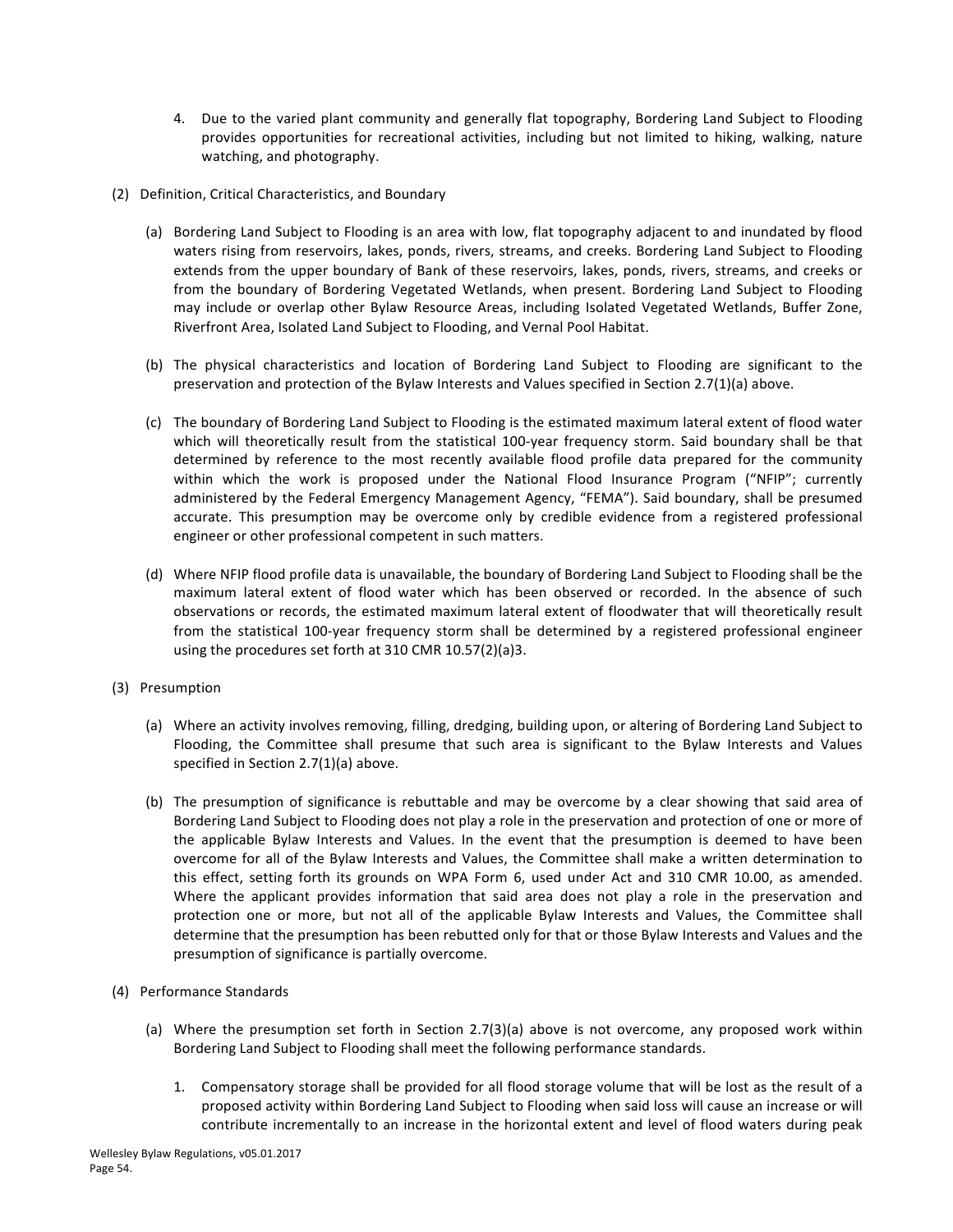flows. Compensatory storage shall mean a volume not previously used for flood storage and shall be incrementally equal to the theoretical volume of flood water at each elevation, up to and including the 100 year flood elevation, which would be displaced by the proposed activity. Such compensatory volume shall have an unrestricted hydraulic connection to and shall be provided within the same general area as the lost volume when associated with a reservoir, lake, or pond or in the same reach when associated with a river, stream, or creek.

- 2. Work within Bordering Land Subject to Flooding, including that work required to provide compensatory storage, shall not restrict flows so as to cause an increase in flood stage or velocity.
- 3. Work in those portions of Bordering Land Subject to Flooding found to be significant to the preservation and protection of wildlife habitat shall not impair its capacity to provide important wildlife habitat functions. An activity or activities on a single lot that cumulatively alters up to 10% or 5,000 square feet, whichever is less, of land in this resource area found to be significant to the protection of wildlife habitat per Section  $2.7(1)(a)3$ . above, shall not be deemed to impair its capacity to provide important wildlife habitat functions. Additional alterations beyond this threshold may be permitted if they will not impair the capacity of the Bordering Land Subject to Flooding to preserve or protect important wildlife habitat functions in accordance with the wildlife habitat assessment procedure and mitigation of altered habitat requirements found in Section 2.10 below.
- 4. Stormwater is managed according to regulatory standards at 310 CMR 10.05(6)(k) to (q) established by the Department, as applicable, and Section  $1.6(8)(b)4.g.$  of these regulations above, as applicable.
- 5. Activities proposed within Bordering Land Subject to Flooding shall not impair its capacity to provide for recreation.
- 6. The limit of work shall be clearly identified on the plan and in the field and appropriate erosion and sedimentation control measures shall be implemented and maintained throughout construction. No silt or sediment may be permitted to enter any Bylaw Resource Area outside of the Limit of Work during or subsequent to construction.
- 7. The Committee may allow activities with Bordering Land Subject to Flooding that serve to improve the capacity of the resource area to preserve and protect the Bylaw Interests and Values, such as removal of man-made or other debris, invasive species removal, and/or the planting of native vegetation.

Commentary: Requirements of the Bylaw and Regulations That Are More Stringent than Requirements of the Act and MassDEP Wetlands Protection Regulations

- 1. The Bylaw Resource Area Bordering Land Subject to Flooding is defined similarly under the Bylaw and Act regulations.
- 2. Bordering Land Subject to Flooding contributes to flood control, storm damage prevention, and wildlife habitat, which are interests under both the Bylaw and Act; and erosion and sedimentation control and recreation, which lack analogous statutory interests. Under the Act, Bordering Land Subject to Flooding contributes to flood control, storm damage prevention, and wildlife habitat.
- 3. Performance standards for Bordering Land Subject to Flooding in these regulations are more stringent at Sections  $2.7(4)(a)3.1.b.$  and f.,  $(4)(c)$ , and  $(4)(e)$ , above than the performance standards in the MassDEP Regulations. These standards consider additional areas within this resource area to be important to the protection of wildlife habitat which must be considered in any required wildlife habitat evaluation pursuant to these regulations; require stormwater management with more stringent standards for certain projects; to protect capacity to provide recreation; and require limit of work and sedimentation control measures, respectively.

#### **2.8 Isolated Land Subject to Flooding**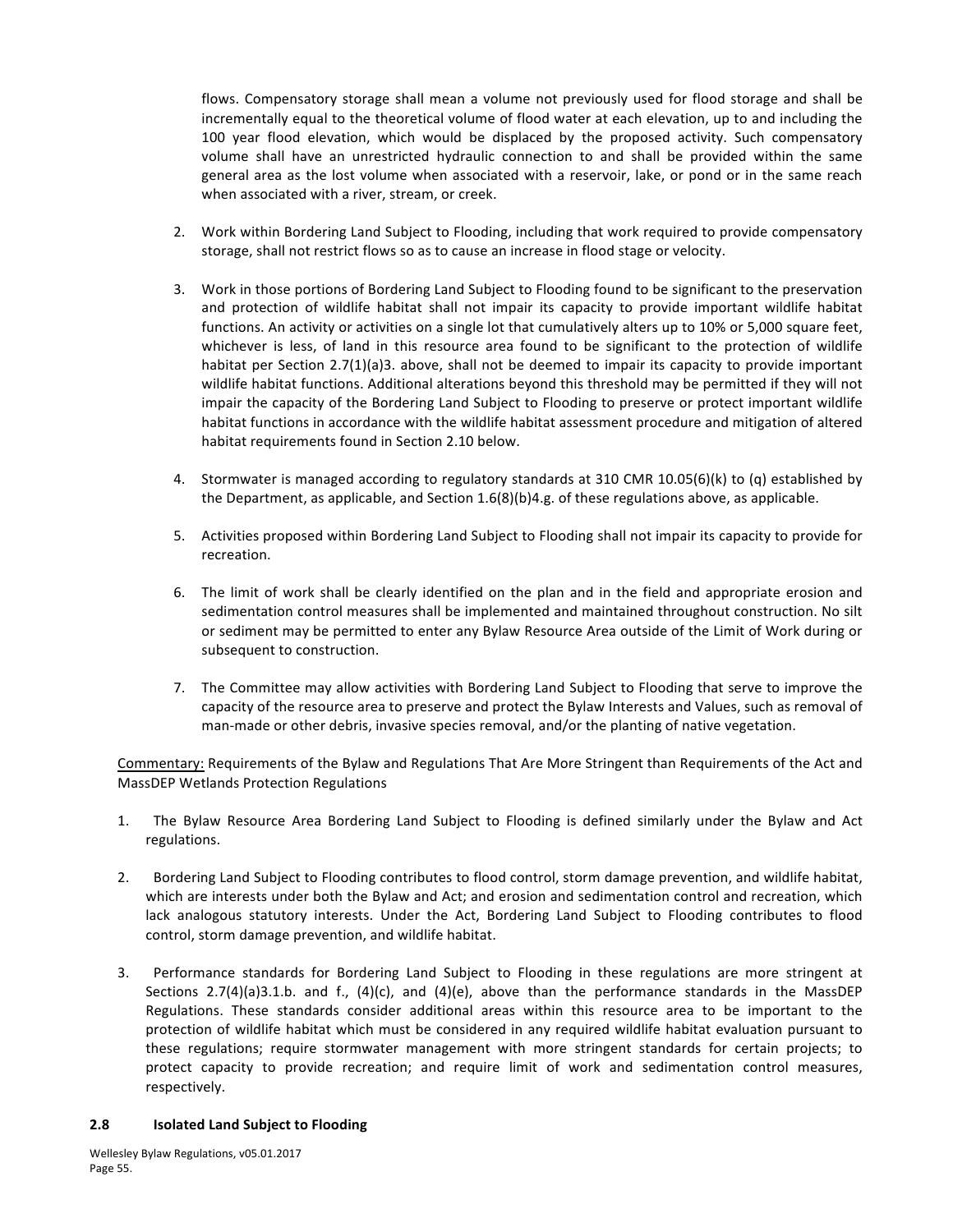#### <span id="page-57-0"></span>(1) Preamble

- (a) Isolated Land Subject to Flooding is an isolated depression or a closed basin which serves as a ponding area for runoff or high groundwater which has risen above the ground surface. Such areas are likely to be locally significant to groundwater, flood control, erosion and sedimentation control, and storm damage prevention. Where such areas are underlain by pervious material they are likely to be significant to public or private water supply and to groundwater, and when this pervious material is covered by a layer of organic peat or muck, they are also likely to be significant to the water pollution prevention.
	- 1. Isolated Land Subject to Flooding provides a temporary storage area where runoff and high groundwater pond and slowly evaporate or percolate into the substrate. The plant community and topography of such depressions serve to reduce erosion and to remove or detain sediments in flood waters. Filling of such areas causes lateral displacement of the ponded water onto contiguous properties, which may result in damage to said properties.
	- 2. Where such area is underlain by pervious material, it provides a point of exchange between surface water and groundwater. Contaminants introduced into the area, such as septic system discharges and contaminants in road runoff, including nutrients, metals, and salts, find easy access into the groundwater and neighboring wells. Where these conditions occur and a mat of organic peat or muck covers the substrate of the area, said mat serves to detain and remove contaminants which might otherwise enter the groundwater and neighboring wells.
- (2) Definition, Critical Characteristics, and Boundary
	- (a) Isolated Land Subject to Flooding is an isolated depression or closed basin without an inlet or an outlet. It is an area which at least once a year confines standing water to an average depth of at least six (6) inches and has a surface area of 2,500 square feet or greater. Isolated Land Subject to Flooding may be underlain by pervious material, which in turn may be covered by a mat of organic peat or muck.
	- (b) The physical characteristics and location are significant to the preservation and protection of the Bylaw Interests and Values specified in Section  $2.8(1)(a)$  above.
	- (c) The boundary of Isolated Land Subject to Flooding is the perimeter of the largest observed or recorded volume of water confined in said area.
	- (d) In the absence of such observations or records, the estimated maximum lateral extent of floodwater that will theoretically result from the statistical 100-year frequency storm shall be based upon calculations prepared and certified by a registered professional engineer using the procedures set forth at 310 CMR 10.57(2)(b)3. and Department Wetlands Program Policy 85-2: Isolated Land Subject to Flooding, as amended, except that the maximum extent of said water and its resulting surface area shall be based upon the total volume rather than peak rate of runoff from the contributing drainage area and shall be further based upon the assumption that there is no infiltration of said runoff into the soil within confines of the Isolated Land Subject to Flooding. Groundwater inputs shall be considered in these calculations.
- (3) Presumption
	- (a) Where an activity involves removing, filling, dredging, building upon, or altering of Isolated Land Subject to Flooding, the Committee shall presume that such area is significant to the Bylaw Interests and Values specified in Section  $2.8(1)(a)$  above.
	- (b) The presumption of significance is rebuttable and may be overcome by a clear showing that said area of Isolated Land Subject to Flooding does not play a role in the preservation and protection of one or more of the applicable Bylaw Interests and Values. In the event that the presumption is deemed to have been overcome for all of the Bylaw Interests and Values, the Committee shall make a written determination to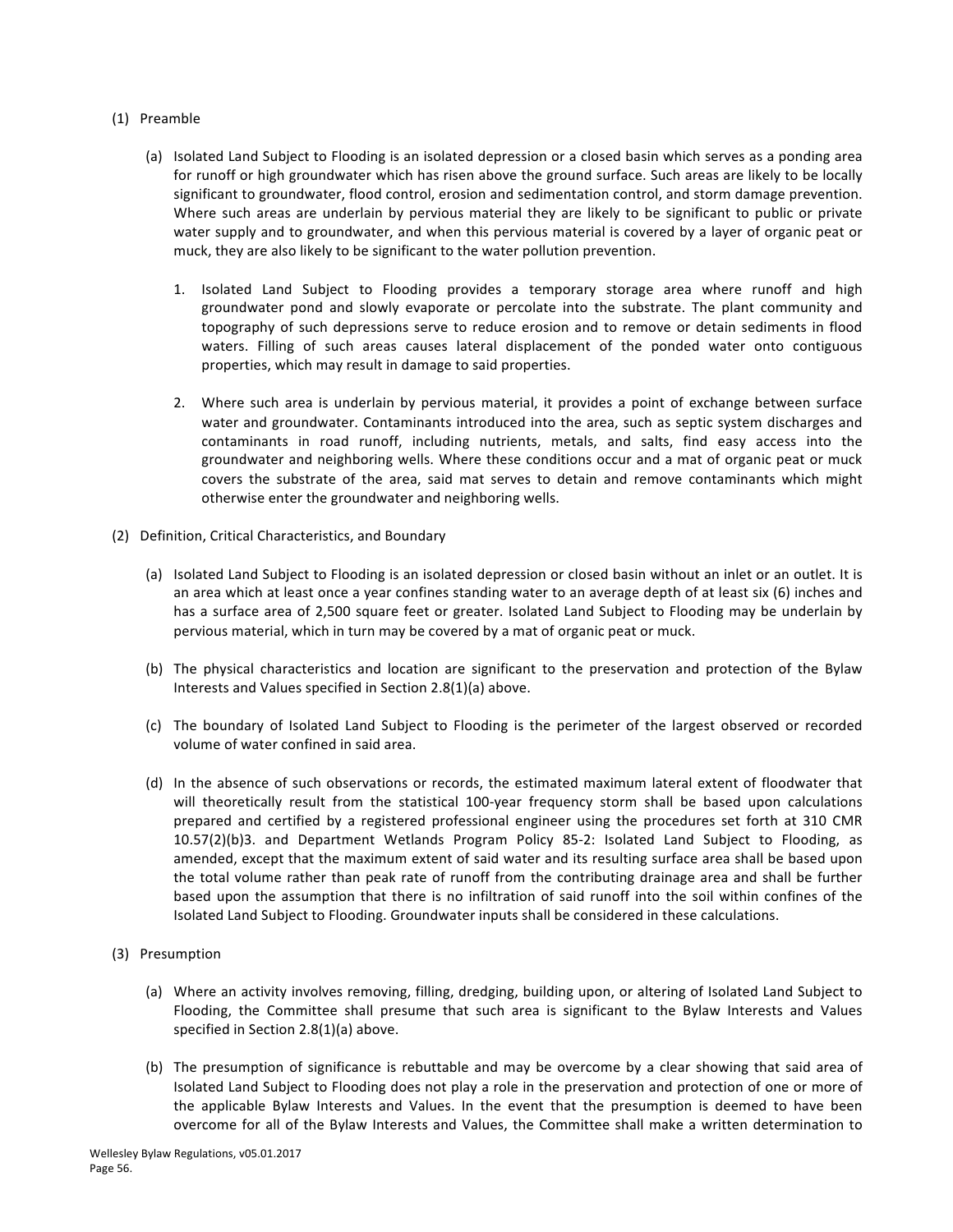this effect, setting forth its grounds on WPA Form 6, used under Act and 310 CMR 10.00, as amended. Where the applicant provides information that said area does not play a role in the preservation and protection one or more, but not all of the applicable Bylaw Interests and Values, the Committee shall determine that the presumption has been rebutted only for that or those Bylaw Interests and Values and the presumption of significance is partially overcome.

- (4) Performance Standards
	- (a) Isolated Land Subject to Flooding that meets the applicable definitions may also be regulated as Isolated Vegetated Wetlands and Vernal Pool Habitat. Work proposed in such areas would need to meet performance standards applicable to those Bylaw Resources Areas at Section 2.4(4) above and Section 2.9(4) below, respectively.
	- (b) Where the presumption set forth in Section 2.8(3)(a) above is not overcome, any proposed activity within Isolated Land Subject to Flooding shall meet the following performance standards:
		- 1. The activity shall not result in the following:
			- a. Flood damage due to filling which causes lateral displacement of water that would otherwise be confined within said area.
			- b. An adverse effect on public and private water supply or groundwater, where said area is underlain by pervious material.
			- c. An adverse effect on the capacity of said area to prevent pollution of the groundwater, where such area is underlain by pervious material which in turn is covered by a mat of organic peat and muck.
		- 2. The limit of work shall be clearly identified on the plan and in the field and appropriate erosion and sedimentation control measures shall be implemented and maintained throughout construction. No silt or sediment may be permitted to enter any Bylaw Resource Area outside of the Limit of Work during or subsequent to construction.
		- 3. The Committee may allow activities within Isolated Land Subject to Flooding that serve to improve the capacity of the resource area to preserve and protect the Bylaw Interests and Values, such as removal of man-made or other debris, invasive species removal, and/or the planting of native vegetation.
		- 4. Stormwater shall be managed according to regulatory standards at 310 CMR 10.05(6)(k) to (q) established by the Department, as applicable, and Section  $1.6(8)(b)4.g.$  of these regulations above, as applicable.

Commentary: Requirements of the Bylaw and Regulations That Are More Stringent than Requirements of the Act and MassDEP Wetlands Protection Regulations

- 1. The Bylaw Resource Area Isolated Land Subject to Flooding is defined differently and includes additional areas than Isolated Land Subject to Flooding under the Act. Under the Bylaw, Isolated land Subject to Flooding consists of an isolated depression that annually confines standing water to an average depth of six inches and has a surface area of 2,500 square feet or greater. Under the Act, such an area would be required to meet the provisions 310 CMR 10.57(2)(b) to be regulated as Isolated Land Subject to Flooding.
- 2. Isolated Land Subject to Flooding contributes to flood control and storm damage prevention, which are interests under both the Bylaw and Act; groundwater, which has an analogous statutory interest; and erosion and sedimentation control, which lacks an analogous statutory interest. Under the Act, Isolated Land Subject to Flooding may contribute to public and private water supply, groundwater supply, flood control, storm damage prevention, prevention of pollution, and wildlife habitat.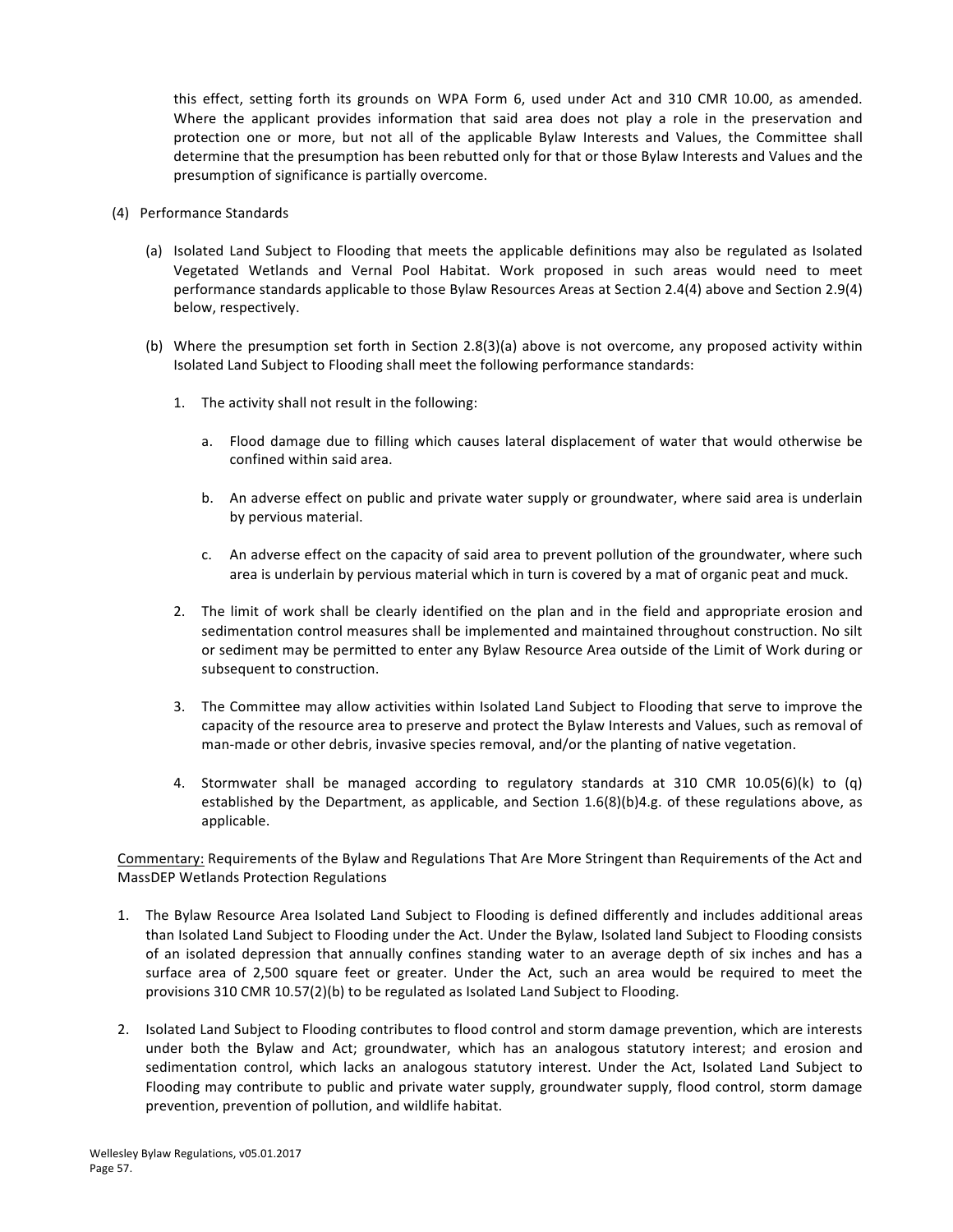<span id="page-59-0"></span>3. Performance standards for Isolated Land Subject to Flooding in these regulations are more stringent at Section  $2.8(4)(a)$ ,  $(4)(b)2$ ., and  $(4)(b)(4)$  above than the performance standards in the MassDEP Wetlands Protection Regulations. These regulations require applicants to comply with additional performance standards should the Isolated Land Subject to Flooding also qualify as an Isolated Vegetated Wetland and/or Vernal Pool Habitat under the Bylaw; require limit of work and sedimentation control measures; and require stormwater management with more stringent standards for certain projects, respectively.

# **2.9 Vernal Pool Habitat**

- (1) Preamble
	- (a) Vernal Pool Habitat, which includes the pool depression as well as the land located within 100 feet of the mean annual pool boundary, are likely significant to the protection of wildlife habitat and recreation.
		- 1. The plant community composition and structure, soil structure, topography, and hydrologic regime of Vernal Pool Habitat provide food, shelter, migratory and breeding areas, and overwintering areas for amphibians and fairy shrimp as well as foraging habitat for a variety of wildlife species. Vernal pools constitute a unique and increasingly rare type of wildlife habitat. Vernal pools provide essential breeding habitat for certain salamanders, frogs, and toads as well as complete life-cycle habitat for fairy shrimp. Some obligate species that utilize vernal pools for breeding are totally dependent upon the pool and its associated habitat for survival. The areas proximate to the pool, and for some distance away from the pool depending upon the species, provide important non-breeding habitat functions, such as migratory pathways, feeding, shelter, and overwintering sites. Many other facultative species also utilize vernal pools and their associated uplands for breeding and non-breeding functions, although these species are not restricted to this type of habitat. The shallow edges of vernal pools represent one of the most ecologically valuable portions of these habitats. These areas are first to thaw in the spring, allowing earlier access by amphibians to the pool. The water in these shallow water zones is warmer than in deeper pool areas and egg development benefits from the warmer water temperatures. Trees and shrubs growing proximate to the pool provide shading upon leaf-out later in the vernal pool season. Vegetation growing near and within the pool provide coarse and fine woody debris which serve as substrate for egg mass attachment, and in combination with leaf litter, as a base for the food web in the vernal pool. Stumps, fallen logs, and leaf litter offer shelter and cover for amphibians migrating to and from the pool. Vernal pools provide other important wildlife habitat functions during the non-breeding season for a wide variety of wildlife species. Vernal Pool Habitat excludes those areas so extensively altered by human activity that their important wildlife habitat functions have been effectively eliminated.
		- 2. Due to the varied and unique habitat and wildlife features of vernal pools, Vernal Pool Habitat provides opportunities for recreational activities, including but not limited to walking, nature watching, and photography.
- (2) Definition, Critical Characteristics, and Boundary
	- (a) Vernal Pool Habitat is specifically defined in Section 3 of the Bylaw and is clarified herein to mean a confined basin depression which, at least in most years, holds water for a minimum of two continuous months during the spring or summer, and which is free of an adult fish population as well as the land located within 100 feet of the mean annual boundary of the pool. These areas are essential breeding habitat and provide other extremely important wildlife habitat functions during the non-breeding season for a variety of amphibian species. Vernal Pool Habitat does not need to be located within another Bylaw Resource Area to be regulated under the Bylaw. Vernal Pool Habitat may be found within other Bylaw Resource Areas including Vegetated Wetlands, Buffer Zone, Riverfront Area, Bordering Land Subject to Flooding, and Isolated Land Subject to Flooding. Vernal Pool Habitat does not need to be certified by the Natural Heritage and Endangered Species Program to be regulated under the Bylaw.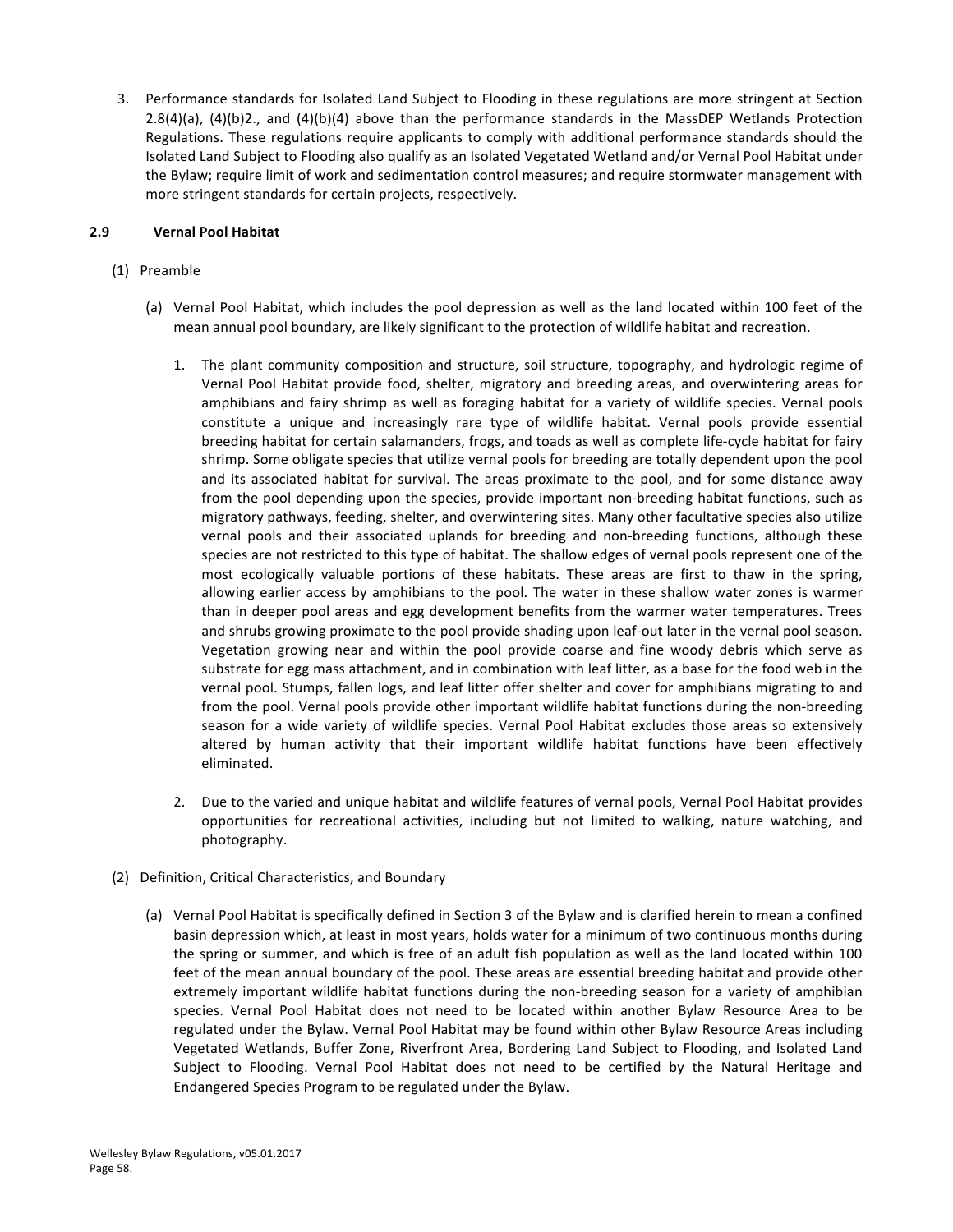- (b) The physical characteristics and location of Vernal Pool Habitat are significant to the preservation and protection of the Bylaw Interests and Values specified in Section 2.9(1)(a) above.
- (c) The mean annual boundary of the vernal pool is the maximum observed or recorded extent of flooding. In the absence of a clear and distinct topographic break, this boundary shall be delineated based upon leaf staining and other evident indicators of flooding and hydrology. Vernal pools do not have a lower size threshold.
- (d) In the absence of such observations or records, the boundary of the vernal pool shall be the estimated maximum lateral extent of standing water that will theoretically result based upon calculations prepared and certified by a registered professional engineer using the procedures set forth in 310 CMR 10.57(2)(b)3. and Department Wetlands Program Policy 85-2: Isolated Land Subject to Flooding, as amended, except that the maximum extent of said water shall be based upon the total volume rather than peak rate of runoff from the contributing drainage area using a design storm of 2.6 inches of precipitation in 24 hours with the assumption that there is no infiltration of said runoff into the soil within confines of the vernal pool. Groundwater inputs shall be considered in these calculations.
- (e) The boundary of Vernal Pool Habitat is the line located 100 feet horizontally outward from the mean annual boundary of the vernal pool, but shall not include extensively altered areas as defined in Section 1.5 above.
- (f) The presumption that a vernal pool meeting the definition in Section 2.9(2)(a) above actually provides typical vernal pool habitat functions may be overcome by a clear and convincing showing that the presumed vernal pool does not meet the certification requirements set forth in the March 2009 Natural Heritage and Endangered Species Program's Guidelines for the Certification of Vernal Pool Habitat. As vernal pools are seasonal features in the landscape, the evidence necessary to overcome this presumption shall be collected during the appropriate season. The Committee may require a site visit or may hire an outside consultant, as necessary, to verify the evidence presented to overcome the presumption. If the presumption is not overcome, Vernal Pool Habitat under the Bylaw shall be considered to be present.
- (3) Presumption
	- (a) Where an activity involves removing, filling, dredging, building upon, or altering of Vernal Pool Habitat, the Committee shall presume that such area is significant to the Bylaw Interests and Values specified in Section  $2.9(1)(a)$  above.
	- (b) The presumption of significance is rebuttable and may be overcome by a clear showing that said area of Vernal Pool Habitat does not play a role in the preservation and protection of one or more of the applicable Bylaw Interests and Values. In the event that the presumption is deemed to have been overcome for all of the Bylaw Interests and Values, the Committee shall make a written determination to this effect, setting forth its grounds on WPA Form 6, used under Act and 310 CMR 10.00, as amended. Where the applicant provides information that said area does not play a role in the preservation and protection one or more, but not all of the applicable Bylaw Interests and Values, the Committee shall determine that the presumption has been rebutted for only that or those Bylaw Interests and Values and the presumption of significance is partially overcome.
- (4) Performance Standards
	- (a) Where the presumption set forth in Section 2.9(3)(a) above is not overcome, no activity shall be permitted in Vernal Pool Habitat that would destroy or alter any portion of said Vernal Pool Habitat, or impair in any way the Vernal Pool Habitat's ability to preserve or protect any of the Bylaw Interests and Values listed in Section  $2.9(1)(a)$  above.
	- (b) If the proposed work in Vernal Pool Habitat qualifies for a Waiver of Regulation at Section 1.6(9) above and the Committee grants the Waiver of Regulation, the activity in the Vernal Pool Habitat shall be designed to meet the following performance standards.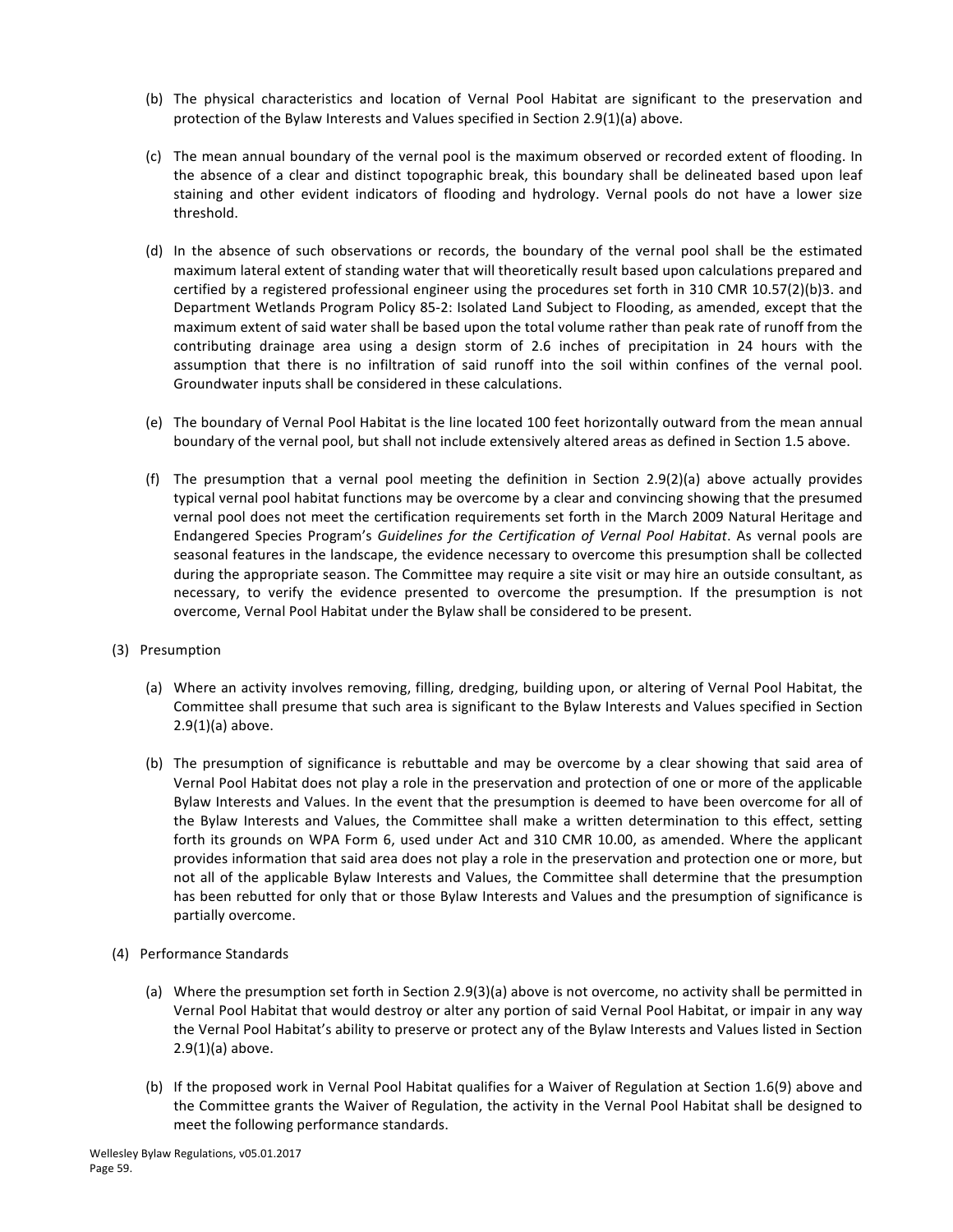- 1. Vernal Pool Habitat may be found within other Bylaw Resource Areas. When Vernal Pool Habitat occurs within another Bylaw Resource Area, the activity proposed in Vernal Pool Habitat must also meet the applicable performance standards for all other Bylaw Resource Areas within which such activity is proposed.
- 2. Work in those portions of Vernal Pool Habitat found to be significant to the preservation and protection of wildlife habitat shall not impair its capacity to provide important wildlife habitat functions. There is no threshold below which an alteration of Vernal Pool Habitat is presumed not to impair its capacity to preserve or protect wildlife habitat. Alterations to Vernal Pool Habitat may be permitted if they will not impair the capacity of the Vernal Pool Habitat to preserve or protect important wildlife habitat functions in accordance with the wildlife habitat assessment procedure and mitigation of altered habitat requirements found in Section 2.10 below.
- 3. The limit of work shall be clearly identified on the plan and in the field and appropriate erosion and sedimentation control measures shall be implemented and maintained throughout construction. Erosion control barriers proximate to and within Vernal Pool Habitat shall contain gaps to allow for wildlife movement. No silt or sediment may be permitted to enter any Bylaw Resource Area outside of the Limit of Work during or subsequent to construction.
- (c) Notwithstanding Sections 2.9(4)(a) and (b) above, the Committee may allow activities within Vernal Pool Habitat that serve to improve the capacity of the resource area to preserve and protect the Bylaw Interests and Values, such as removal of man-made or other debris, invasive species removal projects, and/or the planting of native vegetation.
- (d) Activities proposed within Vernal Pool Habitat shall not impair its capacity to provide for recreation.

Commentary: Requirements of the Bylaw and Regulations That Are More Stringent than Requirements of the Act and MassDEP Wetlands Protection Regulations

- 1. The Bylaw Resource Area Vernal Pool Habitat is a resource area in and of itself that includes the pool depression and the land within 100 feet of the pool, serves to protect its Bylaw Interest and values, and has performance standards. Under the Act, Vernal Pool Habitat is not a resource area and lacks performance standards; instead, it is a type of wildlife habitat that may be found within wetland resource areas, such as Bordering Vegetated Wetlands, Bordering and Isolated Land Subject to Flooding, and Riverfront Area.
- 2. Under the Bylaw, Vernal Pool Habitat contributes to wildlife habitat, which is an interest under both the Bylaw and Act; and recreation, which lacks an analogous statutory interest. Under the Act, Vernal Pool Habitat must be located within an Area Subject to Protection under the Act to be considered under the Act or MassDEP Wetlands Protection Regulations.
- 3. As indicated above, Vernal Pool Habitat does not have performance standards under the Act. As such, the performance standards in these regulations listed at Section 2.9(4)(a), (4)(b)1. to 3., and (4)(d) above are more stringent than any provision of the Act or the MassDEP Wetlands Protection Regulations. These standards require a Waiver of Regulation for any alteration or impairment of Vernal Pool Habitat; impose performance standards for all other Bylaw Resource Areas within which the Vernal Pool Habitat is located; require a wildlife habitat evaluation pursuant to these regulations for any alteration or impairment of Vernal Pool Habitat; require limit of work and sedimentation control measures; and protect capacity to provide recreation, respectively.

# **2.10 Wildlife Habitat Assessment and Mitigation of Altered Habitat**

- (1) Wildlife Habitat Assessment
	- (a) The regulations protect all Bylaw Resource Areas except for Isolated Land Subject to Flooding, in part, for their ability to preserve and protect wildlife habitat. These regulations presume the important wildlife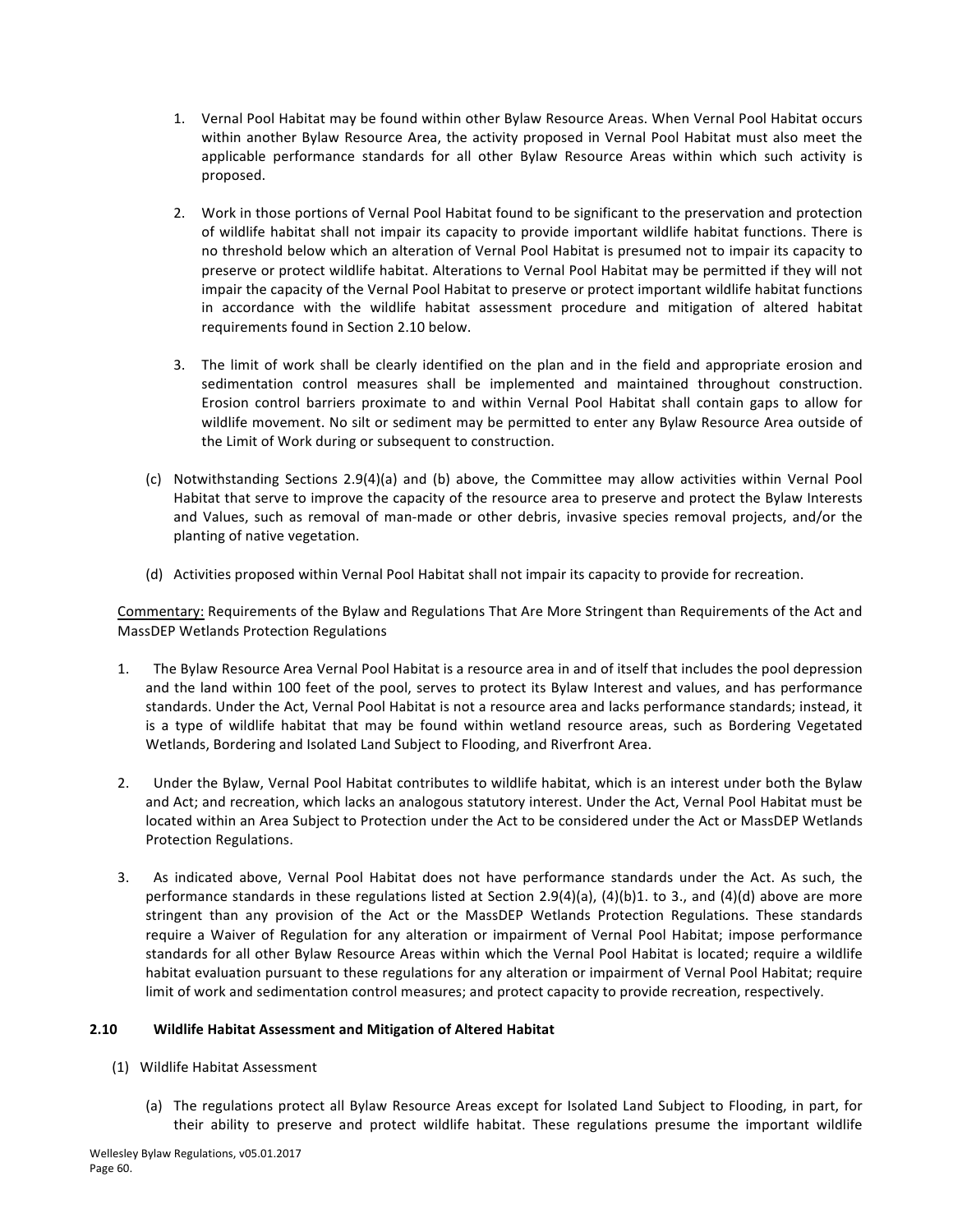<span id="page-62-0"></span>habitat functions provided by Water Bodies and Waterways and Bank are adequately preserved and protected with the thresholds found at 310 CMR  $10.56(4)(a)4$ . and  $10.54(4)(a)5$ ., respectively, and the wildlife habitat evaluation procedure set forth at 310 CMR 10.60. These regulations approach the remaining Bylaw Resource Areas in a manner consistent with, but different from the Act and 310 CMR 10.00. For example, alterations to Bordering Vegetated Wetlands and Riverfront Area do not necessarily require a wildlife habitat evaluation pursuant to 310 CMR 10.60. These regulations presume that additional areas of Bordering Land Subject to Flooding are important to the preservation and protection of wildlife habitat. Lastly, the Bylaw Resource Areas Isolated Vegetated Wetlands, Buffer Zone, and Vernal Pool Habitat are not Areas Subject to Protection under the Act and 310 CMR 10.00. As such, these regulations establish thresholds and procedures for performing wildlife habitat assessments for activities proposed within these Bylaw Resource Areas. The portions of these Bylaw Resource Areas that meet the definition of an extensively altered area at Section 1.5 above are not subject to a wildlife habitat assessment and shall not be used in the calculation of the review threshold.

- (b) The performance standards for the respective Bylaw Resource Areas at the above Sections  $2.4(4)(b)2$ . for Vegetated Wetlands, 2.5(4)(a)2. for Buffer Zone, 2.6(4)(a)4.a.3) for Riverfront Area, 2.7(4)(a)3. for Bordering Land Subject to Flooding, and  $2.9(4)(b)2$ . for Vernal Pool Habitat identify the applicable threshold above which a wildlife habitat assessment pursuant to these regulations shall be required. The regulations presume that any alteration in excess of the respective threshold will result in an impairment of the capacity of said Bylaw Resource Area to preserve and protect wildlife habitat, including the ability to provide food, shelter, breeding, migratory, and/or overwintering habitat, as applicable, for birds, mammals, amphibians, and/or reptiles. Once habitat alteration associated with an activity exceeds the applicable threshold in a Bylaw Resource Area, mitigation shall be provided for the entire altered habitat within said Bylaw Resource Area, not just that portion above the threshold.
- (c) The purpose of a wildlife habitat assessment is to evaluate the existing conditions within the portion of the Bylaw Resource Area where the activity is proposed and conduct the necessary analysis to determine if the activity will result in an adverse effect on wildlife habitat. The collected field data shall be used in the preparation of a functionally suitable mitigation program to avoid an impairment of the capacity of the Bylaw Resource Area to provide the applicable important wildlife habitat functions. An impairment of the capacity of the Bylaw Resource Area to provide the applicable important wildlife habitat functions means the alteration of any applicable wildlife habitat characteristics for the respective Bylaw Resource Area listed in the above Sections  $2.4(1)(a)6$ . for Vegetated Wetlands,  $2.5(1)(a)4$ . for Buffer Zone,  $2.6(1)(a)6$ . for Riverfront Area, 2.7(1)(a)3. for Bordering Land Subject to Flooding, and 2.9(1)(a)1. for Vernal Pool Habitat, insofar as such alteration will, following two growing seasons of project completion, or if the activity will result in the removal of trees upon the maturity of the mitigation area, that substantially reduces the capacity of the Bylaw Resource Area to provide the identified important wildlife habitat functions. Wildlife habitat assessments under the regulations shall be conducted by a wildlife scientist as defined in Section  $1.8(1)(d)$  above.
- (d) Wildlife habitat assessments under the regulations shall be in narrative form with any supporting figures or tables, as applicable, and shall include a description of the area of the Bylaw Resource Area to be altered and its wildlife habitat characteristics with discussion on a resource area, site, and landscape level context; a description of the adjacent Bylaw Resource Area and its wildlife habitat characteristics when the altered resource area is Buffer Zone; a description of the proposed mitigation measures; and a clear and concise conclusion. These requirements are detailed as follows.
	- 1. Description of the Bylaw Resource Area to be Altered
		- a. The area in square feet of the area of Bylaw Resource Area to be altered and the total area of said Bylaw Resource Area on the site, with discussion of the configuration of the alteration within the Bylaw Resource Area and an overview of the alteration from a resource area, site, and landscape level context.
		- b. All important wildlife habitat characteristics for the Bylaw Resource Area proposed to be altered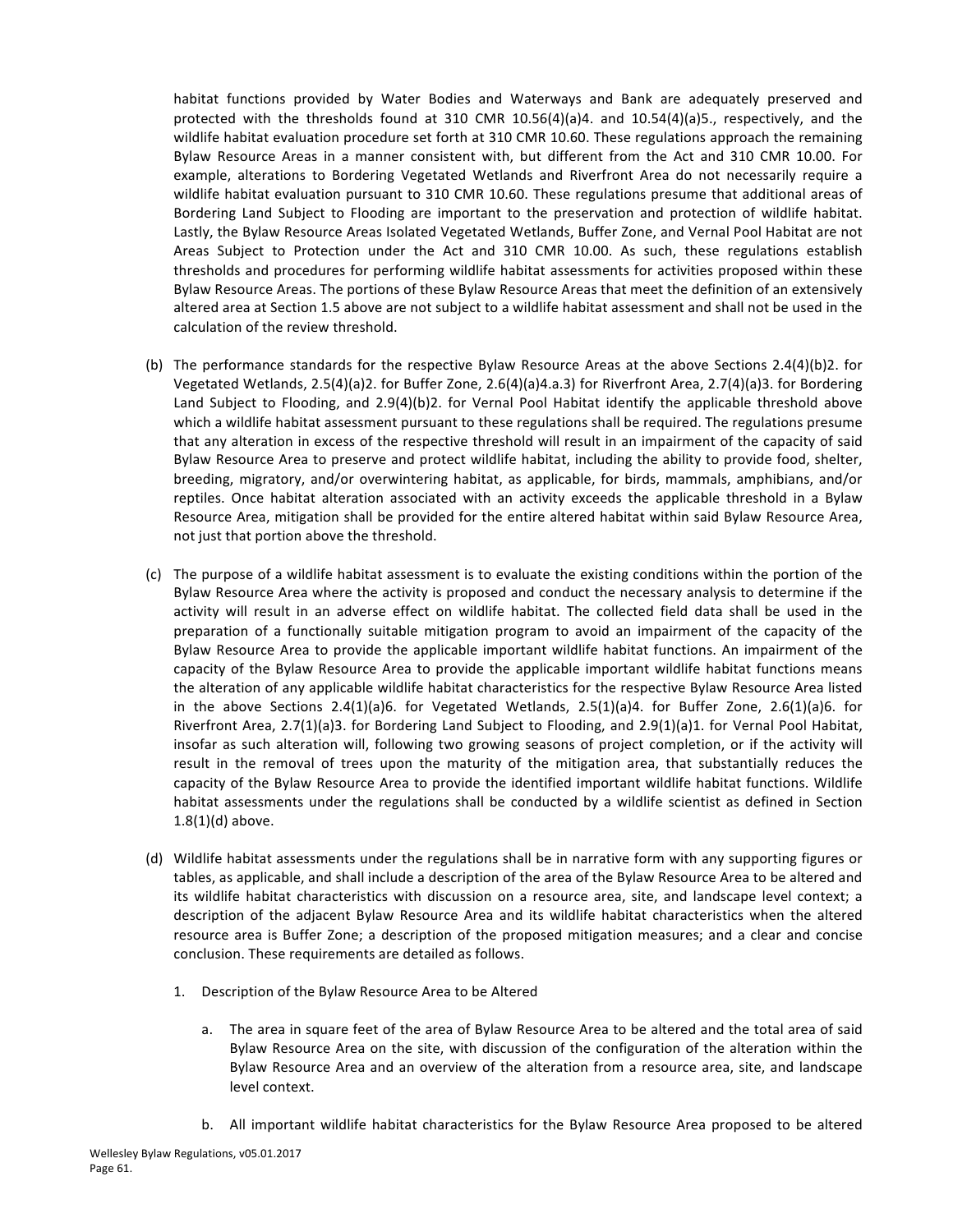shall be identified, including, but not limited to:

- 1) plant community composition and structure including, dominant cover type and plant species, interspersion, and percent cover and size by strata (i.e., canopy, shrub, and ground cover);
- 2) substrate or soil composition and structure including, substrate type (i.e., rock, boulder, gravel, sand, silt, clay, organic, or other); typical soil profile to 24 inches; depth to saturation, free water, and refusal; and presence of soft soil or moist soil;
- 3) topography including, watershed position, slope (i.e., gradual, moderate, or steep), depressions and size, and hummock/hollows;
- 4) hydrologic regime including, type of hydrology, presence of open water and its depth range and duration (i.e., permanent, semi-permanent, ephemeral, or absent), presence of seeps or springs, water quality (i.e., color and clarity), presence and extent of flooding and evidence of flooding (i.e., liter discoloration or debris line), and groundwater depth range;
- 5) general proximity or distance to a water body or waterway;
- 6) other wildlife habitat characteristics, such as diameter of overstory trees, number and size of snags, tree cavity presence and size, clearings, thickets, rock piles, woody debris presence and type (i.e., logs, branches, or other), ground litter cover as well as type and depth, mudflats, exposed areas of sandy soils, edge features, nearby cover types, and potential wildlife corridors;
- 7) a description of any observed habitat degradation in the Bylaw Resource Area to be altered and on a resource area, site, and landscape context; and
- 8) direct observations of wildlife usage of the area.
- 2. When the Bylaw Resource Area to be altered consists of Buffer Zone, the general characteristics of the adjacent Water Bodies and Waterways, Bank, or Vegetated Wetlands shall be provided based upon the characteristics listed in Section  $2.10(1)(d)1.b.$  above.
- 3. A comprehensive discussion of the proposed wildlife habitat mitigation program and how the proposed mitigation program will serve to functionally replicate, restore, or mitigate for the altered important wildlife habitat characteristics and functions.
- 4. Provide a clear and concise conclusion as to whether or not the proposed activity, including mitigation, will result in an impairment of the capacity of said Bylaw Resource Area to provide the applicable important wildlife habitat functions.
- (2) Mitigation of Altered Habitat
	- (a) Alteration of wildlife habitat characteristics beyond permissible thresholds may be allowed if the altered habitat is replicated, restored, or mitigated through preservation on-site or off-site in accordance with the following general criteria, and any additional conditions the Committee deems necessary to ensure that the standard in Section  $2.10(1)(c)$  above is satisfied. Restoration or replication shall be provided such that the restored or replicated area is equal to or greater than the altered area; preservation shall be provided such that the preserved area is two times greater than the altered area or provides an equivalent level of functional mitigation where square footage is not a relevant measure.
	- (b) Altered Vegetated Wetlands habitat, including Vegetated Wetlands portions of Vernal Pool Habitat, shall be replaced in accordance with the requirements at Section 2.4(4)(b)2. above.